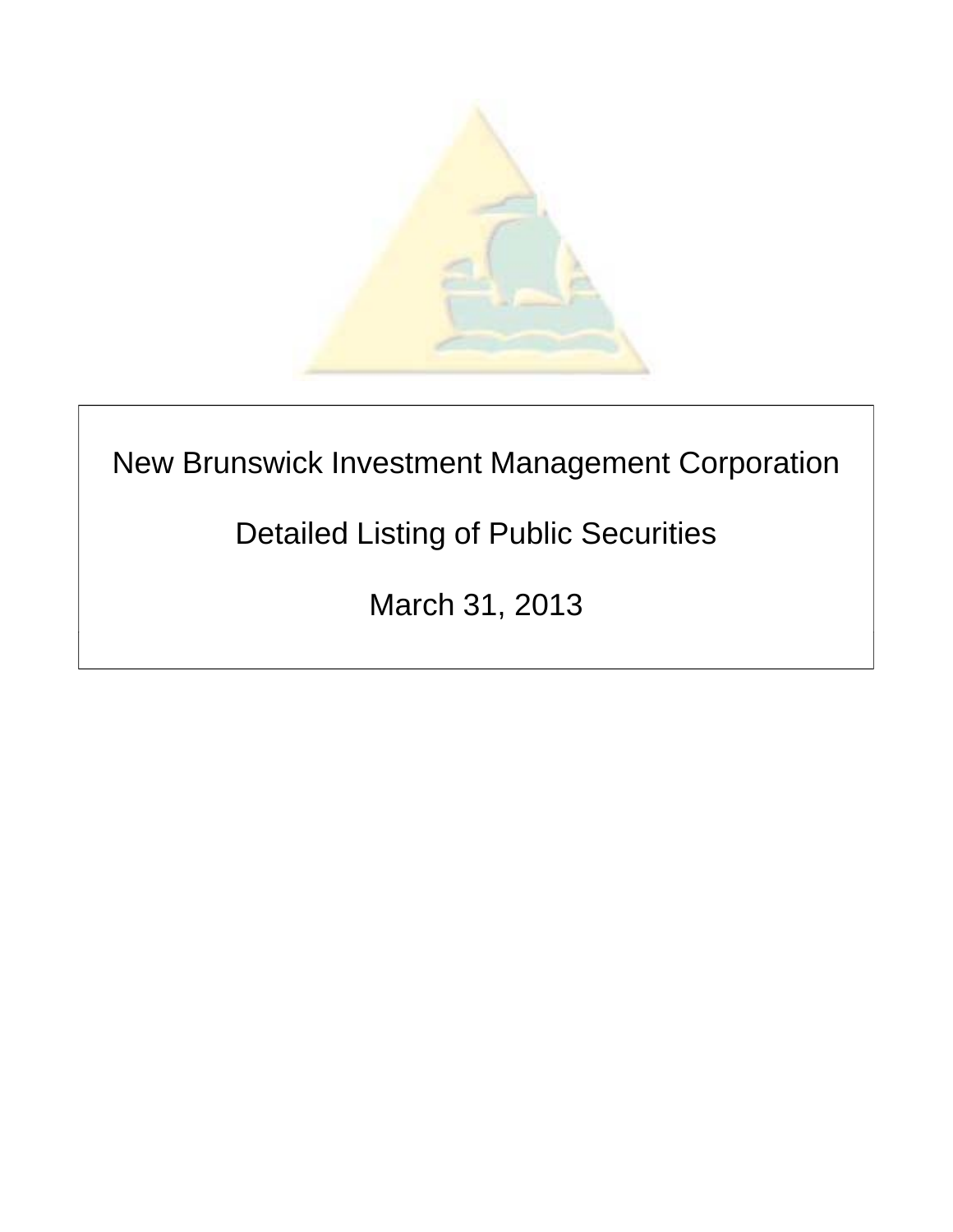|                                           |                   | <b>Market Value - Canadian Dollars</b> |                       |                      |                 |
|-------------------------------------------|-------------------|----------------------------------------|-----------------------|----------------------|-----------------|
|                                           | <b>Shares</b>     | <b>Fair Value</b>                      | <b>Public Service</b> | Teachers'            | Judges'         |
|                                           |                   |                                        |                       |                      |                 |
| <b>EQUITIES</b>                           |                   |                                        |                       |                      |                 |
| 3I GROUP<br><b>3M COMPANY</b>             | 109,399<br>45,131 | 533,089<br>4,870,432                   | 303,490<br>2,755,368  | 227,809<br>2,098,774 | 1,790<br>16,290 |
| A.P. MOLLER-MAERSK                        | 188               | 1,471,386                              | 837,665               | 628,780              | 4,941           |
| ABB LTD                                   | 232,130           | 5,331,417                              | 3,035,196             | 2,278,319            | 17,903          |
| <b>ABBOTT LABS</b>                        | 111,719           | 4,004,068                              | 2,265,236             | 1,725,439            | 13,393          |
| <b>ABBVIE INC</b>                         | 112,419           | 4,649,114                              | 2,630,161             | 2,003,403            | 15,550          |
| <b>ABC-MART INC</b>                       | 82,600            | 3,186,871                              | 1,774,331             | 1,401,991            | 10,550          |
| <b>ABERCROMBIE &amp; FITCH</b>            | 5,686             | 266,791                                | 150,933               | 114,966              | 892             |
| ABERDEEN ASSET MGT                        | 99,343            | 656,790                                | 373,913               | 280,671              | 2,205           |
| <b>ABERTIS INFRAESTR</b>                  | 42,906            | 729,957                                | 415,567               | 311,938              | 2,451           |
| <b>ACADIA REALTY TRUST</b>                | 101,811           | 2,891,043                              | 1,345,695             | 1,537,344            | 8,004           |
| <b>ACCENTURE PLC</b>                      | 86,300            | 6,657,611                              | 3,736,931             | 2,898,520            | 22,161          |
| <b>ACCIONA SA</b>                         | 2,865             | 158,113                                | 90,014                | 67,568               | 531             |
| <b>ACCOR</b>                              | 17,651            | 624,080                                | 355,291               | 266,693              | 2,096           |
| ACE AVIATION HLDGS                        | 2,926,192         | 11,119,530                             | 6,185,674             | 4,897,025            | 36,831          |
| <b>ACE LIMITED</b>                        | 58,500            | 5,312,675                              | 2,976,058             | 2,318,955            | 17,662          |
| ACOM CO                                   | 4,680             | 135,650                                | 77,226                | 57,969               | 456             |
| ACS ACTIVIDADES CO                        | 11,537            | 265,668                                | 151,246               | 113,530              | 892             |
| <b>ACTAVIS INC</b>                        | 43,009            | 4,022,049                              | 2,245,471             | 1,763,234            | 13,344          |
| <b>ACTELION</b>                           | 8,777             | 484,895                                | 276,053               | 207,214              | 1,628           |
| ADECCO SA                                 | 12,803            | 713,497                                | 406,196               | 304,905              | 2,396           |
| ADIDAS AG                                 | 21,948            | 2,317,713                              | 1,319,483             | 990,447              | 7,783           |
| <b>ADMIRAL GROUP</b>                      | 180,468           | 3,702,446                              | 2,064,377             | 1,625,801            | 12,268          |
| ADOBE SYSTEMS INC                         | 35,445            | 1,565,910                              | 885,888               | 674,784              | 5,238           |
| <b>ADP</b>                                | 20,504            | 1,766,904                              | 987,289               | 773,752              | 5,863           |
| <b>ADT CORP</b>                           | 16,500            | 819,772                                | 463,773               | 353,257              | 2,742           |
| <b>ADV MICRO DEVICES</b>                  | 43,196            | 111,429                                | 63,039                | 48,017               | 373             |
| ADVANTAGE OIL & GAS                       | 104,700           | 390,531                                | 219,011               | 170,215              | 1,305           |
| ADVANTEST                                 | 16,300            | 232,529                                | 132,380               | 99,369               | 781             |
| <b>AECON GROUP</b>                        | 46,100            | 604,371                                | 338,674               | 263,674              | 2,023           |
| <b>AEGON NV</b>                           | 180,679           | 1,103,438                              | 628,191               | 471,541              | 3,705           |
| AEON CO<br><b>AEON FINANCIAL SERVICES</b> | 51,393            | 674,833                                | 384,185               | 288,382              | 2,266<br>849    |
| AEON MALL CO                              | 8,800<br>8,200    | 252,977<br>253,541                     | 144,021<br>144,342    | 108,107<br>108,348   | 851             |
| <b>AES CORP</b>                           | 44,013            | 561,874                                | 317,871               | 242,124              | 1,879           |
| <b>AETNA INC</b>                          | (565)             | (29, 576)                              | (5,008)               | (24, 509)            | (59)            |
| AFLAC INC                                 | 33,235            | 1,755,518                              | 993,156               | 756,490              | 5,872           |
| <b>AGEAS</b>                              | 23,730            | 816,722                                | 464,963               | 349,016              | 2,743           |
| AGF MANAGEMENT LTD                        | 24,600            | 264,942                                | 150,312               | 113,733              | 898             |
| <b>AGGREKO</b>                            | 26,486            | 727,641                                | 414,249               | 310,949              | 2,443           |
| <b>AGILENT TECHN INC</b>                  | 24,690            | 1,054,912                              | 596,799               | 454,584              | 3,528           |
| <b>AGL ENERGY</b>                         | 61,019            | 1,014,890                              | 577,781               | 433,701              | 3,408           |
| AGL RESOURCES INC                         | 81,936            | 3,490,004                              | 1,944,848             | 1,533,590            | 11,566          |
| <b>AGNICO EAGLE MINES</b>                 | 35,149            | 1,460,579                              | 810,276               | 645,429              | 4,874           |
| <b>AGRIUM INC</b>                         | 41,604            | 4,139,090                              | 2,309,739             | 1,815,461            | 13,890          |
| AHOLD (KON) NV                            | 170,800           | 2,662,915                              | 1,501,805             | 1,152,222            | 8,888           |
| AIA GROUP LTD                             | 1,236,000         | 5,484,631                              | 3,122,421             | 2,343,793            | 18,417          |
| <b>AIMIA INC</b>                          | 120,796           | 1,854,322                              | 1,041,030             | 807,078              | 6,215           |
| AIR LIQUIDE(L')                           | 32,844            | 4,060,957                              | 2,311,918             | 1,735,402            | 13,637          |
| AIR PRODS & CHEMS                         | 14,780            | 1,317,928                              | 745,596               | 567,923              | 4,408           |
| AIR WATER INC                             | 16,000            | 226,002                                | 128,664               | 96,579               | 759             |
| <b>AIRGAS INC</b>                         | 4,900             | 493,315                                | 279,085               | 212,580              | 1,650           |
| AISIN SEIKI CO                            | 16,443            | 611,302                                | 348,016               | 261,233              | 2,053           |
| AJINOMOTO CO INC                          | 63,595            | 949,146                                | 540,352               | 405,606              | 3,187           |
| AKAMAI TECH INC                           | 12,609            | 451,785                                | 255,590               | 194,684              | 1,511           |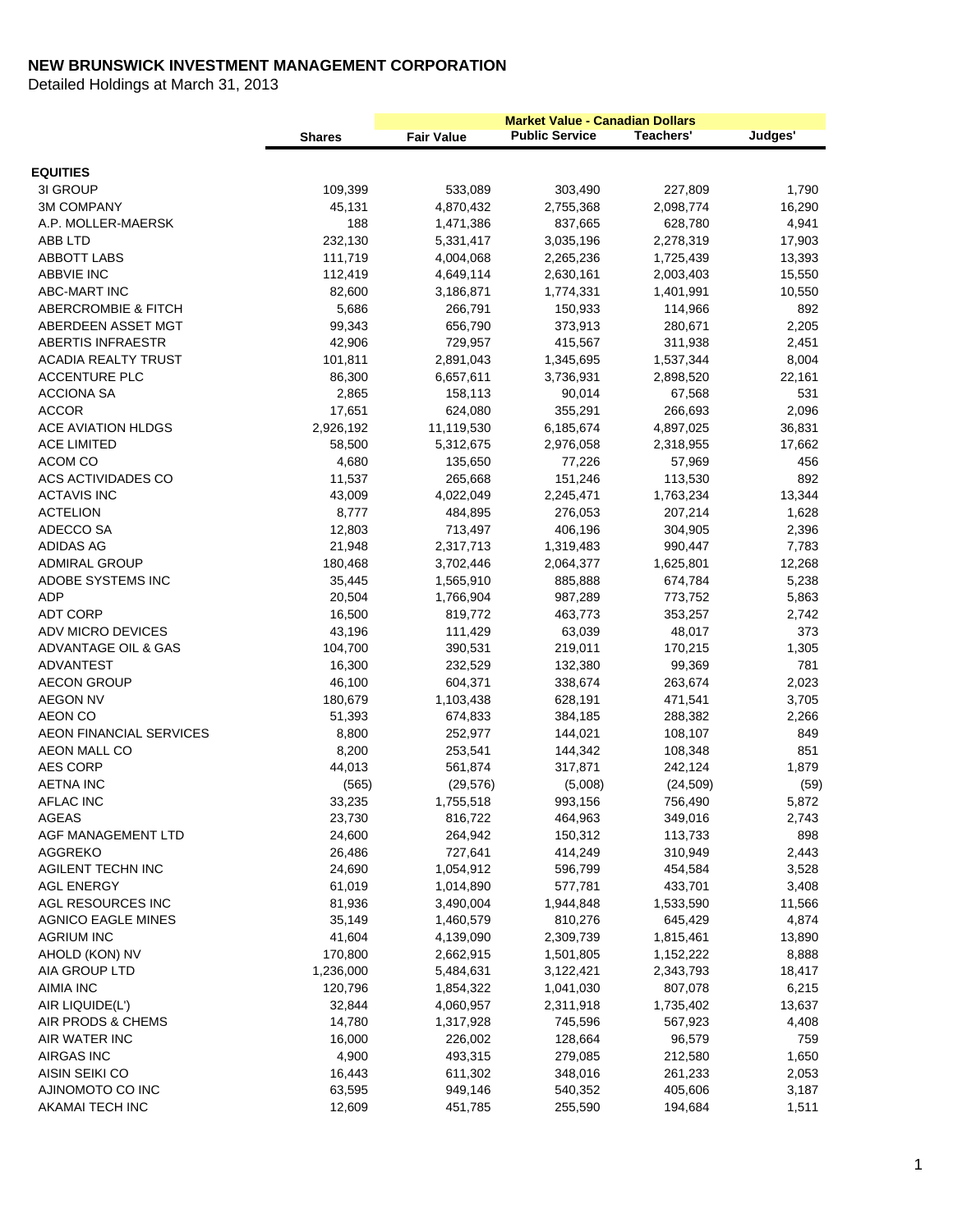|                                 | <b>Shares</b> | <b>Fair Value</b> | <b>Public Service</b> | Teachers'  | Judges' |
|---------------------------------|---------------|-------------------|-----------------------|------------|---------|
| AKER SOLUTIONS                  | 18,528        | 350,524           | 199,555               | 149,792    | 1,177   |
| AKZO NOBEL NV                   | 23,863        | 1,541,726         | 877,710               | 658,838    | 5,177   |
| ALACER GOLD CORP                | 169,800       | 696,180           | 390,239               | 303,612    | 2,329   |
| <b>ALAMOS GOLD</b>              | 190,650       | 2,657,661         | 1,483,581             | 1,165,228  | 8,852   |
| ALCOA INC                       | 76,074        | 658,262           | 372,401               | 283,659    | 2,202   |
| ALEXANDRIA REAL ESTATE          | 53,600        | 3,896,540         | 1,813,725             | 2,072,028  | 10,788  |
| ALEXION PHARM INC               | 13,900        | 1,300,302         | 735,625               | 560,328    | 4,349   |
| ALFA LAVAL AB                   | 29,868        | 699,601           | 398,286               | 298,966    | 2,349   |
| ALFRESA HOLDINGS                | 5,200         | 286,047           | 162,848               | 122,239    | 961     |
| <b>ALGONQUIN POWER&amp;UTIL</b> | 137,200       | 1,030,029         | 576,597               | 449,993    | 3,439   |
| ALIMENT COUCHE-TARD             | 280,000       | 15,393,000        | 8,582,177             | 6,759,656  | 51,167  |
| ALLEGHENY TECH INC              | 7,638         | 245,979           | 139,159               | 105,998    | 823     |
| ALLERGAN INC                    | 21,926        | 2,485,559         | 1,406,165             | 1,071,081  | 8,314   |
| <b>ALLIANZ SE</b>               | 47,121        | 6,504,316         | 3,702,931             | 2,779,543  | 21,841  |
| <b>ALLIED PROPTIES</b>          | 450,619       | 14,930,495        | 8,314,164             | 6,566,788  | 49,542  |
| <b>ALLSTATE CORP</b>            | 33,955        | 1,701,304         | 962,485               | 733,128    | 5,690   |
| <b>ALS LIMITED</b>              | 39,710        | 436,668           | 248,597               | 186,605    | 1,466   |
| <b>ALSTOM</b>                   | 21,427        | 887,299           | 505,142               | 379,177    | 2,980   |
| <b>ALTAGAS LTD</b>              | 109,000       | 3,817,180         | 2,134,733             | 1,669,721  | 12,725  |
| <b>ALTERA CORP</b>              | 22,721        | 818,255           | 462,915               | 352,604    | 2,737   |
| ALTRIA GROUP INC                | 228,468       | 8,080,794         | 4,543,042             | 3,510,828  | 26,924  |
| ALUMINA LTD                     | 274,965       | 320,423           | 182,418               | 136,929    | 1,076   |
| AMADA CO                        | 39,800        | 266,680           | 151,822               | 113,963    | 896     |
| AMADEUS IT HLDGS                | 47,264        | 1,261,030         | 712,562               | 544,254    | 4,214   |
| AMAZON COM INC                  | 37,181        | 10,059,537        | 5,662,148             | 4,363,847  | 33,542  |
| <b>AMCOR LIMITED</b>            | 141,207       | 1,373,261         | 781,803               | 586,847    | 4,611   |
| AMEC                            | 30,593        | 498,337           | 283,705               | 212,958    | 1,673   |
| AMEREN CORPORATION              | 17,265        | 614,052           | 347,390               | 264,608    | 2,054   |
| <b>AMERICAN EXPRESS</b>         | 68,336        | 4,680,474         | 2,647,902             | 2,016,917  | 15,655  |
| AMERICAN TOWER CORP             | 216,466       | 16,908,115        | 8,090,194             | 8,769,846  | 48,075  |
| AMERIPRISE FINANCIAL            | 14,459        | 1,081,518         | 611,851               | 466,049    | 3,617   |
| AMERISOURCE-BERGEN              | 79,692        | 4,162,497         | 2,323,642             | 1,825,046  | 13,809  |
| AMERN ELEC PWR INC              | 101,127       | 4,993,497         | 2,793,934             | 2,182,974  | 16,589  |
| AMERN INTL GROUP INC            | 104,999       | 4,136,449         | 2,340,129             | 1,782,485  | 13,835  |
| <b>AMGEN INC</b>                | 56,953        | 5,928,750         | 3,350,457             | 2,558,477  | 19,817  |
| <b>AMP LIMITED</b>              | 291,367       | 1,605,084         | 913,781               | 685,914    | 5,390   |
| AMPHENOL CORPORATION            | 11,343        | 860,485           | 486,805               | 370,801    | 2,878   |
| ANA HOLDINGS INC                | 137,600       | 287,007           | 163,394               | 122,649    | 964     |
| ANADARKO PETE                   | 35,588        | 3,157,829         | 1,786,490             | 1,360,776  | 10,562  |
| ANALOG DEVICES INC              | 86,623        | 4,089,046         | 2,284,380             | 1,791,094  | 13,572  |
| <b>ANDRITZ AG</b>               | 5,393         | 369,184           | 210,178               | 157,766    | 1,240   |
| ANGLE ENERGY INC                | 107,100       | 327,726           | 181,897               | 144,743    | 1,086   |
| ANGLO AMERICAN                  | 145,869       | 3,806,027         | 2,166,785             | 1,626,461  | 12,781  |
| ANGLO IRISH BANK                | 67,438        | 19,093            | 10,870                | 8,159      | 64      |
| ANHEUSER-BUSCH INB              | 82,774        | 8,340,296         | 4,748,162             | 3,564,128  | 28,007  |
| <b>ANTOFAGASTA</b>              | 39,246        | 595,700           | 339,134               | 254,565    | 2,000   |
| AON PLC                         | 74,657        | 4,662,273         | 2,606,644             | 2,040,148  | 15,481  |
| AOZORA BANK                     | 116,349       | 333,215           | 189,701               | 142,396    | 1,119   |
| APA GROUP                       | 72,503        | 454,707           | 258,867               | 194,314    | 1,527   |
| <b>APACHE CORP</b>              | 27,918        | 2,187,474         | 1,237,528             | 942,630    | 7,317   |
| APARTMENT INVT&MGMT             | 72,998        | 2,273,033         | 1,090,493             | 1,176,061  | 6,480   |
| APOLLO GROUP INC                | 7,134         | 125,923           | 71,239                | 54,263     | 421     |
| APPLE INC                       | 66,821        | 30,024,807        | 16,986,047            | 12,938,335 | 100,426 |
| <b>APPLIED MATERIALS</b>        | 85,355        | 1,167,668         | 660,589               | 503,173    | 3,906   |
| <b>ARC RESOURCES</b>            | 33,684        | 906,773           | 505,959               | 397,765    | 3,050   |
| ARCELORMITTAL                   | 97,977        | 1,284,670         | 731,368               | 548,989    | 4,314   |
| ARCHER DANIELS MIDLD            | 46,821        | 1,603,433         | 907,116               | 690,954    | 5,363   |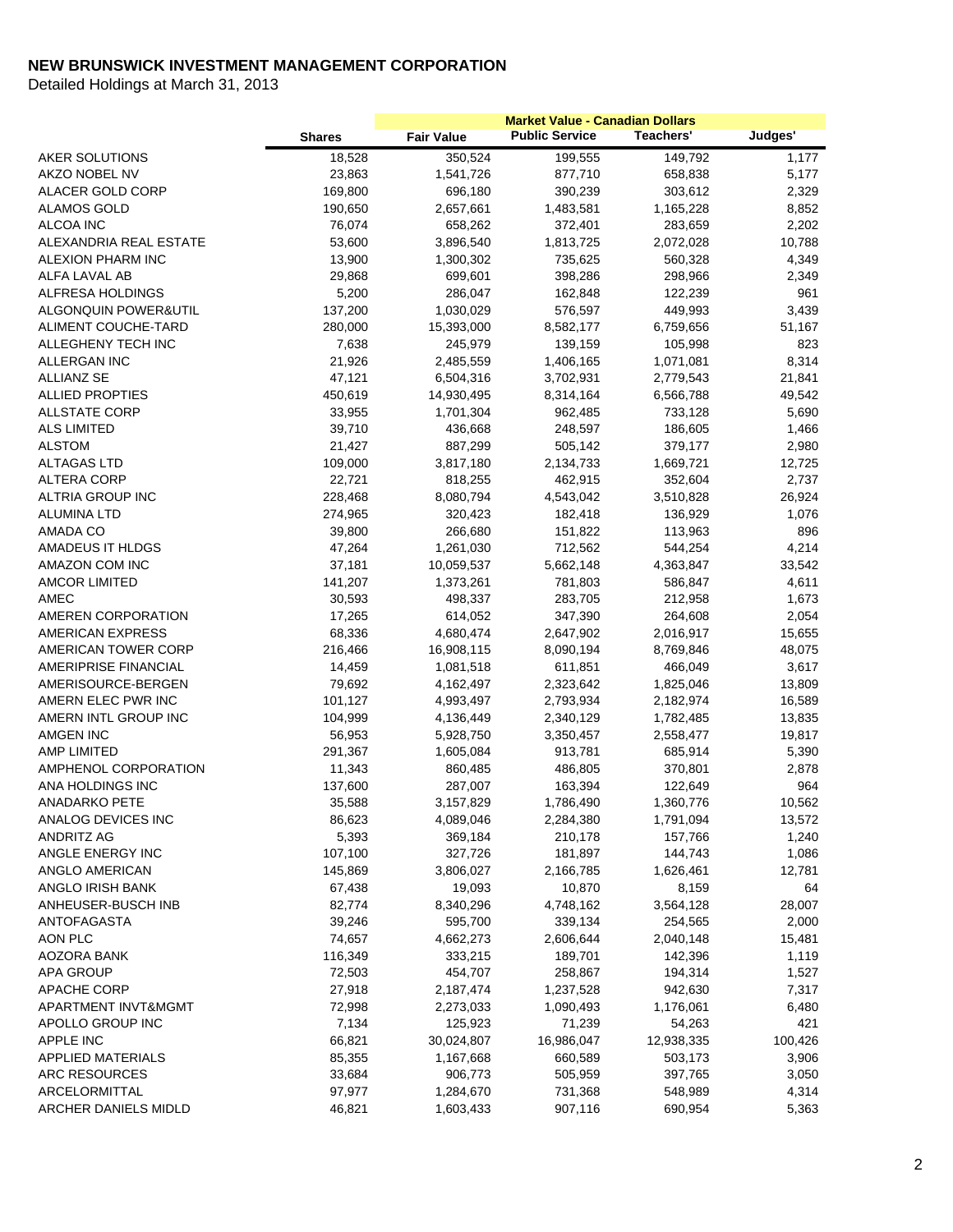|                               |               |                   | <b>Market Value - Canadian Dollars</b> |            |         |
|-------------------------------|---------------|-------------------|----------------------------------------|------------|---------|
|                               | <b>Shares</b> | <b>Fair Value</b> | <b>Public Service</b>                  | Teachers'  | Judges' |
| ARGONAUT GOLD INC             | 91,400        | 752,222           | 421,897                                | 327,811    | 2,514   |
| <b>ARKEMA</b>                 | 6,025         | 557,870           | 317,598                                | 238,399    | 1,873   |
| ARM HOLDINGS PLC              | 141,935       | 2,015,348         | 1,147,345                              | 861,236    | 6,768   |
| <b>ARTIS</b>                  | 706,372       | 11,414,972        | 6,357,151                              | 5,019,938  | 37,883  |
| ARYZTA AG                     | 10,095        | 606,442           | 345,250                                | 259,156    | 2,036   |
| ASAHI GLASS CO                | 86,398        | 605,989           | 344,992                                | 258,962    | 2,035   |
| <b>ASAHI GROUP HLDGS</b>      | 36,778        | 893,512           | 508,680                                | 381,832    | 3,000   |
| ASAHI KASEI CORP              | 123,275       | 841,993           | 479,350                                | 359,816    | 2,827   |
| <b>ASCENDAS REAL ESTATE</b>   | 222,000       | 470,969           | 268,124                                | 201,263    | 1,582   |
| <b>ASCIANO LIMITED</b>        | 87,955        | 510,617           | 290,696                                | 218,206    | 1,715   |
| <b>ASICS CORP</b>             | 16,900        | 282,731           | 160,960                                | 120,822    | 949     |
| ASM PACIFIC TECH.             | 22,300        | 247,385           | 140,837                                | 105,717    | 831     |
| ASML HOLDING NV               | 33,195        | 2,272,402         | 1,293,687                              | 971,084    | 7,631   |
| ASSA ABLOY                    | 32,307        | 1,340,306         | 763,041                                | 572,764    | 4,501   |
| <b>ASSICURAZIONI GEN</b>      | 123,340       | 1,951,939         | 1,111,246                              | 834,138    | 6,555   |
| <b>ASSOC BRITISH FOODS</b>    | 148,289       | 4,348,384         | 2,431,895                              | 1,902,053  | 14,436  |
| <b>ASSURANT INC</b>           | 5,570         | 254,560           | 144,013                                | 109,695    | 851     |
| ASTELLAS PHARMA               | 47,656        | 2,600,909         | 1,480,707                              | 1,111,468  | 8,734   |
| <b>ASTRAL MEDIA INC</b>       | 172,000       | 8,431,440         | 4,697,654                              | 3,705,786  | 28,000  |
| ASTRAZENECA                   | 190,710       | 9,700,522         | 5,480,377                              | 4,187,731  | 32,414  |
| <b>ASX LIMITED</b>            | 16,295        | 622,838           | 354,584                                | 266,163    | 2,091   |
| AT&T INC                      | 391,347       | 14,585,641        | 8,251,380                              | 6,285,462  | 48,799  |
| <b>ATCO LTD</b>               | 52,056        | 4,775,617         | 2,669,544                              | 2,090,141  | 15,933  |
| ATHABASCA OIL CORP            | 211,300       | 1,912,265         | 1,072,090                              | 833,781    | 6,394   |
| <b>ATLANTIA</b>               | 38,906        | 625,358           | 356,019                                | 267,239    | 2,100   |
| <b>ATLANTIC POWER</b>         | 112,099       | 564,231           | 315,884                                | 246,469    | 1,878   |
| ATLAS COPCO                   | 35,664        | 915,052           | 520,943                                | 391,037    | 3,073   |
| ATLAS COPCO AB                | 77,379        | 2,234,436         | 1,272,073                              | 954,860    | 7,503   |
| <b>ATOS</b>                   | 4,685         | 328,113           | 186,796                                | 140,215    | 1,102   |
| ATS AUTOM TOOLING             | 125,500       | 1,241,195         | 688,906                                | 548,169    | 4,119   |
| <b>AUCKLAND INTL</b>          | 101,186       | 251,783           | 143,341                                | 107,597    | 845     |
| AURICO GOLD INC               | 227,387       | 1,453,003         | 813,872                                | 634,267    | 4,864   |
| <b>AURIZON HLDGS</b>          | 199,872       | 853,319           | 485,797                                | 364,656    | 2,865   |
| <b>AURIZON MINES LTD</b>      | 127,700       | 566,988           | 317,796                                | 247,295    | 1,898   |
| <b>AUST &amp; NZ BANK GRP</b> | 281,835       | 8,512,288         | 4,846,077                              | 3,637,627  | 28,584  |
| <b>AUTODESK INC</b>           | 15,944        | 667,626           | 377,699                                | 287,694    | 2,233   |
| AUTOMATIC DATA PROC           | 83,258        | 5,535,191         | 3,100,877                              | 2,415,911  | 18,403  |
| <b>AUTONATION INC</b>         | (10, 708)     | (475, 920)        | (263, 579)                             | (210, 772) | (1,568) |
| <b>AUTOZONE INC</b>           | 8,899         | 3,579,508         | 2,001,117                              | 1,566,502  | 11,888  |
| <b>AVALONBAY COMMUNTIES</b>   | 67,508        | 8,754,570         | 4,179,897                              | 4,549,832  | 24,840  |
| AVERY DENNISON CORP           | 7,159         | 313,003           | 177,076                                | 134,880    | 1,047   |
| AVG TECHNOLOGIES              | (68, 866)     | (974, 968)        | (542, 364)                             | (429, 374) | (3,229) |
| <b>AVIVA</b>                  | 302,757       | 1,383,299         | 787,517                                | 591,137    | 4,645   |
| AVON PRODUCTS INC             | 30,725        | 646,241           | 365,600                                | 278,479    | 2,162   |
| <b>AXA</b>                    | 186,490       | 3,262,765         | 1,857,504                              | 1,394,304  | 10,956  |
| AXEL SPRINGER AG              | 4,554         | 200,287           | 114,024                                | 85,590     | 673     |
| <b>B2GOLD CORP</b>            | 465,200       | 1,432,816         | 802,952                                | 625,069    | 4,795   |
| <b>BABCOCK INTL</b>           | 231,863       | 3,887,746         | 2,171,936                              | 1,702,912  | 12,898  |
| <b>BADGER DAYLIGHTING</b>     | 11,000        | 441,870           | 245,250                                | 195,156    | 1,465   |
| <b>BAE SYSTEMS</b>            | 338,009       | 2,055,852         | 1,170,404                              | 878,544    | 6,904   |
| <b>BAKER HUGHES INC</b>       | 31,395        | 1,479,134         | 836,796                                | 637,391    | 4,947   |
|                               |               |                   |                                        |            |         |
| <b>BALFOUR BEATTY</b>         | 85,858        | 310,968           | 177,035                                | 132,889    | 1,044   |
| <b>BALL CORP</b>              | 10,650        | 514,416           | 291,022                                | 221,673    | 1,721   |
| <b>BALOISE HOLDING AG</b>     | 3,233         | 308,320           | 175,528                                | 131,757    | 1,035   |
| <b>BANCO POPOLARE</b>         | 198,751       | 254,897           | 145,114                                | 108,927    | 856     |
| <b>BANCO SANTANDER SA</b>     | 1,086,186     | 7,383,179         | 4,203,271                              | 3,155,115  | 24,793  |
| <b>BANK HAPOALIM BM</b>       | 124,590       | 572,719           | 326,051                                | 244,745    | 1,923   |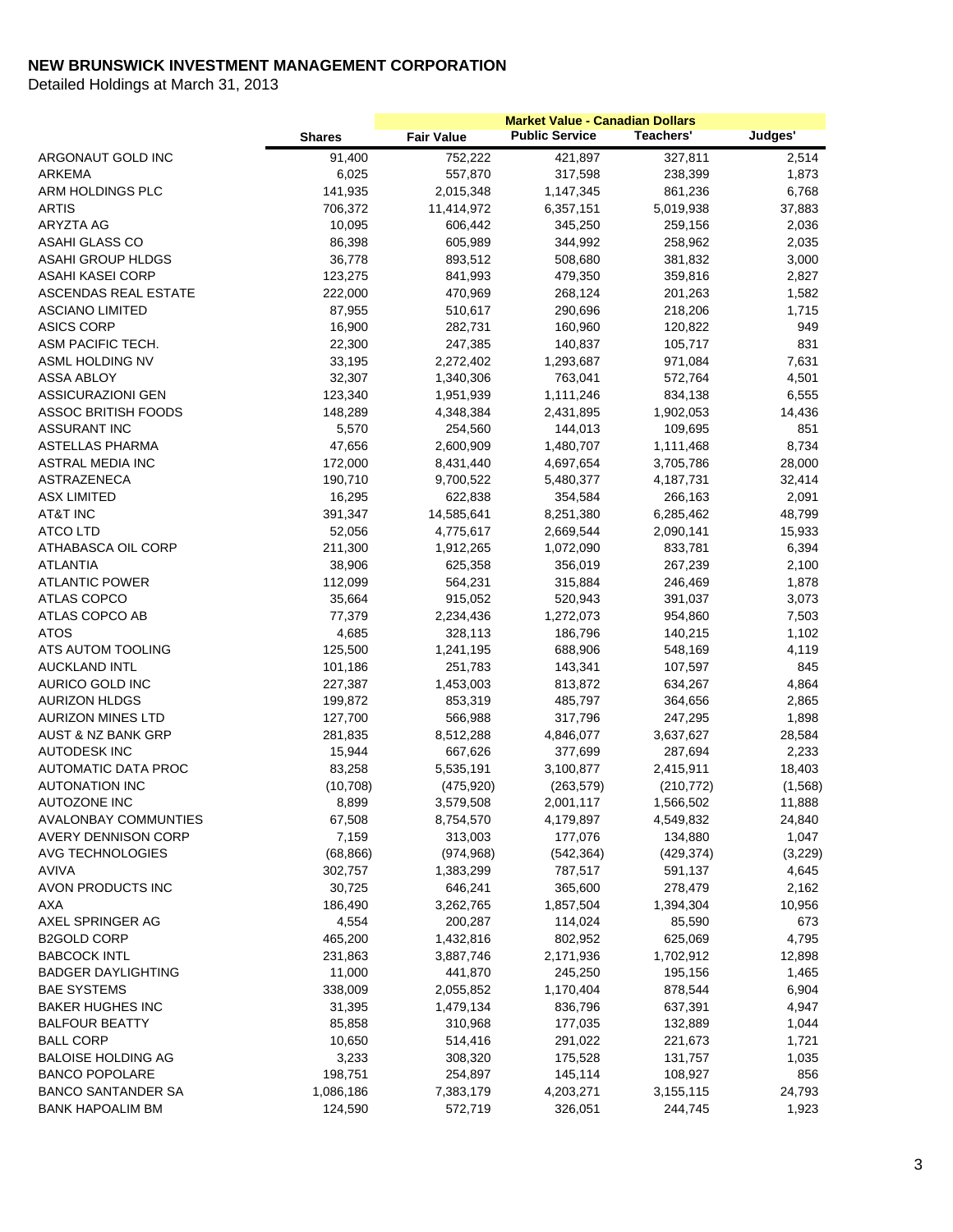|                                |               |                   | <b>Market Value - Canadian Dollars</b> |            |         |
|--------------------------------|---------------|-------------------|----------------------------------------|------------|---------|
|                                | <b>Shares</b> | <b>Fair Value</b> | <b>Public Service</b>                  | Teachers'  | Judges' |
| <b>BANK OF AMERICA CORP</b>    | 847,157       | 10,470,735        | 5,914,627                              | 4,521,123  | 34,985  |
| <b>BANK OF MONTREAL</b>        | 162,590       | 10,376,319        | 5,783,250                              | 4,558,222  | 34,846  |
| <b>BANK OF NEW YORK MELLON</b> | 82,764        | 2,352,703         | 1,331,003                              | 1,013,830  | 7,869   |
| <b>BANK OF NOVA SCOTIA</b>     | 420,295       | 24,815,002        | 13,825,924                             | 10,906,303 | 82,776  |
| <b>BANKERS PETROLEUM</b>       | 196,950       | 525,857           | 294,772                                | 229,324    | 1,760   |
| BANKIA S.A.                    | 97,631        | 20,890            | 11,893                                 | 8,927      | 70      |
| <b>BANRO CORPORATION</b>       | 147,800       | 255,694           | 143,372                                | 111,466    | 856     |
| <b>BARCLAYS</b>                | 1,195,655     | 5,369,817         | 3,057,057                              | 2,294,729  | 18,032  |
| <b>BARD C R INC</b>            | 34,746        | 3,554,917         | 1,982,828                              | 1,560,302  | 11,787  |
| <b>BARRICK GOLD CORP</b>       | 198,888       | 5,934,818         | 3,311,782                              | 2,603,135  | 19,901  |
| BARRY CALLEBAUT AG             | 3,363         | 3,302,782         | 1,840,027                              | 1,451,818  | 10,938  |
| <b>BASF SE</b>                 | 94,977        | 8,455,883         | 4,813,965                              | 3,613,522  | 28,395  |
| <b>BAUER PERFORMANCE</b>       | 30,300        | 362,388           | 201,138                                | 160,047    | 1,203   |
| <b>BAXTER INTL INC</b>         | 38,868        | 2,886,476         | 1,632,977                              | 1,243,844  | 9,655   |
| BAYER AG                       | 85,070        | 8,945,672         | 5,092,804                              | 3,822,828  | 30,039  |
| <b>BAYER MOTOREN WERK</b>      | 40,128        | 3,377,583         | 1,922,870                              | 1,443,370  | 11,342  |
| <b>BAYTEX ENERGY CORP</b>      | 136,400       | 5,832,464         | 3,256,041                              | 2,556,990  | 19,434  |
| <b>BB&amp;T CORPORATION</b>    | 49,835        | 1,587,206         | 897,936                                | 683,961    | 5,309   |
| BBVA (BILB-VIZ-ARG)            | 562,059       | 4,920,462         | 2,801,238                              | 2,102,702  | 16,523  |
| <b>BCA MPS</b>                 | 802,527       | 192,654           | 109,679                                | 82,329     | 647     |
| <b>BCE INC</b>                 | 85,409        | 4,092,099         | 2,281,720                              | 1,796,525  | 13,854  |
| <b>BCO DE SABADELL</b>         | 281,589       | 521,682           | 296,995                                | 222,935    | 1,752   |
| <b>BCO ESPIR SANTO</b>         | 227,771       | 236,545           | 134,666                                | 101,085    | 794     |
| <b>BCO POPULAR ESP</b>         | 623,929       | 468,063           | 266,470                                | 200,021    | 1,572   |
| <b>BEAM INC</b>                | 11,373        | 733,798           | 415,134                                | 316,209    | 2,454   |
| BECTON DICKINSON               | 13,784        | 1,338,307         | 757,126                                | 576,705    | 4,476   |
| <b>BED BATH &amp; BEYOND</b>   | 16,082        | 1,052,164         | 595,245                                | 453,400    | 3,519   |
| <b>BEIERSDORF AG</b>           | 44,896        | 4,217,955         | 2,357,772                              | 1,846,185  | 13,999  |
| <b>BELGACOM</b>                | 17,884        | 452,539           | 257,632                                | 193,387    | 1,520   |
| <b>BELL ALIANT INC</b>         | 184,000       | 4,938,560         | 2,757,543                              | 2,164,585  | 16,432  |
| <b>BEMIS INC</b>               | 7,339         | 300,748           | 170,143                                | 129,599    | 1,006   |
| BENDIGO AND ADELAIDE           | 48,740        | 523,574           | 298,072                                | 223,743    | 1,758   |
| <b>BENESSE HOLDINGS</b>        | 77,400        | 3,333,385         | 1,858,700                              | 1,463,640  | 11,045  |
| <b>BERKSHIRE HATHAWAY</b>      | 160,300       | 16,939,411        | 9,552,760                              | 7,330,104  | 56,547  |
| <b>BEST BUY INC</b>            | 18,962        | 429,834           | 243,172                                | 185,225    | 1,438   |
| <b>BEZEQ</b>                   | 237,391       | 333,731           | 189,994                                | 142,616    | 1,121   |
| <b>BG GROUP</b>                | 353,402       | 6,154,599         | 3,503,836                              | 2,630,096  | 20,667  |
| <b>BHP BILLITON LTD</b>        | 329,132       | 11,419,198        | 6,500,992                              | 4,879,860  | 38,345  |
| <b>BHP BILLITON PLC</b>        | 223,857       | 6,612,661         | 3,764,613                              | 2,825,843  | 22,205  |
| <b>BIC</b>                     | 27,884        | 3,295,618         | 1,838,370                              | 1,446,325  | 10,923  |
| <b>BIOGEN IDEC INC</b>         | 27,186        | 5,325,989         | 2,993,851                              | 2,314,394  | 17,744  |
| <b>BIRCHCLIFF ENERGY</b>       | 69,090        | 591,410           | 331,204                                | 258,232    | 1,974   |
| BK LEUMI LE ISRAEL             | 95,852        | 342,760           | 195,135                                | 146,475    | 1,151   |
| <b>BK OF EAST ASIA</b>         | 106,900       | 427,482           | 243,367                                | 182,680    | 1,435   |
| BK OF KYOTO                    | 36,800        | 365,096           | 207,850                                | 156,019    | 1,226   |
| BK OF YOKOHAMA                 | 141,502       | 830,383           | 472,740                                | 354,855    | 2,788   |
| <b>BLACK DIAMOND INC</b>       | 26,200        | 552,820           | 309,854                                | 241,117    | 1,850   |
| <b>BLACKPEARL RESOURCES</b>    | 209,000       | 484,880           | 271,746                                | 211,511    | 1,622   |
| <b>BLACKROCK INC</b>           | 8,900         | 2,319,638         | 1,312,297                              | 999,582    | 7,759   |
| BLOCK H & R INC                | 19,316        | 580,998           | 328,690                                | 250,365    | 1,943   |
| <b>BMC SOFTWARE INC</b>        | 9,362         | 440,413           | 249,156                                | 189,783    | 1,473   |
| <b>BNP PARIBAS</b>             | 103,619       | 5,412,286         | 3,081,234                              | 2,312,877  | 18,174  |
| <b>BOARDWALK</b>               | 246,150       | 15,415,144        | 8,585,143                              | 6,778,834  | 51,167  |
| <b>BOC HONG KONG HLDG</b>      | 397,556       | 1,345,204         | 765,830                                | 574,857    | 4,517   |
| <b>BOEING CO</b>               | 48,462        | 4,223,397         | 2,389,318                              | 1,819,953  | 14,126  |
| <b>BOLIDEN AB</b>              | 25,264        | 414,114           | 235,757                                | 176,967    | 1,391   |
| <b>BOMBARDIER INC</b>          | 232,282       | 931,451           | 520,199                                | 408,118    | 3,134   |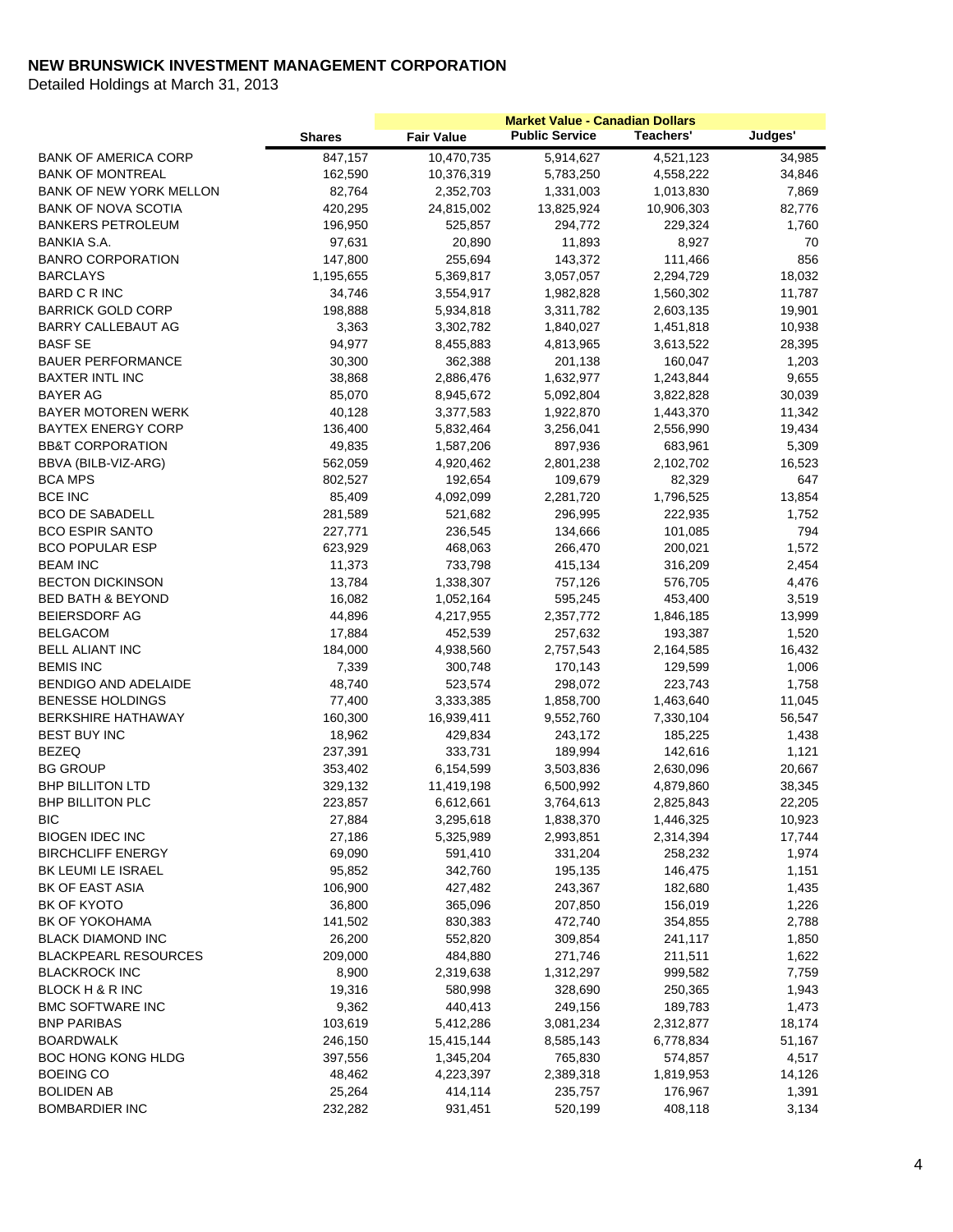|                                |               |                        | <b>Market Value - Canadian Dollars</b> |           |         |
|--------------------------------|---------------|------------------------|----------------------------------------|-----------|---------|
|                                | <b>Shares</b> | <b>Fair Value</b>      | <b>Public Service</b>                  | Teachers' | Judges' |
| <b>BONAVISTA ENERGY</b>        | 107,500       | $\overline{1,}611,425$ | 904,001                                | 702,037   | 5,387   |
| BONTERRA ENERGY CORP           | 17,020        | 835,512                | 468,337                                | 364,381   | 2,794   |
| <b>BORAL LIMITED</b>           | 68,630        | 356,258                | 202,819                                | 152,243   | 1,196   |
| <b>BORG WARNER INC</b>         | 8,200         | 643,915                | 364,284                                | 277,477   | 2,154   |
| <b>BOSKALIS WESTMNSTR</b>      | 7,966         | 321,976                | 183,302                                | 137,593   | 1,081   |
| <b>BOSTON PROPERTIES</b>       | 67,515        | 6,972,643              | 3,328,885                              | 3,623,980 | 19,778  |
| <b>BOSTON SCIENTIFIC</b>       | 96,602        | 766,231                | 433,483                                | 330,186   | 2,563   |
| <b>BOUYGUES</b>                | 16,912        | 466,667                | 265,675                                | 199,425   | 1,567   |
| <b>BP PLC</b>                  | 1,955,127     | 13,868,452             | 7,895,362                              | 5,926,521 | 46,570  |
| <b>BQE CANT VAUDOISE</b>       | 476           | 270,631                | 153,331                                | 116,394   | 906     |
| <b>BRAMBLES LTD</b>            | 154,568       | 1,365,651              | 777,470                                | 583,595   | 4,586   |
| <b>BRANDYWINE RLTY TR</b>      | 139,600       | 2,105,400              | 980,002                                | 1,119,569 | 5,829   |
| BRE PROPERTIES INC             | 19,441        | 960,757                | 447,204                                | 510,893   | 2,660   |
| <b>BRENNTAG AG</b>             | 5,790         | 922,758                | 525,329                                | 394,330   | 3,099   |
| <b>BRICK LTD</b>               | 62,600        | 337,414                | 187,700                                | 148,597   | 1,118   |
| <b>BRIDGESTONE CORP</b>        | 66,188        | 2,242,503              | 1,276,665                              | 958,307   | 7,530   |
| <b>BRISTOL MYERS SQUIBB</b>    | 196,618       | 8,221,041              | 4,619,293                              | 3,574,366 | 27,382  |
| <b>BRIT AMER TOBACCO</b>       | 258,206       | 14,047,810             | 7,955,627                              | 6,045,170 | 47,013  |
| <b>BRITISH LAND CO</b>         | 96,624        | 809,323                | 460,750                                | 345,855   | 2,718   |
| <b>BRITISH SKY BRDCST</b>      | 108,930       | 1,482,856              | 844,196                                | 633,681   | 4,979   |
| <b>BROADCOM CORP</b>           | 37,288        | 1,312,564              | 742,561                                | 565,612   | 4,390   |
| <b>BROOKFIELD ASSET MGT</b>    | 266,548       | 9,864,941              | 5,488,071                              | 4,344,053 | 32,818  |
| <b>BROOKFIELD OFFICE PT</b>    | 552,300       | 9,579,707              | 5,341,028                              | 4,206,846 | 31,833  |
| <b>BROTHER INDUSTRIES</b>      | 26,600        | 277,987                | 158,259                                | 118,794   | 933     |
| <b>BROWN FORMAN CORP</b>       | 10,820        | 786,290                | 444,831                                | 338,829   | 2,630   |
| BT GROUP PLC                   | 807,439       | 3,462,513              | 1,971,221                              | 1,479,664 | 11,627  |
| <b>BUNZL</b>                   | 212,164       | 4,234,897              | 2,365,900                              | 1,854,947 | 14,050  |
| <b>BURBERRY GROUP</b>          | 44,044        | 902,239                | 513,648                                | 385,561   | 3,030   |
| <b>BUREAU VERITAS</b>          | 31,227        | 3,955,137              | 2,208,654                              | 1,733,365 | 13,118  |
| C H ROBINSON WLDWIDE           | 11,479        | 693,072                | 392,094                                | 298,660   | 2,318   |
| CA INC                         | 23,635        | 603,933                | 341,665                                | 260,248   | 2,020   |
| <b>CABLEVISION SYS CORP</b>    | 15,300        | 234,677                | 132,765                                | 101,127   | 785     |
| CABOT OIL & GAS CORP           | 14,984        | 1,028,720              | 581,982                                | 443,298   | 3,441   |
| CAE INC                        | 342,950       | 3,405,494              | 1,902,779                              | 1,491,340 | 11,375  |
| CAIXABANK SA                   | 92,095        | 314,803                | 179,219                                | 134,527   | 1,057   |
| <b>CALBEE INC</b>              | 1,900         | 151,950                | 86,506                                 | 64,934    | 510     |
| CALFRAC WELL SERVICE           | 54,750        | 1,505,595              | 840,504                                | 660,066   | 5,025   |
| <b>CALLOWAY RL EST INV</b>     | 639,649       | 18,791,777             | 10,463,857                             | 8,265,578 | 62,341  |
| CALTEX AUSTRALIA               | 15,212        | 344,063                | 195,877                                | 147,031   | 1,155   |
| CAMECO CORP                    | 142,840       | 3,023,923              | 1,682,696                              | 1,331,134 | 10,093  |
| <b>CAMERON INTL</b>            | 17,616        | 1,166,481              | 659,918                                | 502,662   | 3,902   |
| CAMPBELL SOUP CO               | 90,913        | 4,185,375              | 2,333,811                              | 1,837,689 | 13,875  |
| CANADIAN IMPERIAL BANK OF COMM | 110,605       | 8,916,652              | 4,976,342                              | 3,910,339 | 29,971  |
| <b>CANEXUS CORP</b>            | 181,900       | 1,641,975              | 917,288                                | 719,221   | 5,466   |
| <b>CANFOR CORPORATION</b>      | 150,600       | 3,198,744              | 1,786,015                              | 1,402,102 | 10,627  |
| <b>CANON INC</b>               | 117,947       | 4,397,666              | 2,503,607                              | 1,879,291 | 14,767  |
| <b>CANYON SERVICES GRP</b>     | 47,500        | 526,775                | 292,374                                | 232,655   | 1,746   |
| CAP GEMINI SA                  | 14,817        | 685,876                | 390,472                                | 293,101   | 2,303   |
| <b>CAPITA PLC</b>              | 59,519        | 825,377                | 469,890                                | 352,715   | 2,772   |
| CAPITACOMMERCIAL               | 233,000       | 302,500                | 172,214                                | 129,270   | 1,016   |
| CAPITAL ONE FINL CO            | 41,427        | 2,311,505              | 1,307,696                              | 996,077   | 7,731   |
| <b>CAPITAL POWER CORP</b>      | 118,600       | 2,546,556              | 1,422,181                              | 1,115,889 | 8,485   |
| CAPITALAND                     | 247,297       | 715,045                | 407,078                                | 305,566   | 2,401   |
| <b>CAPITAMALL TRUST</b>        | 166,300       | 284,694                | 162,077                                | 121,661   | 956     |
| <b>CAPITAMALLS ASIA L</b>      | 151,000       | 253,554                | 144,349                                | 108,353   | 851     |
| <b>CAPSTONE MINING</b>         | 176,343       | 396,772                | 222,651                                | 172,794   | 1,327   |
| CARDINAL HEALTH INC            | 24,297        | 1,033,556              | 584,717                                | 445,381   | 3,457   |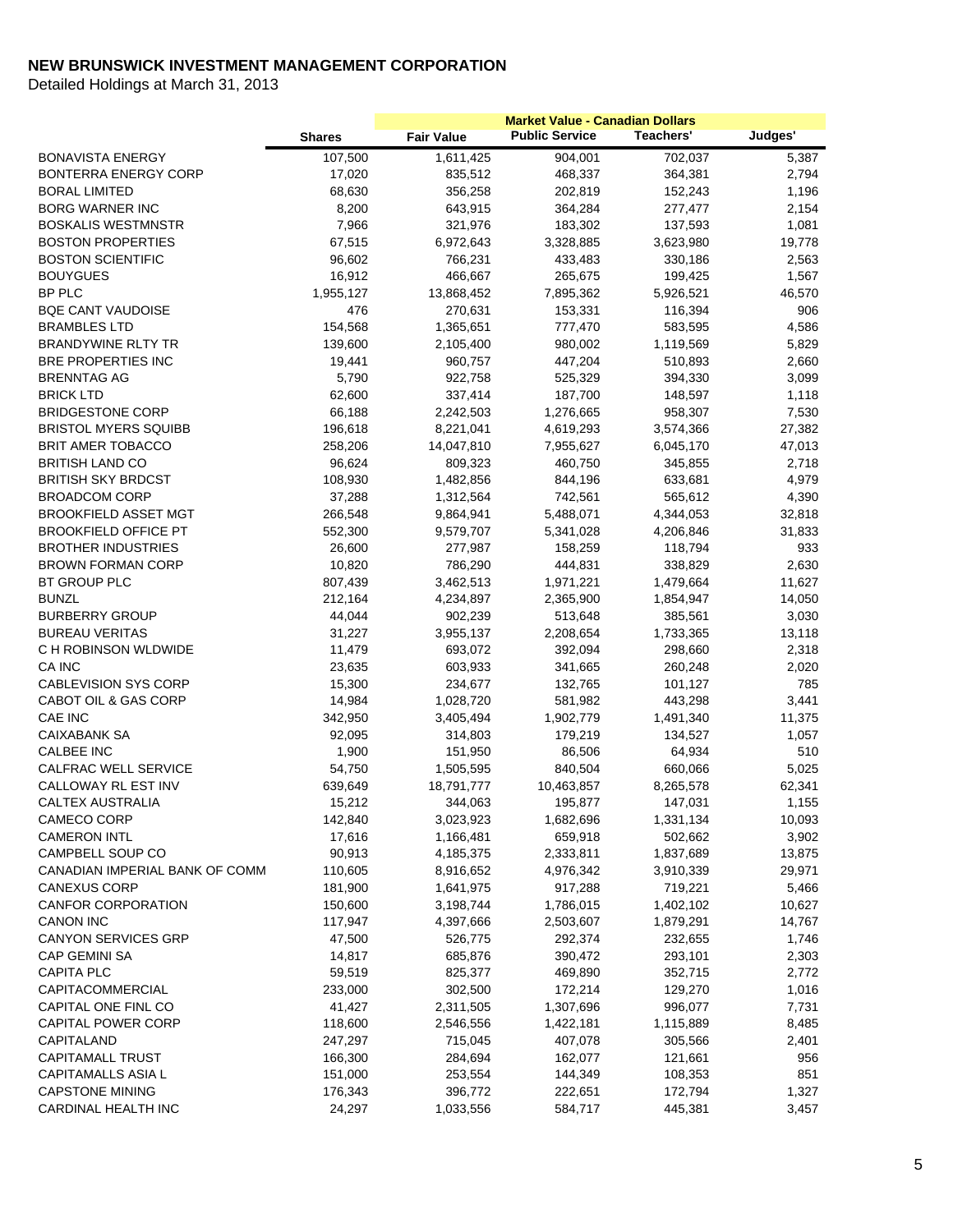|                                 | <b>Shares</b> | <b>Fair Value</b> | <b>Public Service</b> | <b>Teachers'</b> | Judges'  |
|---------------------------------|---------------|-------------------|-----------------------|------------------|----------|
| <b>CAREFUSION CORP</b>          | 15,798        | 561,074           | 317,419               | 241,779          | 1,877    |
| <b>CARLSBERG AS</b>             | 12,218        | 1,209,204         | 688,404               | 516,739          | 4,060    |
| <b>CARMAX INC</b>               | 16,200        | 685,914           | 388,045               | 295,575          | 2,294    |
| <b>CARNIVAL CORP</b>            | 120,482       | 4,194,553         | 2,343,786             | 1,836,837        | 13,929   |
| <b>CARNIVAL PLC</b>             | (71, 828)     | (2,555,104)       | (1,413,466)           | (1, 133, 203)    | (8, 435) |
| <b>CARREFOUR SA</b>             | 61,534        | 1,712,008         | 974,652               | 731,606          | 5,749    |
| <b>CASINO GUICHARD-PERR</b>     | 4,410         | 470,702           | 267,973               | 201,149          | 1,581    |
| <b>CASIO COMPUTER CO</b>        | 26,300        | 208,342           | 118,610               | 89,032           | 700      |
| <b>CATAMARAN CORP</b>           | 119,267       | 6,414,179         | 3,566,920             | 2,825,973        | 21,286   |
| <b>CATERPILLAR INC</b>          | 46,642        | 4,117,841         | 2,329,601             | 1,774,466        | 13,773   |
| <b>CATHAY PACIFIC AIR</b>       | 133,000       | 230,499           | 131,224               | 98,501           | 774      |
| <b>CBL &amp; ASSOCIATE PROP</b> | 131,800       | 3,189,790         | 1,484,754             | 1,696,206        | 8,831    |
| <b>CBRE GROUP INC</b>           | 21,611        | 553,751           | 313,276               | 238,623          | 1,852    |
| <b>CBS CORPORATION</b>          | 41,651        | 1,981,033         | 1,120,737             | 853,670          | 6,626    |
| <b>CCL INDUSTRIES INC</b>       | 46,000        | 2,750,800         | 1,534,512             | 1,207,125        | 9,163    |
| <b>CDN APARTMENT PPTS</b>       | 657,907       | 16,627,503        | 9,260,010             | 7,312,319        | 55,174   |
| <b>CDN NATL RAILWAY</b>         | 113,672       | 11,567,639        | 6,427,696             | 5,101,497        | 38,447   |
| CDN NATURAL RESOURCES           | 241,518       | 7,893,556         | 4,395,404             | 3,471,748        | 26,404   |
| <b>CDN OIL SANDS</b>            | 2,212         | 46,275            | 25,813                | 20,300           | 163      |
| CDN OVERSEAS PETRO              | 1,250,000     | 293,750           | 163,410               | 129,367          | 973      |
| <b>CDN OVERSEAS PETROL</b>      | 625,000       | 625               | 348                   | 275              | 2        |
| <b>CDN PACIFIC RAILWAY</b>      | (187)         | (24, 556)         | (8,068)               | (16, 563)        | 75       |
| CDN REAL ESTATE INV             | 428,677       | 19,298,696        | 10,744,480            | 8,490,225        | 63,990   |
| CDN TIRE CORP                   | 58,285        | 4,258,885         | 2,372,647             | 1,872,063        | 14,174   |
| <b>CDN UTILITIES LTD</b>        | 83,000        | 6,677,350         | 3,729,427             | 2,925,702        | 22,222   |
| <b>CDN WESTERN BANK</b>         | 166,700       | 4,628,928         | 2,581,579             | 2,031,965        | 15,384   |
| <b>CELESIO AG</b>               | 9,585         | 182,765           | 104,049               | 78,102           | 614      |
| <b>CELESTICA INC</b>            | 104,068       | 853,358           | 480,177               | 370,308          | 2,872    |
| <b>CELGENE CORP</b>             | 29,751        | 3,501,630         | 1,980,990             | 1,508,928        | 11,712   |
| <b>CENOVUS ENERGY</b>           | 257,578       | 8,100,828         | 4,502,687             | 3,571,155        | 26,986   |
| <b>CENTERPOINT ENERGY</b>       | 30,406        | 739,275           | 418,233               | 318,570          | 2,473    |
| <b>CENTERRA GOLD</b>            | 235,100       | 1,415,302         | 789,641               | 620,943          | 4,718    |
| <b>CENTRAL JAPAN RLWY</b>       | 46,700        | 5,006,622         | 2,805,363             | 2,184,617        | 16,642   |
| <b>CENTRICA</b>                 | 1,090,554     | 6,185,540         | 3,480,411             | 2,684,514        | 20,615   |
| <b>CENTURYLINK INC</b>          | 116,225       | 4,145,498         | 2,321,098             | 1,810,623        | 13,778   |
| <b>CERNER CORP</b>              | 10,400        | 1,000,244         | 565,872               | 431,027          | 3,346    |
| CF INDUSTRIES HLDGS             | 4,478         | 865,639           | 489,721               | 373,022          | 2,895    |
| <b>CFS RETAIL PROP</b>          | 1,616,985     | 3,426,022         | 1,909,217             | 1,505,457        | 11,348   |
| CGG                             | 18,608        | 426,432           | 242,769               | 182,231          | 1,432    |
| CGI GROUP INC                   | 465,100       | 12,827,458        | 7,158,203             | 5,626,547        | 42,709   |
| <b>CHARGER ENERGY</b>           | 172,365       | 68,946            | 38,354                | 30,364           | 228      |
| <b>CHARTWELL RETIREMENT</b>     | 1,103,353     | 12,263,769        | 6,828,246             | 5,394,850        | 40,673   |
| <b>CHESAPEAKE ENERGY</b>        | 37,024        | 767,448           | 434,171               | 330,710          | 2,567    |
| <b>CHEUNG KONG INFRAS</b>       | 55,000        | 383,004           | 218,046               | 163,672          | 1,286    |
| CHEUNG KONG(HLDGS)              | 143,068       | 2,142,386         | 1,219,668             | 915,524          | 7,194    |
| <b>CHEVRON CORP</b>             | 163,935       | 19,774,301        | 11,157,714            | 8,550,553        | 66,034   |
| CHIBA BANK                      | 56,157        | 409,660           | 233,221               | 175,064          | 1,376    |
| CHINA GOLD INTL RES             | 145,600       | 556,192           | 312,022               | 242,310          | 1,860    |
| CHIPOTLE MEXICAN GRL            | 2,200         | 727,249           | 411,429               | 313,387          | 2,432    |
| <b>CHIYODA CORP</b>             | 18,000        | 204,063           | 116,174               | 87,204           | 685      |
| <b>CHORUS AVIATION</b>          | 181,750       | 737,905           | 412,390               | 323,050          | 2,465    |
| <b>CHRISTIAN DIOR</b>           | 5,580         | 941,677           | 536,100               | 402,415          | 3,162    |
| <b>CHUBB CORP</b>               | 54,019        | 4,824,245         | 2,699,304             | 2,108,914        | 16,027   |
| CHUBU ELEC POWER                | 65,287        | 806,472           | 459,127               | 344,636          | 2,708    |
| CHUGAI PHARM CO                 | 21,900        | 495,133           | 281,881               | 211,589          | 1,663    |
| <b>CHUGOKU BANK</b>             | 20,000        | 327,677           | 186,547               | 140,029          | 1,100    |
| CHUGOKU ELEC POWER              | 34,952        | 462,349           | 263,217               | 197,579          | 1,553    |
|                                 |               |                   |                       |                  |          |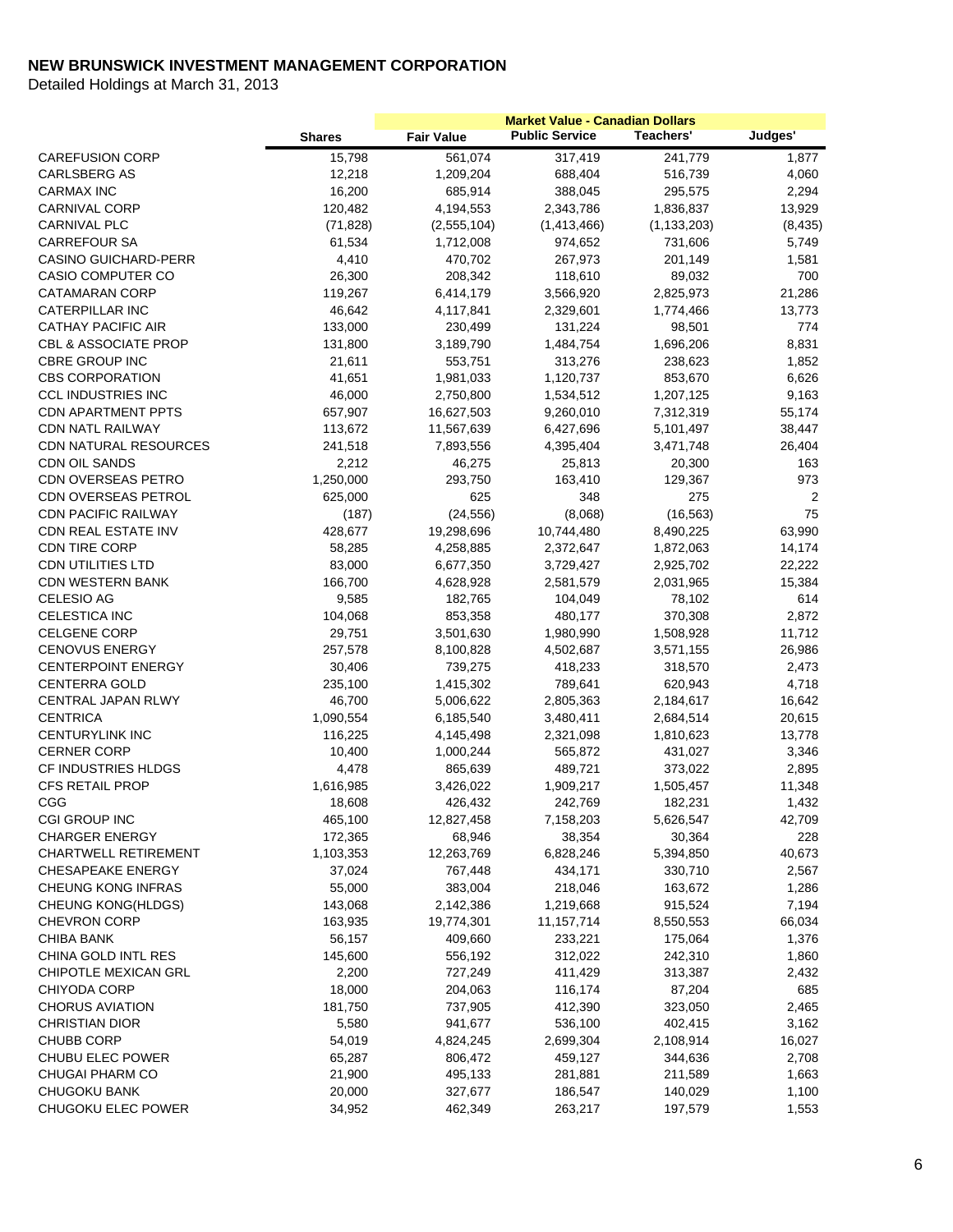|                              | <b>Shares</b> | <b>Fair Value</b> | <b>Public Service</b> | Teachers'  | Judges' |
|------------------------------|---------------|-------------------|-----------------------|------------|---------|
| CHURCHILL CORP THE           | 19,000        | 144,970           | 80,462                | 64,027     | 480     |
| CI FINANCIAL CORP            | 201,600       | 5,651,856         | 3,156,758             | 2,476,287  | 18,811  |
| CIE DE ST-GOBAIN             | 40,567        | 1,529,580         | 870,796               | 653,648    | 5,136   |
| <b>CIGNA CORP</b>            | 20,312        | 1,287,525         | 728,396               | 554,822    | 4,306   |
| <b>CINCINNATI FINL CORP</b>  | (2, 331)      | (112, 893)        | (58,025)              | (54, 514)  | (354)   |
| <b>CINEPLEX INC</b>          | 80,200        | 2,772,715         | 1,548,215             | 1,215,275  | 9,225   |
| <b>CINTAS CORP</b>           | 7,431         | 333,046           | 188,415               | 143,517    | 1,114   |
| <b>CISCO SYSTEMS INC</b>     | 379,367       | 8,048,606         | 4,553,368             | 3,468,318  | 26,921  |
| <b>CITIGROUP INC</b>         | 239,562       | 10,763,555        | 6,079,422             | 4,648,172  | 35,961  |
| <b>CITIZEN HOLDINGS</b>      | 30,900        | 159,626           | 90,875                | 68,214     | 536     |
| <b>CITRIX SYS INC</b>        | 13,305        | 974,796           | 551,475               | 420,061    | 3,260   |
| <b>CITY DEVELOPMENTS</b>     | 59,220        | 546,679           | 311,226               | 233,617    | 1,836   |
| <b>CLIFFS NATURAL RES</b>    | 10,800        | 208,291           | 117,837               | 89,757     | 697     |
| <b>CLOROX CO</b>             | 46,037        | 4,138,768         | 2,310,284             | 1,814,755  | 13,730  |
| <b>CLP HOLDINGS</b>          | 541,314       | 4,814,686         | 2,699,534             | 2,099,142  | 16,010  |
| CME GROUP INC                | 21,845        | 1,361,541         | 770,270               | 586,717    | 4,554   |
| <b>CML HEALTHCARE</b>        | 167,600       | 1,237,307         | 690,529               | 542,662    | 4,116   |
| <b>CMNWLTH BK OF AUST</b>    | 166,615       | 12,002,651        | 6,833,154             | 5,129,192  | 40,305  |
| <b>CMS ENERGY CORP</b>       | 18,865        | 535,119           | 302,735               | 230,594    | 1,790   |
| <b>CNP ASSURANCES</b>        | 16,740        | 233,690           | 133,041               | 99,865     | 785     |
| <b>COACH INC</b>             | 19,938        | 1,018,123         | 575,987               | 438,731    | 3,405   |
| <b>COBHAM</b>                | 128,282       | 480,651           | 273,637               | 205,401    | 1,614   |
| COCA-COLA AMATIL             | 264,818       | 4,067,894         | 2,272,908             | 1,781,490  | 13,497  |
| COCA-COLA CO                 | 349,244       | 14,443,395        | 8,141,254             | 6,253,939  | 48,201  |
| <b>COCA-COLA ENTERPRISES</b> | 54,808        | 2,054,522         | 1,149,533             | 898,163    | 6,825   |
| COCA-COLA HELL BOT           | 20,582        | 556,121           | 316,602               | 237,652    | 1,867   |
| COCA-COLA WEST CO            | 6,900         | 122,071           | 69,496                | 52,166     | 410     |
| <b>COCHLEAR LTD</b>          | 4,211         | 303,353           | 172,700               | 129,634    | 1,019   |
| <b>COEUR MINING INC</b>      | (72, 800)     | (1, 397, 032)     | (777, 154)            | (615, 251) | (4,627) |
| COGECO CABLE INC             | 34,800        | 1,586,532         | 886,207               | 695,039    | 5,287   |
| <b>COGNIZANT TECH SOLNS</b>  | 21,483        | 1,671,269         | 945,493               | 720,186    | 5,590   |
| COLGATE PALMOLIVE COMPANY    | 58,533        | 7,015,830         | 3,938,191             | 3,054,286  | 23,354  |
| <b>COLOPLAST</b>             | 70,320        | 3,850,804         | 2,150,658             | 1,687,373  | 12,773  |
| <b>COLOSSUS MINERALS</b>     | 13,400        | 40,736            | 22,760                | 17,839     | 137     |
| <b>COLRUYT SA</b>            | 22,804        | 1,122,385         | 630,075               | 488,575    | 3,735   |
| <b>COMCAST CORP</b>          | 201,104       | 7,137,229         | 4,046,014             | 3,067,315  | 23,901  |
| <b>COMERICA INC</b>          | 13,307        | 488,153           | 276,165               | 210,356    | 1,633   |
| <b>COMFORTDELGRO CORP</b>    | 212,000       | 330,804           | 188,328               | 141,365    | 1,111   |
| <b>COMINAR</b>               | 719,281       | 16,672,934        | 9,282,501             | 7,335,149  | 55,283  |
| <b>COMMERZBANK AG</b>        | 343,908       | 514,196           | 292,733               | 219,735    | 1,727   |
| <b>COMPASS GROUP</b>         | 436,491       | 5,659,132         | 3,179,483             | 2,460,807  | 18,843  |
| <b>COMPUTER SCIENCES</b>     | 10,969        | 550,636           | 311,514               | 237,281    | 1,842   |
| <b>COMPUTERSHARE LTD</b>     | 41,326        | 438,240           | 249,491               | 187,277    | 1,472   |
| CONAGRA FOODS INC            | 118,328       | 4,302,226         | 2,403,391             | 1,884,557  | 14,279  |
| <b>CONOCOPHILLIPS</b>        | 114,377       | 6,977,808         | 3,931,738             | 3,022,788  | 23,281  |
| CONSOL ENERGY INC            | 16,250        | 555,178           | 314,083               | 239,238    | 1,857   |
| CONSOLDTD EDISON INC         | 72,733        | 4,511,096         | 2,521,681             | 1,974,437  | 14,978  |
| CONSTELLATION BRANDS         | 10,833        | 524,025           | 296,459               | 225,814    | 1,753   |
| <b>CONSTELLATION SFTWR</b>   | 16,000        | 2,014,330         | 1,124,893             | 882,736    | 6,700   |
| <b>CONTACT ENERGY</b>        | 197,368       | 955,411           | 534,200               | 418,040    | 3,171   |
| <b>CONTINENTAL AG</b>        | 11,489        | 1,398,359         | 796,091               | 597,572    | 4,696   |
| <b>CORIO NV</b>              | 8,167         | 387,212           | 220,441               | 165,471    | 1,300   |
| <b>CORNING INCORPORATED</b>  | 104,782       | 1,416,405         | 801,308               | 610,359    | 4,738   |
| <b>CORUS ENTERTAINMT</b>     | 107,150       | 2,797,687         | 1,562,477             | 1,225,904  | 9,306   |
| COSMO OIL COMPANY            | 66,000        | 141,229           | 80,402                | 60,353     | 474     |
| <b>COSTCO WHSL CORP</b>      | 59,906        | 6,454,572         | 3,622,164             | 2,810,926  | 21,482  |
| COTT CORP                    | 85,400        | 881,328           | 493,836               | 384,541    | 2,952   |
|                              |               |                   |                       |            |         |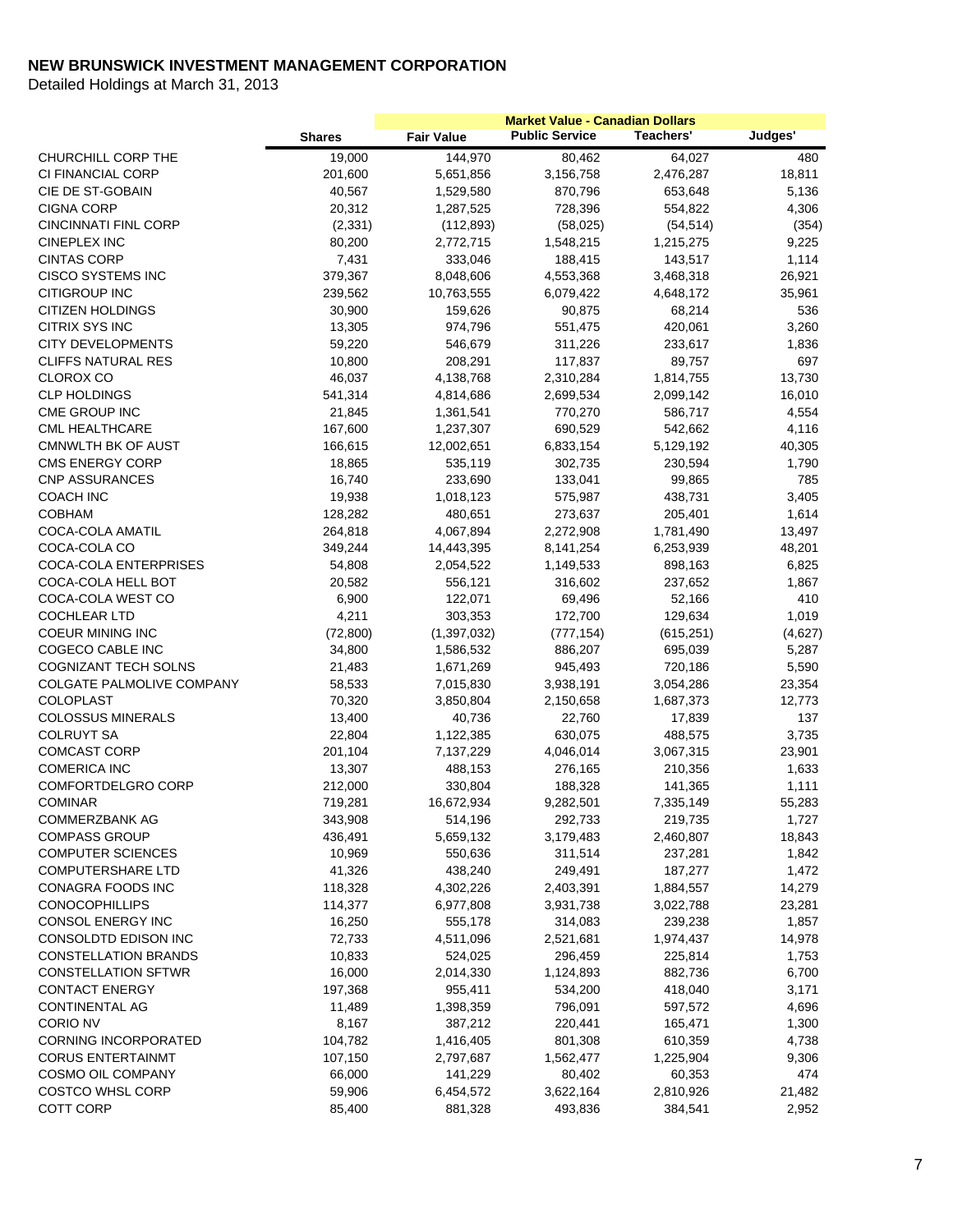| <b>Public Service</b><br>Teachers'<br>Judges'<br><b>Fair Value</b><br><b>Shares</b><br>71,551<br>11,362<br><b>COVENTRY HEALTH CAR</b><br>3,425,895<br>1,910,117<br>1,504,416<br>33,600<br><b>COVIDIEN PLC</b><br>2,314,983<br>1,309,664<br>997,576<br>7,743<br>105,078<br>880,544<br><b>CREDIT AGRICOLE</b><br>501,297<br>376,290<br>2,957<br><b>CREDIT SAISON CO</b><br>13,069<br>330,785<br>188,317<br>141,357<br>1,111<br><b>CREDIT SUISSE GRP AG</b><br>129,340<br>11,601<br>3,454,832<br>1,966,849<br>1,476,382<br><b>CRESCENT POINT ENRGY</b><br>86,046<br>3,318,794<br>1,842,089<br>1,465,673<br>11,032<br><b>CREW ENERGY</b><br>72,200<br>516,952<br>290,060<br>225,163<br>1,729<br><b>CRH</b><br>73,904<br>1,655,280<br>707,364<br>5,558<br>942,357<br><b>CRODA INTL</b><br>10,701<br>452,450<br>193,349<br>1,519<br>257,581<br>16,000<br><b>CROMBIE</b><br>325,300<br>4,824,348<br>2,685,652<br>2,122,696<br><b>CROWN CASTLE INTL</b><br>20,900<br>1,477,757<br>836,017<br>636,797<br>4,943<br><b>CROWN LTD</b><br>39,941<br>517,487<br>294,607<br>221,142<br>1,738<br><b>CSL LTD</b><br>104,224<br>6,536,475<br>3,678,554<br>2,836,134<br>21,787<br>6,073<br><b>CSX CORP</b><br>72,621<br>1,815,821<br>1,027,271<br>782,476<br><b>CUBESMART</b><br>256,800<br>1,929,007<br>2,203,728<br>11,473<br>4,144,209<br><b>CUMMINS INC</b><br>4,925<br>12,518<br>1,472,325<br>832,944<br>634,457<br><b>CVS CAREMARK CORP</b><br>87,598<br>4,890,380<br>2,766,653<br>2,107,370<br>16,357<br>D R HORTON INC<br>19,859<br>490,102<br>277,267<br>211,195<br>1,639<br>DAI NIPPON PRINTNG<br>66,254<br>640,843<br>364,834<br>273,857<br>2,152<br>33,000<br>DAICEL CORPORATION<br>261,061<br>148,623<br>111,561<br>877<br>DAIDO STEEL CO<br>31,000<br>166,843<br>94,984<br>71,298<br>560<br>DAIHATSU MOTOR CO<br>22,000<br>462,681<br>263,406<br>197,721<br>1,554<br><b>DAI-ICHI LIFE INS</b><br>895<br>1,210,031<br>688,875<br>517,093<br>4,063<br>63,479<br>DAIICHI SANKYO COM<br>1,238,979<br>705,356<br>529,463<br>4,160<br><b>DAIKIN INDUSTRIES</b><br>24,192<br>963,442<br>548,491<br>411,716<br>3,235<br>DAIMLER AG<br>94,172<br>5,201,431<br>2,961,194<br>2,222,771<br>17,466<br>DAINIPPON SUMITOMO<br>17,700<br>317,731<br>135,778<br>1,067<br>180,885<br>DAITO TRUST CONST<br>8,414<br>732,006<br>416,734<br>312,814<br>2,458<br>DAIWA HOUSE INDS<br>47,120<br>934,453<br>531,988<br>399,328<br>3,138<br>DAIWA SECS GROUP<br>174,666<br>1,249,633<br>711,421<br>534,016<br>4,196<br>DANAHER CORP<br>41,246<br>2,604,476<br>1,473,440<br>8,711<br>1,122,325<br>25,098<br><b>DANONE</b><br>106,237<br>7,522,065<br>4,239,862<br>3,257,106<br>DANSKE BANK A/S<br>3,808<br>62,423<br>1,133,989<br>645,584<br>484,597<br><b>DARDEN RESTAURANT</b><br>9,220<br>483,829<br>273,719<br>208,492<br>1,618<br>DASSAULT SYSTEMES<br>34,946<br>4,110,672<br>2,297,818<br>1,799,212<br>13,643<br>DAVIS + HENDERSON<br>97,150<br>2,116,899<br>1,181,660<br>928,194<br>7,045<br>DAVITA HEALTHCRE PAR<br>6,043<br>727,512<br>2,433<br>411,578<br>313,501<br><b>DBS GROUP HLDGS</b><br>193,385<br>2,526,522<br>1,079,680<br>8,484<br>1,438,359<br>DCT INDUSTRIAL TRUST<br>9,292<br>447,200<br>3,356,363<br>1,562,288<br>1,784,783<br>DDR CORP<br>558,400<br>9,969,066<br>4,640,307<br>5,301,159<br>27,600<br>DE MASTER BLENDERS<br>50,329<br>2,657<br>791,237<br>450,454<br>338,126<br>DEAN FOODS CO NEW<br>13,191<br>242,750<br>812<br>137,332<br>104,606<br>DEERE & CO<br>27,675<br>1,375,271<br>8,131<br>2,430,951<br>1,047,549<br><b>DELEK GROUP</b><br>441<br>125,593<br>71,501<br>53,671<br>422<br><b>DELHAIZE GROUP</b><br>11,974<br>664,722<br>378,429<br>2,232<br>284,061<br>DELL INC<br>265,254<br>3,879,244<br>2,172,330<br>1,694,016<br>12,898<br>20,900<br><b>DELPHI AUTOMOTIVE</b><br>942,012<br>532,928<br>405,933<br>3,151<br>DELTA LLOYD NV<br>16,224<br>283,215<br>161,235<br>951<br>121,028<br>DENA CO LTD<br>13,200<br>365,057<br>207,828<br>156,003<br>1,226<br>26,600<br><b>DENBURY RES INC</b><br>503,559<br>284,880<br>216,994<br>1,684<br><b>DENISON MINES CORP</b><br>(1,250,500)<br>(1,750,700)<br>(973, 895)<br>(771,006)<br>(5,799)<br>DENKI KAGAKU KOGYO<br>54,000<br>196,671<br>111,965<br>84,045<br>660<br><b>DENSO CORP</b><br>50,273<br>2,154,241<br>1,226,417<br>920,589<br>7,234<br>DENTSPLY INTL INC<br>10,204<br>249,008<br>189,670<br>1,472<br>440,150<br>DENTSU INC<br>20,200<br>610,605<br>347,619<br>260,935<br>2,050<br><b>DESCARTES SYSTEMS</b><br>43,700<br>416,024<br>1,379<br>230,904<br>183,741 |  | <b>Market Value - Canadian Dollars</b> |  |
|------------------------------------------------------------------------------------------------------------------------------------------------------------------------------------------------------------------------------------------------------------------------------------------------------------------------------------------------------------------------------------------------------------------------------------------------------------------------------------------------------------------------------------------------------------------------------------------------------------------------------------------------------------------------------------------------------------------------------------------------------------------------------------------------------------------------------------------------------------------------------------------------------------------------------------------------------------------------------------------------------------------------------------------------------------------------------------------------------------------------------------------------------------------------------------------------------------------------------------------------------------------------------------------------------------------------------------------------------------------------------------------------------------------------------------------------------------------------------------------------------------------------------------------------------------------------------------------------------------------------------------------------------------------------------------------------------------------------------------------------------------------------------------------------------------------------------------------------------------------------------------------------------------------------------------------------------------------------------------------------------------------------------------------------------------------------------------------------------------------------------------------------------------------------------------------------------------------------------------------------------------------------------------------------------------------------------------------------------------------------------------------------------------------------------------------------------------------------------------------------------------------------------------------------------------------------------------------------------------------------------------------------------------------------------------------------------------------------------------------------------------------------------------------------------------------------------------------------------------------------------------------------------------------------------------------------------------------------------------------------------------------------------------------------------------------------------------------------------------------------------------------------------------------------------------------------------------------------------------------------------------------------------------------------------------------------------------------------------------------------------------------------------------------------------------------------------------------------------------------------------------------------------------------------------------------------------------------------------------------------------------------------------------------------------------------------------------------------------------------------------------------------------------------------------------------------------------------------------------------------------------------------------------------------------------------------------------------------------------------------------------------------------------------------------------------------------------------------------------------------------------------------------------------------------------------------------------------------------------------------------------------------------------------------------------------------------------------------------------------------------------------------------------------------------------------------------------------------------------------------------------------------------------|--|----------------------------------------|--|
|                                                                                                                                                                                                                                                                                                                                                                                                                                                                                                                                                                                                                                                                                                                                                                                                                                                                                                                                                                                                                                                                                                                                                                                                                                                                                                                                                                                                                                                                                                                                                                                                                                                                                                                                                                                                                                                                                                                                                                                                                                                                                                                                                                                                                                                                                                                                                                                                                                                                                                                                                                                                                                                                                                                                                                                                                                                                                                                                                                                                                                                                                                                                                                                                                                                                                                                                                                                                                                                                                                                                                                                                                                                                                                                                                                                                                                                                                                                                                                                                                                                                                                                                                                                                                                                                                                                                                                                                                                                                                                                                    |  |                                        |  |
|                                                                                                                                                                                                                                                                                                                                                                                                                                                                                                                                                                                                                                                                                                                                                                                                                                                                                                                                                                                                                                                                                                                                                                                                                                                                                                                                                                                                                                                                                                                                                                                                                                                                                                                                                                                                                                                                                                                                                                                                                                                                                                                                                                                                                                                                                                                                                                                                                                                                                                                                                                                                                                                                                                                                                                                                                                                                                                                                                                                                                                                                                                                                                                                                                                                                                                                                                                                                                                                                                                                                                                                                                                                                                                                                                                                                                                                                                                                                                                                                                                                                                                                                                                                                                                                                                                                                                                                                                                                                                                                                    |  |                                        |  |
|                                                                                                                                                                                                                                                                                                                                                                                                                                                                                                                                                                                                                                                                                                                                                                                                                                                                                                                                                                                                                                                                                                                                                                                                                                                                                                                                                                                                                                                                                                                                                                                                                                                                                                                                                                                                                                                                                                                                                                                                                                                                                                                                                                                                                                                                                                                                                                                                                                                                                                                                                                                                                                                                                                                                                                                                                                                                                                                                                                                                                                                                                                                                                                                                                                                                                                                                                                                                                                                                                                                                                                                                                                                                                                                                                                                                                                                                                                                                                                                                                                                                                                                                                                                                                                                                                                                                                                                                                                                                                                                                    |  |                                        |  |
|                                                                                                                                                                                                                                                                                                                                                                                                                                                                                                                                                                                                                                                                                                                                                                                                                                                                                                                                                                                                                                                                                                                                                                                                                                                                                                                                                                                                                                                                                                                                                                                                                                                                                                                                                                                                                                                                                                                                                                                                                                                                                                                                                                                                                                                                                                                                                                                                                                                                                                                                                                                                                                                                                                                                                                                                                                                                                                                                                                                                                                                                                                                                                                                                                                                                                                                                                                                                                                                                                                                                                                                                                                                                                                                                                                                                                                                                                                                                                                                                                                                                                                                                                                                                                                                                                                                                                                                                                                                                                                                                    |  |                                        |  |
|                                                                                                                                                                                                                                                                                                                                                                                                                                                                                                                                                                                                                                                                                                                                                                                                                                                                                                                                                                                                                                                                                                                                                                                                                                                                                                                                                                                                                                                                                                                                                                                                                                                                                                                                                                                                                                                                                                                                                                                                                                                                                                                                                                                                                                                                                                                                                                                                                                                                                                                                                                                                                                                                                                                                                                                                                                                                                                                                                                                                                                                                                                                                                                                                                                                                                                                                                                                                                                                                                                                                                                                                                                                                                                                                                                                                                                                                                                                                                                                                                                                                                                                                                                                                                                                                                                                                                                                                                                                                                                                                    |  |                                        |  |
|                                                                                                                                                                                                                                                                                                                                                                                                                                                                                                                                                                                                                                                                                                                                                                                                                                                                                                                                                                                                                                                                                                                                                                                                                                                                                                                                                                                                                                                                                                                                                                                                                                                                                                                                                                                                                                                                                                                                                                                                                                                                                                                                                                                                                                                                                                                                                                                                                                                                                                                                                                                                                                                                                                                                                                                                                                                                                                                                                                                                                                                                                                                                                                                                                                                                                                                                                                                                                                                                                                                                                                                                                                                                                                                                                                                                                                                                                                                                                                                                                                                                                                                                                                                                                                                                                                                                                                                                                                                                                                                                    |  |                                        |  |
|                                                                                                                                                                                                                                                                                                                                                                                                                                                                                                                                                                                                                                                                                                                                                                                                                                                                                                                                                                                                                                                                                                                                                                                                                                                                                                                                                                                                                                                                                                                                                                                                                                                                                                                                                                                                                                                                                                                                                                                                                                                                                                                                                                                                                                                                                                                                                                                                                                                                                                                                                                                                                                                                                                                                                                                                                                                                                                                                                                                                                                                                                                                                                                                                                                                                                                                                                                                                                                                                                                                                                                                                                                                                                                                                                                                                                                                                                                                                                                                                                                                                                                                                                                                                                                                                                                                                                                                                                                                                                                                                    |  |                                        |  |
|                                                                                                                                                                                                                                                                                                                                                                                                                                                                                                                                                                                                                                                                                                                                                                                                                                                                                                                                                                                                                                                                                                                                                                                                                                                                                                                                                                                                                                                                                                                                                                                                                                                                                                                                                                                                                                                                                                                                                                                                                                                                                                                                                                                                                                                                                                                                                                                                                                                                                                                                                                                                                                                                                                                                                                                                                                                                                                                                                                                                                                                                                                                                                                                                                                                                                                                                                                                                                                                                                                                                                                                                                                                                                                                                                                                                                                                                                                                                                                                                                                                                                                                                                                                                                                                                                                                                                                                                                                                                                                                                    |  |                                        |  |
|                                                                                                                                                                                                                                                                                                                                                                                                                                                                                                                                                                                                                                                                                                                                                                                                                                                                                                                                                                                                                                                                                                                                                                                                                                                                                                                                                                                                                                                                                                                                                                                                                                                                                                                                                                                                                                                                                                                                                                                                                                                                                                                                                                                                                                                                                                                                                                                                                                                                                                                                                                                                                                                                                                                                                                                                                                                                                                                                                                                                                                                                                                                                                                                                                                                                                                                                                                                                                                                                                                                                                                                                                                                                                                                                                                                                                                                                                                                                                                                                                                                                                                                                                                                                                                                                                                                                                                                                                                                                                                                                    |  |                                        |  |
|                                                                                                                                                                                                                                                                                                                                                                                                                                                                                                                                                                                                                                                                                                                                                                                                                                                                                                                                                                                                                                                                                                                                                                                                                                                                                                                                                                                                                                                                                                                                                                                                                                                                                                                                                                                                                                                                                                                                                                                                                                                                                                                                                                                                                                                                                                                                                                                                                                                                                                                                                                                                                                                                                                                                                                                                                                                                                                                                                                                                                                                                                                                                                                                                                                                                                                                                                                                                                                                                                                                                                                                                                                                                                                                                                                                                                                                                                                                                                                                                                                                                                                                                                                                                                                                                                                                                                                                                                                                                                                                                    |  |                                        |  |
|                                                                                                                                                                                                                                                                                                                                                                                                                                                                                                                                                                                                                                                                                                                                                                                                                                                                                                                                                                                                                                                                                                                                                                                                                                                                                                                                                                                                                                                                                                                                                                                                                                                                                                                                                                                                                                                                                                                                                                                                                                                                                                                                                                                                                                                                                                                                                                                                                                                                                                                                                                                                                                                                                                                                                                                                                                                                                                                                                                                                                                                                                                                                                                                                                                                                                                                                                                                                                                                                                                                                                                                                                                                                                                                                                                                                                                                                                                                                                                                                                                                                                                                                                                                                                                                                                                                                                                                                                                                                                                                                    |  |                                        |  |
|                                                                                                                                                                                                                                                                                                                                                                                                                                                                                                                                                                                                                                                                                                                                                                                                                                                                                                                                                                                                                                                                                                                                                                                                                                                                                                                                                                                                                                                                                                                                                                                                                                                                                                                                                                                                                                                                                                                                                                                                                                                                                                                                                                                                                                                                                                                                                                                                                                                                                                                                                                                                                                                                                                                                                                                                                                                                                                                                                                                                                                                                                                                                                                                                                                                                                                                                                                                                                                                                                                                                                                                                                                                                                                                                                                                                                                                                                                                                                                                                                                                                                                                                                                                                                                                                                                                                                                                                                                                                                                                                    |  |                                        |  |
|                                                                                                                                                                                                                                                                                                                                                                                                                                                                                                                                                                                                                                                                                                                                                                                                                                                                                                                                                                                                                                                                                                                                                                                                                                                                                                                                                                                                                                                                                                                                                                                                                                                                                                                                                                                                                                                                                                                                                                                                                                                                                                                                                                                                                                                                                                                                                                                                                                                                                                                                                                                                                                                                                                                                                                                                                                                                                                                                                                                                                                                                                                                                                                                                                                                                                                                                                                                                                                                                                                                                                                                                                                                                                                                                                                                                                                                                                                                                                                                                                                                                                                                                                                                                                                                                                                                                                                                                                                                                                                                                    |  |                                        |  |
|                                                                                                                                                                                                                                                                                                                                                                                                                                                                                                                                                                                                                                                                                                                                                                                                                                                                                                                                                                                                                                                                                                                                                                                                                                                                                                                                                                                                                                                                                                                                                                                                                                                                                                                                                                                                                                                                                                                                                                                                                                                                                                                                                                                                                                                                                                                                                                                                                                                                                                                                                                                                                                                                                                                                                                                                                                                                                                                                                                                                                                                                                                                                                                                                                                                                                                                                                                                                                                                                                                                                                                                                                                                                                                                                                                                                                                                                                                                                                                                                                                                                                                                                                                                                                                                                                                                                                                                                                                                                                                                                    |  |                                        |  |
|                                                                                                                                                                                                                                                                                                                                                                                                                                                                                                                                                                                                                                                                                                                                                                                                                                                                                                                                                                                                                                                                                                                                                                                                                                                                                                                                                                                                                                                                                                                                                                                                                                                                                                                                                                                                                                                                                                                                                                                                                                                                                                                                                                                                                                                                                                                                                                                                                                                                                                                                                                                                                                                                                                                                                                                                                                                                                                                                                                                                                                                                                                                                                                                                                                                                                                                                                                                                                                                                                                                                                                                                                                                                                                                                                                                                                                                                                                                                                                                                                                                                                                                                                                                                                                                                                                                                                                                                                                                                                                                                    |  |                                        |  |
|                                                                                                                                                                                                                                                                                                                                                                                                                                                                                                                                                                                                                                                                                                                                                                                                                                                                                                                                                                                                                                                                                                                                                                                                                                                                                                                                                                                                                                                                                                                                                                                                                                                                                                                                                                                                                                                                                                                                                                                                                                                                                                                                                                                                                                                                                                                                                                                                                                                                                                                                                                                                                                                                                                                                                                                                                                                                                                                                                                                                                                                                                                                                                                                                                                                                                                                                                                                                                                                                                                                                                                                                                                                                                                                                                                                                                                                                                                                                                                                                                                                                                                                                                                                                                                                                                                                                                                                                                                                                                                                                    |  |                                        |  |
|                                                                                                                                                                                                                                                                                                                                                                                                                                                                                                                                                                                                                                                                                                                                                                                                                                                                                                                                                                                                                                                                                                                                                                                                                                                                                                                                                                                                                                                                                                                                                                                                                                                                                                                                                                                                                                                                                                                                                                                                                                                                                                                                                                                                                                                                                                                                                                                                                                                                                                                                                                                                                                                                                                                                                                                                                                                                                                                                                                                                                                                                                                                                                                                                                                                                                                                                                                                                                                                                                                                                                                                                                                                                                                                                                                                                                                                                                                                                                                                                                                                                                                                                                                                                                                                                                                                                                                                                                                                                                                                                    |  |                                        |  |
|                                                                                                                                                                                                                                                                                                                                                                                                                                                                                                                                                                                                                                                                                                                                                                                                                                                                                                                                                                                                                                                                                                                                                                                                                                                                                                                                                                                                                                                                                                                                                                                                                                                                                                                                                                                                                                                                                                                                                                                                                                                                                                                                                                                                                                                                                                                                                                                                                                                                                                                                                                                                                                                                                                                                                                                                                                                                                                                                                                                                                                                                                                                                                                                                                                                                                                                                                                                                                                                                                                                                                                                                                                                                                                                                                                                                                                                                                                                                                                                                                                                                                                                                                                                                                                                                                                                                                                                                                                                                                                                                    |  |                                        |  |
|                                                                                                                                                                                                                                                                                                                                                                                                                                                                                                                                                                                                                                                                                                                                                                                                                                                                                                                                                                                                                                                                                                                                                                                                                                                                                                                                                                                                                                                                                                                                                                                                                                                                                                                                                                                                                                                                                                                                                                                                                                                                                                                                                                                                                                                                                                                                                                                                                                                                                                                                                                                                                                                                                                                                                                                                                                                                                                                                                                                                                                                                                                                                                                                                                                                                                                                                                                                                                                                                                                                                                                                                                                                                                                                                                                                                                                                                                                                                                                                                                                                                                                                                                                                                                                                                                                                                                                                                                                                                                                                                    |  |                                        |  |
|                                                                                                                                                                                                                                                                                                                                                                                                                                                                                                                                                                                                                                                                                                                                                                                                                                                                                                                                                                                                                                                                                                                                                                                                                                                                                                                                                                                                                                                                                                                                                                                                                                                                                                                                                                                                                                                                                                                                                                                                                                                                                                                                                                                                                                                                                                                                                                                                                                                                                                                                                                                                                                                                                                                                                                                                                                                                                                                                                                                                                                                                                                                                                                                                                                                                                                                                                                                                                                                                                                                                                                                                                                                                                                                                                                                                                                                                                                                                                                                                                                                                                                                                                                                                                                                                                                                                                                                                                                                                                                                                    |  |                                        |  |
|                                                                                                                                                                                                                                                                                                                                                                                                                                                                                                                                                                                                                                                                                                                                                                                                                                                                                                                                                                                                                                                                                                                                                                                                                                                                                                                                                                                                                                                                                                                                                                                                                                                                                                                                                                                                                                                                                                                                                                                                                                                                                                                                                                                                                                                                                                                                                                                                                                                                                                                                                                                                                                                                                                                                                                                                                                                                                                                                                                                                                                                                                                                                                                                                                                                                                                                                                                                                                                                                                                                                                                                                                                                                                                                                                                                                                                                                                                                                                                                                                                                                                                                                                                                                                                                                                                                                                                                                                                                                                                                                    |  |                                        |  |
|                                                                                                                                                                                                                                                                                                                                                                                                                                                                                                                                                                                                                                                                                                                                                                                                                                                                                                                                                                                                                                                                                                                                                                                                                                                                                                                                                                                                                                                                                                                                                                                                                                                                                                                                                                                                                                                                                                                                                                                                                                                                                                                                                                                                                                                                                                                                                                                                                                                                                                                                                                                                                                                                                                                                                                                                                                                                                                                                                                                                                                                                                                                                                                                                                                                                                                                                                                                                                                                                                                                                                                                                                                                                                                                                                                                                                                                                                                                                                                                                                                                                                                                                                                                                                                                                                                                                                                                                                                                                                                                                    |  |                                        |  |
|                                                                                                                                                                                                                                                                                                                                                                                                                                                                                                                                                                                                                                                                                                                                                                                                                                                                                                                                                                                                                                                                                                                                                                                                                                                                                                                                                                                                                                                                                                                                                                                                                                                                                                                                                                                                                                                                                                                                                                                                                                                                                                                                                                                                                                                                                                                                                                                                                                                                                                                                                                                                                                                                                                                                                                                                                                                                                                                                                                                                                                                                                                                                                                                                                                                                                                                                                                                                                                                                                                                                                                                                                                                                                                                                                                                                                                                                                                                                                                                                                                                                                                                                                                                                                                                                                                                                                                                                                                                                                                                                    |  |                                        |  |
|                                                                                                                                                                                                                                                                                                                                                                                                                                                                                                                                                                                                                                                                                                                                                                                                                                                                                                                                                                                                                                                                                                                                                                                                                                                                                                                                                                                                                                                                                                                                                                                                                                                                                                                                                                                                                                                                                                                                                                                                                                                                                                                                                                                                                                                                                                                                                                                                                                                                                                                                                                                                                                                                                                                                                                                                                                                                                                                                                                                                                                                                                                                                                                                                                                                                                                                                                                                                                                                                                                                                                                                                                                                                                                                                                                                                                                                                                                                                                                                                                                                                                                                                                                                                                                                                                                                                                                                                                                                                                                                                    |  |                                        |  |
|                                                                                                                                                                                                                                                                                                                                                                                                                                                                                                                                                                                                                                                                                                                                                                                                                                                                                                                                                                                                                                                                                                                                                                                                                                                                                                                                                                                                                                                                                                                                                                                                                                                                                                                                                                                                                                                                                                                                                                                                                                                                                                                                                                                                                                                                                                                                                                                                                                                                                                                                                                                                                                                                                                                                                                                                                                                                                                                                                                                                                                                                                                                                                                                                                                                                                                                                                                                                                                                                                                                                                                                                                                                                                                                                                                                                                                                                                                                                                                                                                                                                                                                                                                                                                                                                                                                                                                                                                                                                                                                                    |  |                                        |  |
|                                                                                                                                                                                                                                                                                                                                                                                                                                                                                                                                                                                                                                                                                                                                                                                                                                                                                                                                                                                                                                                                                                                                                                                                                                                                                                                                                                                                                                                                                                                                                                                                                                                                                                                                                                                                                                                                                                                                                                                                                                                                                                                                                                                                                                                                                                                                                                                                                                                                                                                                                                                                                                                                                                                                                                                                                                                                                                                                                                                                                                                                                                                                                                                                                                                                                                                                                                                                                                                                                                                                                                                                                                                                                                                                                                                                                                                                                                                                                                                                                                                                                                                                                                                                                                                                                                                                                                                                                                                                                                                                    |  |                                        |  |
|                                                                                                                                                                                                                                                                                                                                                                                                                                                                                                                                                                                                                                                                                                                                                                                                                                                                                                                                                                                                                                                                                                                                                                                                                                                                                                                                                                                                                                                                                                                                                                                                                                                                                                                                                                                                                                                                                                                                                                                                                                                                                                                                                                                                                                                                                                                                                                                                                                                                                                                                                                                                                                                                                                                                                                                                                                                                                                                                                                                                                                                                                                                                                                                                                                                                                                                                                                                                                                                                                                                                                                                                                                                                                                                                                                                                                                                                                                                                                                                                                                                                                                                                                                                                                                                                                                                                                                                                                                                                                                                                    |  |                                        |  |
|                                                                                                                                                                                                                                                                                                                                                                                                                                                                                                                                                                                                                                                                                                                                                                                                                                                                                                                                                                                                                                                                                                                                                                                                                                                                                                                                                                                                                                                                                                                                                                                                                                                                                                                                                                                                                                                                                                                                                                                                                                                                                                                                                                                                                                                                                                                                                                                                                                                                                                                                                                                                                                                                                                                                                                                                                                                                                                                                                                                                                                                                                                                                                                                                                                                                                                                                                                                                                                                                                                                                                                                                                                                                                                                                                                                                                                                                                                                                                                                                                                                                                                                                                                                                                                                                                                                                                                                                                                                                                                                                    |  |                                        |  |
|                                                                                                                                                                                                                                                                                                                                                                                                                                                                                                                                                                                                                                                                                                                                                                                                                                                                                                                                                                                                                                                                                                                                                                                                                                                                                                                                                                                                                                                                                                                                                                                                                                                                                                                                                                                                                                                                                                                                                                                                                                                                                                                                                                                                                                                                                                                                                                                                                                                                                                                                                                                                                                                                                                                                                                                                                                                                                                                                                                                                                                                                                                                                                                                                                                                                                                                                                                                                                                                                                                                                                                                                                                                                                                                                                                                                                                                                                                                                                                                                                                                                                                                                                                                                                                                                                                                                                                                                                                                                                                                                    |  |                                        |  |
|                                                                                                                                                                                                                                                                                                                                                                                                                                                                                                                                                                                                                                                                                                                                                                                                                                                                                                                                                                                                                                                                                                                                                                                                                                                                                                                                                                                                                                                                                                                                                                                                                                                                                                                                                                                                                                                                                                                                                                                                                                                                                                                                                                                                                                                                                                                                                                                                                                                                                                                                                                                                                                                                                                                                                                                                                                                                                                                                                                                                                                                                                                                                                                                                                                                                                                                                                                                                                                                                                                                                                                                                                                                                                                                                                                                                                                                                                                                                                                                                                                                                                                                                                                                                                                                                                                                                                                                                                                                                                                                                    |  |                                        |  |
|                                                                                                                                                                                                                                                                                                                                                                                                                                                                                                                                                                                                                                                                                                                                                                                                                                                                                                                                                                                                                                                                                                                                                                                                                                                                                                                                                                                                                                                                                                                                                                                                                                                                                                                                                                                                                                                                                                                                                                                                                                                                                                                                                                                                                                                                                                                                                                                                                                                                                                                                                                                                                                                                                                                                                                                                                                                                                                                                                                                                                                                                                                                                                                                                                                                                                                                                                                                                                                                                                                                                                                                                                                                                                                                                                                                                                                                                                                                                                                                                                                                                                                                                                                                                                                                                                                                                                                                                                                                                                                                                    |  |                                        |  |
|                                                                                                                                                                                                                                                                                                                                                                                                                                                                                                                                                                                                                                                                                                                                                                                                                                                                                                                                                                                                                                                                                                                                                                                                                                                                                                                                                                                                                                                                                                                                                                                                                                                                                                                                                                                                                                                                                                                                                                                                                                                                                                                                                                                                                                                                                                                                                                                                                                                                                                                                                                                                                                                                                                                                                                                                                                                                                                                                                                                                                                                                                                                                                                                                                                                                                                                                                                                                                                                                                                                                                                                                                                                                                                                                                                                                                                                                                                                                                                                                                                                                                                                                                                                                                                                                                                                                                                                                                                                                                                                                    |  |                                        |  |
|                                                                                                                                                                                                                                                                                                                                                                                                                                                                                                                                                                                                                                                                                                                                                                                                                                                                                                                                                                                                                                                                                                                                                                                                                                                                                                                                                                                                                                                                                                                                                                                                                                                                                                                                                                                                                                                                                                                                                                                                                                                                                                                                                                                                                                                                                                                                                                                                                                                                                                                                                                                                                                                                                                                                                                                                                                                                                                                                                                                                                                                                                                                                                                                                                                                                                                                                                                                                                                                                                                                                                                                                                                                                                                                                                                                                                                                                                                                                                                                                                                                                                                                                                                                                                                                                                                                                                                                                                                                                                                                                    |  |                                        |  |
|                                                                                                                                                                                                                                                                                                                                                                                                                                                                                                                                                                                                                                                                                                                                                                                                                                                                                                                                                                                                                                                                                                                                                                                                                                                                                                                                                                                                                                                                                                                                                                                                                                                                                                                                                                                                                                                                                                                                                                                                                                                                                                                                                                                                                                                                                                                                                                                                                                                                                                                                                                                                                                                                                                                                                                                                                                                                                                                                                                                                                                                                                                                                                                                                                                                                                                                                                                                                                                                                                                                                                                                                                                                                                                                                                                                                                                                                                                                                                                                                                                                                                                                                                                                                                                                                                                                                                                                                                                                                                                                                    |  |                                        |  |
|                                                                                                                                                                                                                                                                                                                                                                                                                                                                                                                                                                                                                                                                                                                                                                                                                                                                                                                                                                                                                                                                                                                                                                                                                                                                                                                                                                                                                                                                                                                                                                                                                                                                                                                                                                                                                                                                                                                                                                                                                                                                                                                                                                                                                                                                                                                                                                                                                                                                                                                                                                                                                                                                                                                                                                                                                                                                                                                                                                                                                                                                                                                                                                                                                                                                                                                                                                                                                                                                                                                                                                                                                                                                                                                                                                                                                                                                                                                                                                                                                                                                                                                                                                                                                                                                                                                                                                                                                                                                                                                                    |  |                                        |  |
|                                                                                                                                                                                                                                                                                                                                                                                                                                                                                                                                                                                                                                                                                                                                                                                                                                                                                                                                                                                                                                                                                                                                                                                                                                                                                                                                                                                                                                                                                                                                                                                                                                                                                                                                                                                                                                                                                                                                                                                                                                                                                                                                                                                                                                                                                                                                                                                                                                                                                                                                                                                                                                                                                                                                                                                                                                                                                                                                                                                                                                                                                                                                                                                                                                                                                                                                                                                                                                                                                                                                                                                                                                                                                                                                                                                                                                                                                                                                                                                                                                                                                                                                                                                                                                                                                                                                                                                                                                                                                                                                    |  |                                        |  |
|                                                                                                                                                                                                                                                                                                                                                                                                                                                                                                                                                                                                                                                                                                                                                                                                                                                                                                                                                                                                                                                                                                                                                                                                                                                                                                                                                                                                                                                                                                                                                                                                                                                                                                                                                                                                                                                                                                                                                                                                                                                                                                                                                                                                                                                                                                                                                                                                                                                                                                                                                                                                                                                                                                                                                                                                                                                                                                                                                                                                                                                                                                                                                                                                                                                                                                                                                                                                                                                                                                                                                                                                                                                                                                                                                                                                                                                                                                                                                                                                                                                                                                                                                                                                                                                                                                                                                                                                                                                                                                                                    |  |                                        |  |
|                                                                                                                                                                                                                                                                                                                                                                                                                                                                                                                                                                                                                                                                                                                                                                                                                                                                                                                                                                                                                                                                                                                                                                                                                                                                                                                                                                                                                                                                                                                                                                                                                                                                                                                                                                                                                                                                                                                                                                                                                                                                                                                                                                                                                                                                                                                                                                                                                                                                                                                                                                                                                                                                                                                                                                                                                                                                                                                                                                                                                                                                                                                                                                                                                                                                                                                                                                                                                                                                                                                                                                                                                                                                                                                                                                                                                                                                                                                                                                                                                                                                                                                                                                                                                                                                                                                                                                                                                                                                                                                                    |  |                                        |  |
|                                                                                                                                                                                                                                                                                                                                                                                                                                                                                                                                                                                                                                                                                                                                                                                                                                                                                                                                                                                                                                                                                                                                                                                                                                                                                                                                                                                                                                                                                                                                                                                                                                                                                                                                                                                                                                                                                                                                                                                                                                                                                                                                                                                                                                                                                                                                                                                                                                                                                                                                                                                                                                                                                                                                                                                                                                                                                                                                                                                                                                                                                                                                                                                                                                                                                                                                                                                                                                                                                                                                                                                                                                                                                                                                                                                                                                                                                                                                                                                                                                                                                                                                                                                                                                                                                                                                                                                                                                                                                                                                    |  |                                        |  |
|                                                                                                                                                                                                                                                                                                                                                                                                                                                                                                                                                                                                                                                                                                                                                                                                                                                                                                                                                                                                                                                                                                                                                                                                                                                                                                                                                                                                                                                                                                                                                                                                                                                                                                                                                                                                                                                                                                                                                                                                                                                                                                                                                                                                                                                                                                                                                                                                                                                                                                                                                                                                                                                                                                                                                                                                                                                                                                                                                                                                                                                                                                                                                                                                                                                                                                                                                                                                                                                                                                                                                                                                                                                                                                                                                                                                                                                                                                                                                                                                                                                                                                                                                                                                                                                                                                                                                                                                                                                                                                                                    |  |                                        |  |
|                                                                                                                                                                                                                                                                                                                                                                                                                                                                                                                                                                                                                                                                                                                                                                                                                                                                                                                                                                                                                                                                                                                                                                                                                                                                                                                                                                                                                                                                                                                                                                                                                                                                                                                                                                                                                                                                                                                                                                                                                                                                                                                                                                                                                                                                                                                                                                                                                                                                                                                                                                                                                                                                                                                                                                                                                                                                                                                                                                                                                                                                                                                                                                                                                                                                                                                                                                                                                                                                                                                                                                                                                                                                                                                                                                                                                                                                                                                                                                                                                                                                                                                                                                                                                                                                                                                                                                                                                                                                                                                                    |  |                                        |  |
|                                                                                                                                                                                                                                                                                                                                                                                                                                                                                                                                                                                                                                                                                                                                                                                                                                                                                                                                                                                                                                                                                                                                                                                                                                                                                                                                                                                                                                                                                                                                                                                                                                                                                                                                                                                                                                                                                                                                                                                                                                                                                                                                                                                                                                                                                                                                                                                                                                                                                                                                                                                                                                                                                                                                                                                                                                                                                                                                                                                                                                                                                                                                                                                                                                                                                                                                                                                                                                                                                                                                                                                                                                                                                                                                                                                                                                                                                                                                                                                                                                                                                                                                                                                                                                                                                                                                                                                                                                                                                                                                    |  |                                        |  |
|                                                                                                                                                                                                                                                                                                                                                                                                                                                                                                                                                                                                                                                                                                                                                                                                                                                                                                                                                                                                                                                                                                                                                                                                                                                                                                                                                                                                                                                                                                                                                                                                                                                                                                                                                                                                                                                                                                                                                                                                                                                                                                                                                                                                                                                                                                                                                                                                                                                                                                                                                                                                                                                                                                                                                                                                                                                                                                                                                                                                                                                                                                                                                                                                                                                                                                                                                                                                                                                                                                                                                                                                                                                                                                                                                                                                                                                                                                                                                                                                                                                                                                                                                                                                                                                                                                                                                                                                                                                                                                                                    |  |                                        |  |
|                                                                                                                                                                                                                                                                                                                                                                                                                                                                                                                                                                                                                                                                                                                                                                                                                                                                                                                                                                                                                                                                                                                                                                                                                                                                                                                                                                                                                                                                                                                                                                                                                                                                                                                                                                                                                                                                                                                                                                                                                                                                                                                                                                                                                                                                                                                                                                                                                                                                                                                                                                                                                                                                                                                                                                                                                                                                                                                                                                                                                                                                                                                                                                                                                                                                                                                                                                                                                                                                                                                                                                                                                                                                                                                                                                                                                                                                                                                                                                                                                                                                                                                                                                                                                                                                                                                                                                                                                                                                                                                                    |  |                                        |  |
|                                                                                                                                                                                                                                                                                                                                                                                                                                                                                                                                                                                                                                                                                                                                                                                                                                                                                                                                                                                                                                                                                                                                                                                                                                                                                                                                                                                                                                                                                                                                                                                                                                                                                                                                                                                                                                                                                                                                                                                                                                                                                                                                                                                                                                                                                                                                                                                                                                                                                                                                                                                                                                                                                                                                                                                                                                                                                                                                                                                                                                                                                                                                                                                                                                                                                                                                                                                                                                                                                                                                                                                                                                                                                                                                                                                                                                                                                                                                                                                                                                                                                                                                                                                                                                                                                                                                                                                                                                                                                                                                    |  |                                        |  |
|                                                                                                                                                                                                                                                                                                                                                                                                                                                                                                                                                                                                                                                                                                                                                                                                                                                                                                                                                                                                                                                                                                                                                                                                                                                                                                                                                                                                                                                                                                                                                                                                                                                                                                                                                                                                                                                                                                                                                                                                                                                                                                                                                                                                                                                                                                                                                                                                                                                                                                                                                                                                                                                                                                                                                                                                                                                                                                                                                                                                                                                                                                                                                                                                                                                                                                                                                                                                                                                                                                                                                                                                                                                                                                                                                                                                                                                                                                                                                                                                                                                                                                                                                                                                                                                                                                                                                                                                                                                                                                                                    |  |                                        |  |
|                                                                                                                                                                                                                                                                                                                                                                                                                                                                                                                                                                                                                                                                                                                                                                                                                                                                                                                                                                                                                                                                                                                                                                                                                                                                                                                                                                                                                                                                                                                                                                                                                                                                                                                                                                                                                                                                                                                                                                                                                                                                                                                                                                                                                                                                                                                                                                                                                                                                                                                                                                                                                                                                                                                                                                                                                                                                                                                                                                                                                                                                                                                                                                                                                                                                                                                                                                                                                                                                                                                                                                                                                                                                                                                                                                                                                                                                                                                                                                                                                                                                                                                                                                                                                                                                                                                                                                                                                                                                                                                                    |  |                                        |  |
|                                                                                                                                                                                                                                                                                                                                                                                                                                                                                                                                                                                                                                                                                                                                                                                                                                                                                                                                                                                                                                                                                                                                                                                                                                                                                                                                                                                                                                                                                                                                                                                                                                                                                                                                                                                                                                                                                                                                                                                                                                                                                                                                                                                                                                                                                                                                                                                                                                                                                                                                                                                                                                                                                                                                                                                                                                                                                                                                                                                                                                                                                                                                                                                                                                                                                                                                                                                                                                                                                                                                                                                                                                                                                                                                                                                                                                                                                                                                                                                                                                                                                                                                                                                                                                                                                                                                                                                                                                                                                                                                    |  |                                        |  |
|                                                                                                                                                                                                                                                                                                                                                                                                                                                                                                                                                                                                                                                                                                                                                                                                                                                                                                                                                                                                                                                                                                                                                                                                                                                                                                                                                                                                                                                                                                                                                                                                                                                                                                                                                                                                                                                                                                                                                                                                                                                                                                                                                                                                                                                                                                                                                                                                                                                                                                                                                                                                                                                                                                                                                                                                                                                                                                                                                                                                                                                                                                                                                                                                                                                                                                                                                                                                                                                                                                                                                                                                                                                                                                                                                                                                                                                                                                                                                                                                                                                                                                                                                                                                                                                                                                                                                                                                                                                                                                                                    |  |                                        |  |
|                                                                                                                                                                                                                                                                                                                                                                                                                                                                                                                                                                                                                                                                                                                                                                                                                                                                                                                                                                                                                                                                                                                                                                                                                                                                                                                                                                                                                                                                                                                                                                                                                                                                                                                                                                                                                                                                                                                                                                                                                                                                                                                                                                                                                                                                                                                                                                                                                                                                                                                                                                                                                                                                                                                                                                                                                                                                                                                                                                                                                                                                                                                                                                                                                                                                                                                                                                                                                                                                                                                                                                                                                                                                                                                                                                                                                                                                                                                                                                                                                                                                                                                                                                                                                                                                                                                                                                                                                                                                                                                                    |  |                                        |  |
|                                                                                                                                                                                                                                                                                                                                                                                                                                                                                                                                                                                                                                                                                                                                                                                                                                                                                                                                                                                                                                                                                                                                                                                                                                                                                                                                                                                                                                                                                                                                                                                                                                                                                                                                                                                                                                                                                                                                                                                                                                                                                                                                                                                                                                                                                                                                                                                                                                                                                                                                                                                                                                                                                                                                                                                                                                                                                                                                                                                                                                                                                                                                                                                                                                                                                                                                                                                                                                                                                                                                                                                                                                                                                                                                                                                                                                                                                                                                                                                                                                                                                                                                                                                                                                                                                                                                                                                                                                                                                                                                    |  |                                        |  |
|                                                                                                                                                                                                                                                                                                                                                                                                                                                                                                                                                                                                                                                                                                                                                                                                                                                                                                                                                                                                                                                                                                                                                                                                                                                                                                                                                                                                                                                                                                                                                                                                                                                                                                                                                                                                                                                                                                                                                                                                                                                                                                                                                                                                                                                                                                                                                                                                                                                                                                                                                                                                                                                                                                                                                                                                                                                                                                                                                                                                                                                                                                                                                                                                                                                                                                                                                                                                                                                                                                                                                                                                                                                                                                                                                                                                                                                                                                                                                                                                                                                                                                                                                                                                                                                                                                                                                                                                                                                                                                                                    |  |                                        |  |
|                                                                                                                                                                                                                                                                                                                                                                                                                                                                                                                                                                                                                                                                                                                                                                                                                                                                                                                                                                                                                                                                                                                                                                                                                                                                                                                                                                                                                                                                                                                                                                                                                                                                                                                                                                                                                                                                                                                                                                                                                                                                                                                                                                                                                                                                                                                                                                                                                                                                                                                                                                                                                                                                                                                                                                                                                                                                                                                                                                                                                                                                                                                                                                                                                                                                                                                                                                                                                                                                                                                                                                                                                                                                                                                                                                                                                                                                                                                                                                                                                                                                                                                                                                                                                                                                                                                                                                                                                                                                                                                                    |  |                                        |  |
|                                                                                                                                                                                                                                                                                                                                                                                                                                                                                                                                                                                                                                                                                                                                                                                                                                                                                                                                                                                                                                                                                                                                                                                                                                                                                                                                                                                                                                                                                                                                                                                                                                                                                                                                                                                                                                                                                                                                                                                                                                                                                                                                                                                                                                                                                                                                                                                                                                                                                                                                                                                                                                                                                                                                                                                                                                                                                                                                                                                                                                                                                                                                                                                                                                                                                                                                                                                                                                                                                                                                                                                                                                                                                                                                                                                                                                                                                                                                                                                                                                                                                                                                                                                                                                                                                                                                                                                                                                                                                                                                    |  |                                        |  |
|                                                                                                                                                                                                                                                                                                                                                                                                                                                                                                                                                                                                                                                                                                                                                                                                                                                                                                                                                                                                                                                                                                                                                                                                                                                                                                                                                                                                                                                                                                                                                                                                                                                                                                                                                                                                                                                                                                                                                                                                                                                                                                                                                                                                                                                                                                                                                                                                                                                                                                                                                                                                                                                                                                                                                                                                                                                                                                                                                                                                                                                                                                                                                                                                                                                                                                                                                                                                                                                                                                                                                                                                                                                                                                                                                                                                                                                                                                                                                                                                                                                                                                                                                                                                                                                                                                                                                                                                                                                                                                                                    |  |                                        |  |
|                                                                                                                                                                                                                                                                                                                                                                                                                                                                                                                                                                                                                                                                                                                                                                                                                                                                                                                                                                                                                                                                                                                                                                                                                                                                                                                                                                                                                                                                                                                                                                                                                                                                                                                                                                                                                                                                                                                                                                                                                                                                                                                                                                                                                                                                                                                                                                                                                                                                                                                                                                                                                                                                                                                                                                                                                                                                                                                                                                                                                                                                                                                                                                                                                                                                                                                                                                                                                                                                                                                                                                                                                                                                                                                                                                                                                                                                                                                                                                                                                                                                                                                                                                                                                                                                                                                                                                                                                                                                                                                                    |  |                                        |  |
|                                                                                                                                                                                                                                                                                                                                                                                                                                                                                                                                                                                                                                                                                                                                                                                                                                                                                                                                                                                                                                                                                                                                                                                                                                                                                                                                                                                                                                                                                                                                                                                                                                                                                                                                                                                                                                                                                                                                                                                                                                                                                                                                                                                                                                                                                                                                                                                                                                                                                                                                                                                                                                                                                                                                                                                                                                                                                                                                                                                                                                                                                                                                                                                                                                                                                                                                                                                                                                                                                                                                                                                                                                                                                                                                                                                                                                                                                                                                                                                                                                                                                                                                                                                                                                                                                                                                                                                                                                                                                                                                    |  |                                        |  |
| DETOUR GOLD CORP<br>72,400<br>1,413,248<br>793,609<br>614,903<br>4,735                                                                                                                                                                                                                                                                                                                                                                                                                                                                                                                                                                                                                                                                                                                                                                                                                                                                                                                                                                                                                                                                                                                                                                                                                                                                                                                                                                                                                                                                                                                                                                                                                                                                                                                                                                                                                                                                                                                                                                                                                                                                                                                                                                                                                                                                                                                                                                                                                                                                                                                                                                                                                                                                                                                                                                                                                                                                                                                                                                                                                                                                                                                                                                                                                                                                                                                                                                                                                                                                                                                                                                                                                                                                                                                                                                                                                                                                                                                                                                                                                                                                                                                                                                                                                                                                                                                                                                                                                                                             |  |                                        |  |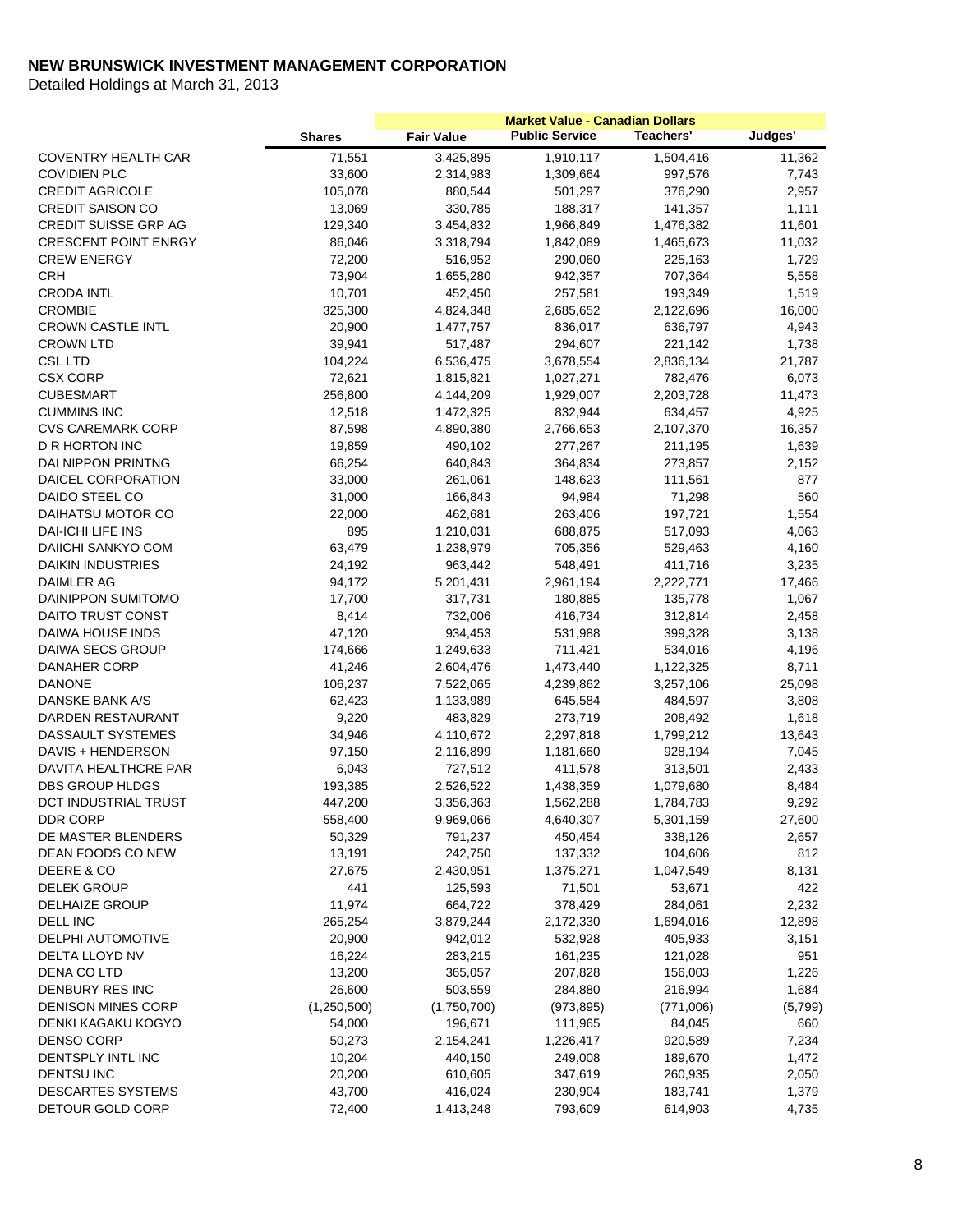|                             |               |                   | <b>Market Value - Canadian Dollars</b> |           |         |
|-----------------------------|---------------|-------------------|----------------------------------------|-----------|---------|
|                             | <b>Shares</b> | <b>Fair Value</b> | <b>Public Service</b>                  | Teachers' | Judges' |
| DEUTSCHE BANK AG            | 95,671        | 3,791,387         | 2,158,451                              | 1,620,205 | 12,731  |
| DEUTSCHE BOERSE AG          | 20,685        | 1,275,008         | 725,867                                | 544,860   | 4,281   |
| DEUTSCHE LUFTHANSA          | 25,805        | 511,908           | 291,431                                | 218,758   | 1,719   |
| DEUTSCHE POST AG            | 95,445        | 2,236,459         | 1,273,225                              | 955,725   | 7,510   |
| DEUTSCHE TELEKOM            | 540,895       | 5,809,952         | 3,271,647                              | 2,518,933 | 19,373  |
| DEVON ENERGY CORP           | 26,840        | 1,537,936         | 870,062                                | 662,730   | 5,144   |
| DEXUS PROPERTY GROUP        | 546,327       | 601,922           | 342,676                                | 257,224   | 2,021   |
| <b>DIAGEO</b>               | 368,375       | 11,776,643        | 6,659,763                              | 5,077,505 | 39,376  |
| DIAMOND OFFSHORE DRL        | 44,500        | 3,143,709         | 1,752,084                              | 1,381,206 | 10,419  |
| <b>DIAMONDROCK HOSPITAL</b> | 81,184        | 774,622           | 360,564                                | 411,914   | 2,145   |
| DIGITAL RLTY TR INC         | 41,100        | 2,792,484         | 1,299,819                              | 1,484,934 | 7,731   |
| <b>DIRECTV</b>              | 40,761        | 2,342,235         | 1,325,081                              | 1,009,319 | 7,834   |
| DISCOVER FINL SVCS          | 35,249        | 1,605,222         | 908,128                                | 691,725   | 5,369   |
| DISCOVERY COMMUNIC          | 58,899        | 3,226,444         | 1,807,980                              | 1,407,739 | 10,726  |
| <b>DISTRIBUIDORA INTL</b>   | 179,970       | 1,251,494         | 700,589                                | 546,748   | 4,157   |
| <b>DNB ASA</b>              | 95,362        | 1,419,537         | 808,148                                | 606,622   | 4,767   |
| DOLLAR GEN CORP             | 21,500        | 1,101,814         | 623,334                                | 474,795   | 3,685   |
| DOLLAR TREE INC             |               | 796,641           |                                        |           | 2,665   |
|                             | 16,200        |                   | 450,687                                | 343,290   |         |
| <b>DOLLARAMA</b>            | 97,700        | 6,369,063         | 3,555,568                              | 2,792,327 | 21,168  |
| DOMINION DIAMOND CRP        | 118,700       | 1,952,615         | 1,090,754                              | 855,353   | 6,509   |
| <b>DOMINION RES INC VA</b>  | 95,583        | 5,647,771         | 3,164,668                              | 2,464,323 | 18,779  |
| DON QUIJOTE                 | 6,300         | 282,897           | 161,054                                | 120,893   | 950     |
| DOREL INDUSTRIES INC        | 45,600        | 1,859,112         | 1,038,278                              | 814,638   | 6,196   |
| <b>DOVER CORP</b>           | 12,454        | 921,427           | 521,283                                | 397,063   | 3,082   |
| DOW CHEMICAL COMPANY        | 50,801        | 1,658,376         | 948,962                                | 703,823   | 5,591   |
| DR PEPPER SNAPPLE           | 79,348        | 3,814,822         | 2,128,713                              | 1,673,456 | 12,652  |
| <b>DSV</b>                  | 16,791        | 412,876           | 235,052                                | 176,438   | 1,386   |
| DTE ENERGY CO               | 58,397        | 4,089,853         | 2,283,283                              | 1,793,002 | 13,569  |
| DU PONT E I DE NEMOU        | 66,505        | 3,319,037         | 1,877,691                              | 1,430,245 | 11,101  |
| DUKE ENERGY CORP            | 93,078        | 6,861,934         | 3,852,106                              | 2,986,985 | 22,843  |
| DUKE REALTY CORP            | 262,714       | 4,527,805         | 2,107,560                              | 2,407,710 | 12,535  |
| DUN & BRADSTREET COR        | 2,900         | 246,281           | 139,329                                | 106,128   | 824     |
| <b>DUNDEE</b>               | 568,551       | 20,918,697        | 11,649,016                             | 9,200,271 | 69,409  |
| <b>DUNDEE CORP</b>          | 35,555        | 1,243,714         | 696,653                                | 542,898   | 4,163   |
| DUNDEE PREC MTLS INC        | 113,800       | 897,882           | 501,583                                | 393,304   | 2,995   |
| E*TRADE FINANCIAL           | 18,282        | 198,669           | 112,394                                | 85,611    | 665     |
| E.ON SE                     | 180,450       | 3,211,240         | 1,828,171                              | 1,372,286 | 10,783  |
| EADS(EU AERO DEF)           | 46,389        | 2,402,439         | 1,367,717                              | 1,026,654 | 8,067   |
| EAST JAPAN RAILWAY          | 43,323        | 3,614,532         | 2,049,949                              | 1,552,475 | 12,108  |
| <b>EASTMAN CHEM CO</b>      | 10,993        | 783,879           | 443,467                                | 337,790   | 2,622   |
| <b>EATON CORPORATION</b>    | 33,559        | 2,087,895         | 1,181,193                              | 899,719   | 6,984   |
| <b>EBAY INC</b>             | 135,435       | 7,456,465         | 4,191,131                              | 3,240,494 | 24,841  |
| <b>ECHO ENTERTAINMENT</b>   | 86,954        | 318,728           | 181,453                                | 136,205   | 1,070   |
| <b>ECOLAB INC</b>           | 18,868        | 1,541,026         | 871,810                                | 664,061   | 5,154   |
| <b>EDENRED</b>              | 16,563        | 551,577           | 314,015                                | 235,710   | 1,852   |
| <b>EDF</b>                  | 28,442        | 554,757           | 315,825                                | 237,069   | 1,863   |
| <b>EDISON INTL</b>          | 23,180        | 1,192,559         | 674,671                                | 513,899   | 3,989   |
| EDP ENERGIAS PORTU          | 159,896       | 500,669           | 285,032                                | 213,955   | 1,681   |
| <b>EDWARDS LIFESCIENCE</b>  | 8,100         | 676,042           | 382,460                                | 291,321   | 2,261   |
| EISAI CO                    | 24,715        | 1,123,163         | 639,421                                | 479,971   | 3,772   |
| <b>ELAN CORP</b>            | 37,260        | 437,071           | 248,826                                | 186,777   | 1,468   |
| ELDORADO GOLD CORP          | 211,497       | 2,045,176         | 1,137,144                              | 901,214   | 6,818   |
| ELEC POWER DEV              |               |                   |                                        |           | 720     |
|                             | 8,300         | 214,474           | 122,101                                | 91,653    |         |
| <b>ELECTROLUX</b>           | 22,251        | 575,775           | 327,791                                | 246,051   | 1,933   |
| ELECTRONIC ARTS INC         | 21,354        | 383,645           | 217,041                                | 165,321   | 1,283   |
| <b>ELEKTA</b>               | 34,288        | 529,349           | 301,360                                | 226,211   | 1,778   |
| <b>ELEMENT FINANCIAL</b>    | 78,400        | 704,816           | 395,242                                | 307,218   | 2,356   |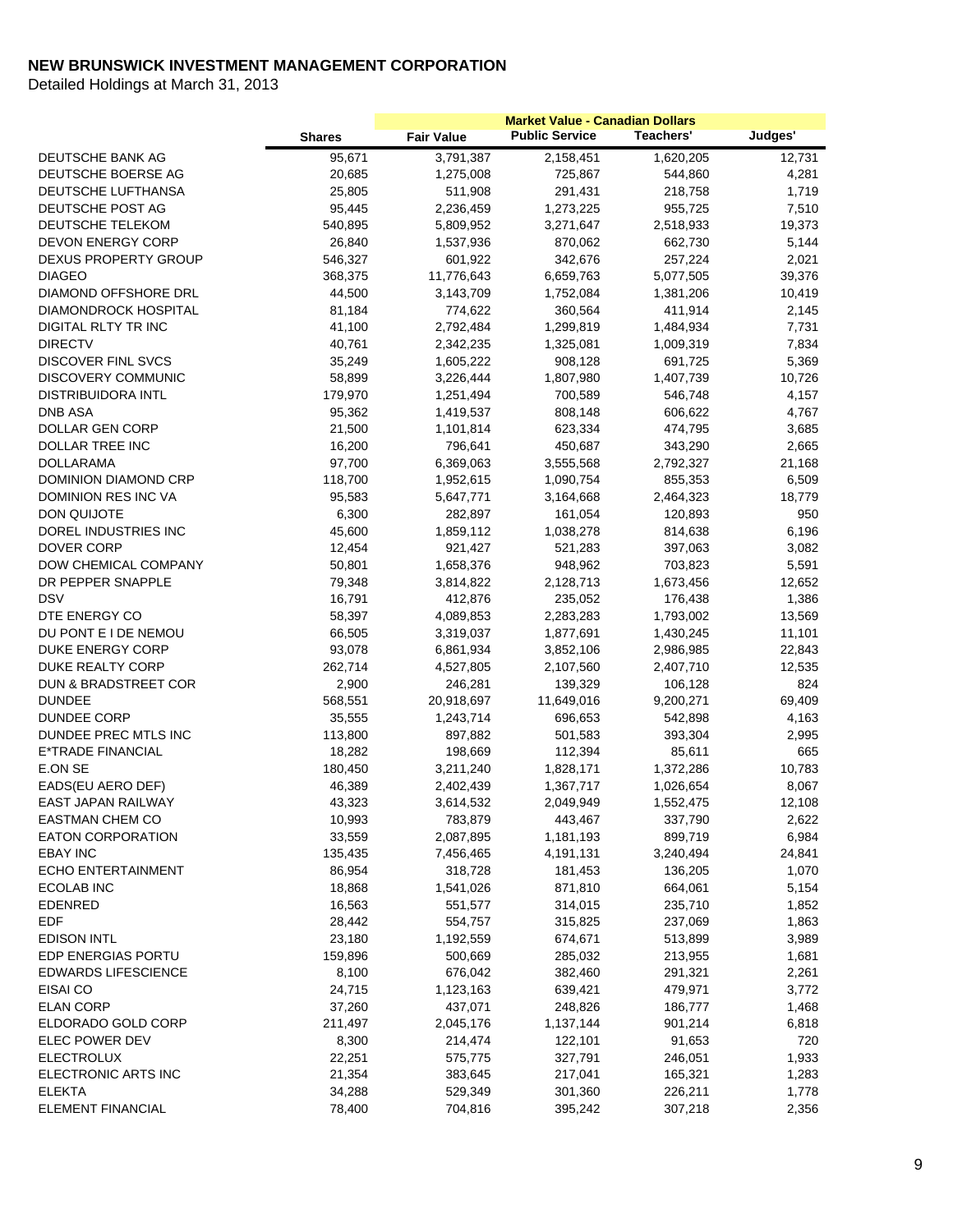|                             | <b>Shares</b> | <b>Fair Value</b> | <b>Public Service</b> | <b>Teachers'</b> | Judges' |
|-----------------------------|---------------|-------------------|-----------------------|------------------|---------|
| ELI LILLY & CO              | 126,266       | 7,281,226         | 4,089,175             | 3,167,806        | 24,244  |
| <b>ELISA OYJ</b>            | 92,233        | 1,742,434         | 973,216               | 763,439          | 5,780   |
| <b>EMC CORP MASS</b>        | 149,751       | 3,631,840         | 2,054,655             | 1,565,038        | 12,148  |
| <b>EMERA INC</b>            | 77,900        | 2,724,314         | 1,530,003             | 1,185,201        | 9,110   |
| <b>EMERSON ELEC CO</b>      | 51,395        | 2,915,711         | 1,649,516             | 1,256,443        | 9,752   |
| <b>EMPIRE LTD</b>           | 11,780        | 765,529           | 432,907               | 330,009          | 2,613   |
| <b>EMS-CHEMIE HLDG AG</b>   | 959           | 293,196           | 166,918               | 125,294          | 985     |
| <b>ENAGAS SA</b>            | 22,365        | 517,927           | 294,858               | 221,330          | 1,739   |
| <b>ENBRIDGE INC</b>         | 445,818       | 21,073,817        | 11,722,066            | 9,281,671        | 70,080  |
| <b>ENBRIDGE INCOME FD</b>   | 61,400        | 1,563,321         | 873,275               | 684,842          | 5,204   |
| <b>ENCANA CORPORATION</b>   | 122,028       | 2,410,053         | 1,344,711             | 1,057,260        | 8,082   |
| <b>ENDEAVOUR SILVER</b>     | 63,400        | 400,688           | 224,658               | 174,688          | 1,341   |
| <b>ENEL</b>                 | 671,473       | 2,226,925         | 1,267,797             | 951,650          | 7,478   |
| <b>ENEL GREEN POWER S</b>   | 197,226       | 375,938           | 214,023               | 160,653          | 1,262   |
| <b>ENERFLEX LTD</b>         | 38,050        | 531,946           | 300,352               | 229,797          | 1,796   |
| <b>ENERPLUS CORP</b>        | 995           | 14,766            | 8,164                 | 6,549            | 53      |
| ENI                         | 260,793       | 5,961,170         | 3,393,716             | 2,547,436        | 20,018  |
| <b>ENSCO PLC</b>            | 16,500        | 1,005,276         | 568,719               | 433,195          | 3,362   |
| <b>ENSIGN ENERGY SERVCS</b> | 85,400        | 1,486,814         | 834,439               | 647,393          | 4,982   |
| <b>ENTERGY CORP</b>         | 47,266        | 3,035,732         | 1,696,430             | 1,329,224        | 10,077  |
| <b>ENZON PHARMACEUTICAL</b> | 145,000       | 559,596           | 311,297               | 246,445          | 1,854   |
| EOG RESOURCES INC           | 19,363        | 2,518,308         | 1,424,692             | 1,085,193        | 8,423   |
| <b>EQT CORPORATION</b>      | 10,700        | 736,125           | 416,451               | 317,212          | 2,462   |
| <b>EQUIFAX INC</b>          | 8,597         | 502,825           | 284,465               | 216,678          | 1,682   |
| <b>EQUITY ONE</b>           | 78,800        | 1,918,302         | 892,913               | 1,020,078        | 5,311   |
| <b>EQUITY RESIDENTIAL</b>   | 143,950       | 8,112,395         | 3,904,718             | 4,184,478        | 23,199  |
| ERICSSON(LM)TEL             | 316,720       | 4,016,121         | 2,286,393             | 1,716,242        | 13,486  |
| ERSTE GROUP BK AG           | 19,446        | 553,461           | 315,087               | 236,515          | 1,859   |
| <b>ESSEX PPTY TR INC</b>    | 62,800        | 9,676,653         | 4,504,197             | 5,145,666        | 26,790  |
| <b>ESSILOR INTL</b>         | 51,041        | 5,776,171         | 3,244,803             | 2,512,138        | 19,231  |
| ESTEE LAUDER CO             | 17,092        | 1,111,821         | 628,994               | 479,107          | 3,719   |
| EURASIAN NATURAL            | 29,026        | 110,188           | 62,731                | 47,088           | 370     |
| <b>EURAZEO</b>              | 3,543         | 182,518           | 103,908               | 77,997           | 613     |
| EUTELSAT COMMUNICA          | 15,263        | 546,319           | 311,021               | 233,463          | 1,835   |
| <b>EVRAZ PLC</b>            | 41,843        | 143,289           | 81,575                | 61,233           | 481     |
| <b>EXELON CORP</b>          | 60,857        | 2,131,702         | 1,205,976             | 918,596          | 7,130   |
| <b>EXOR</b>                 | 6,767         | 192,378           | 109,521               | 82,210           | 646     |
| <b>EXPEDIA INC</b>          | 6,672         | 406,565           | 230,008               | 175,198          | 1,360   |
| <b>EXPEDITORS INTL WASH</b> | 14,658        | 531,454           | 300,661               | 229,015          | 1,778   |
| <b>EXPERIAN</b>             | 101,633       | 1,787,213         | 1,017,467             | 763,745          | 6,001   |
| <b>EXPRESS SCRIPTS HLDG</b> | 58,267        | 3,409,127         | 1,928,658             | 1,469,066        | 11,403  |
| <b>EXTENDICARE INC</b>      | 125,500       | 1,024,080         | 571,951               | 448,721          | 3,408   |
| <b>EXXON MOBIL CORP</b>     | 352,319       | 32,203,366        | 18,189,614            | 13,906,144       | 107,607 |
| <b>F5 NETWORKS INC</b>      | 5,600         | 506,346           | 286,457               | 218,195          | 1,694   |
| <b>FAIRFAX FINL HOLDNGS</b> | 24,314        | 9,628,344         | 5,377,943             | 4,218,365        | 32,036  |
| <b>FAMILY DOLLAR STORES</b> | 6,844         | 412,408           | 233,313               | 177,716          | 1,379   |
| <b>FAMILYMART CO</b>        | 7,178         | 333,183           | 189,682               | 142,382          | 1,119   |
| <b>FANUC CORP</b>           | 19,650        | 3,055,903         | 1,739,737             | 1,305,904        | 10,262  |
| <b>FAST RETAILING CO</b>    | 5,494         | 1,777,099         | 1,011,709             | 759,422          | 5,967   |
| <b>FASTENAL CO</b>          | 19,254        | 1,003,334         | 567,620               | 432,358          | 3,356   |
| FEDERAL RLTY INVT TR        | 30,900        | 3,414,154         | 1,589,188             | 1,815,513        | 9,452   |
| <b>FEDERATION CENTRES</b>   | 159,097       | 396,081           | 225,490               | 169,261          | 1,330   |
| <b>FEDEX CORP</b>           | 20,800        | 2,077,834         | 1,175,501             | 895,383          | 6,950   |
| <b>FERROVIAL SA</b>         | 38,792        | 616,440           | 350,942               | 263,428          | 2,070   |
| FIAT INDUSTRIAL SP          | 87,346        | 998,841           | 568,644               | 426,843          | 3,354   |
| <b>FIAT SPA</b>             | 88,331        | 478,259           | 272,274               | 204,378          | 1,606   |
| FIDELITY NATL INFO          | 20,819        | 837,294           | 473,685               | 360,808          | 2,801   |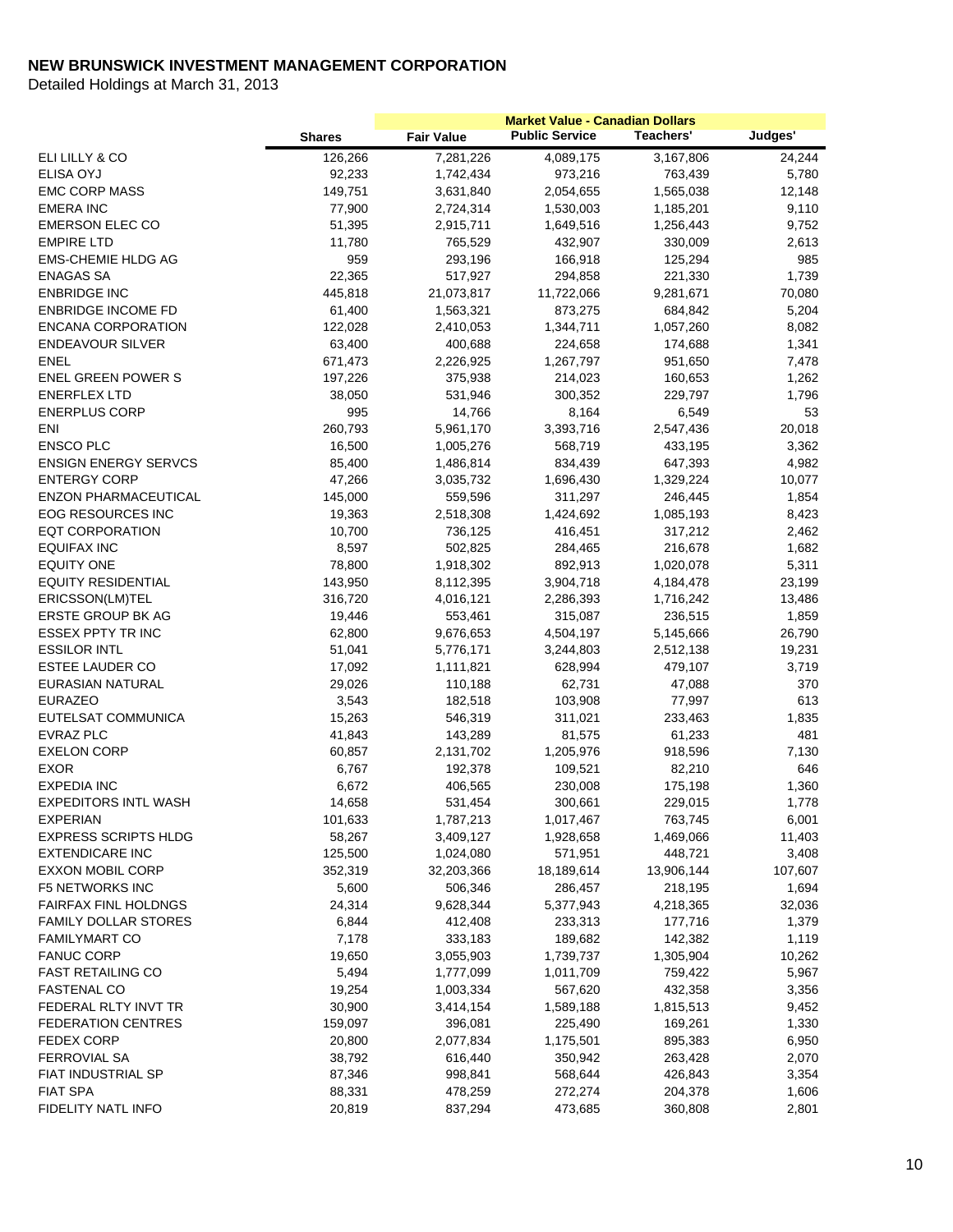|                                 |                    |                    | <b>Market Value - Canadian Dollars</b> |                    |                |
|---------------------------------|--------------------|--------------------|----------------------------------------|--------------------|----------------|
|                                 | <b>Shares</b>      | <b>Fair Value</b>  | <b>Public Service</b>                  | Teachers'          | Judges'        |
| FIFTH THIRD BANCORP             | 124,070            | 2,067,750          | 1,160,071                              | 900,803            | 6,876          |
| <b>FINMECCANICA SPA</b>         | 45,611             | 222,915            | 126,906                                | 95,260             | 749            |
| <b>FINNING INTL</b>             | 166,100            | 4,187,381          | 2,342,173                              | 1,831,224          | 13,984         |
| FIRST CAPTL REALTY              | 114,900            | 2,200,335          | 1,228,756                              | 964,260            | 7,318          |
| FIRST HORIZON NATL              | 17,277             | 188,195            | 106,468                                | 81,097             | 629            |
| <b>FIRST MAJESTIC SILV</b>      | 84,900             | 1,395,756          | 782,442                                | 608,644            | 4,670          |
| <b>FIRST PACIFIC CO</b>         | 250,000            | 344,259            | 195,988                                | 147,115            | 1,156          |
| FIRST QUANTUM MNRL              | 286,563            | 5,516,338          | 3,071,135                              | 2,426,863          | 18,341         |
| <b>FIRST SOLAR</b>              | 4,300              | 117,736            | 66,607                                 | 50,735             | 394            |
| <b>FIRSTENERGY CORP</b>         | 29,804             | 1,276,441          | 722,126                                | 550,046            | 4,269          |
| <b>FIRSTSERVICE CORP</b>        | 50,800             | 1,716,024          | 956,389                                | 753,935            | 5,700          |
| <b>FISERV INC</b>               | 33,223             | 2,962,147          | 1,655,832                              | 1,296,480          | 9,835          |
| <b>FISSION ENERGY CORP</b>      | 3,523,400          | 4,122,378          | 2,293,234                              | 1,815,489          | 13,654         |
| <b>FLETCHER BUILDING</b>        | 60,263             | 438,090            | 249,406                                | 187,213            | 1,471          |
| <b>FLIGHT CENTRE LTD</b>        | 6,449              | 227,505            | 129,519                                | 97,222             | 764            |
| FLIR SYS INC                    | 10,300             | 271,873            | 153,808                                | 117,156            | 909            |
| <b>FLOWSERVE CORP</b>           | 3,379              | 576,802            | 326,316                                | 248,556            | 1,929          |
| <b>FLUOR CORPORATION</b>        | 11,536             | 778,854            | 440,624                                | 335,625            | 2,605          |
| <b>FMC CORP</b>                 | 9,800              | 568,757            | 321,765                                | 245,090            | 1,902          |
| <b>FMC TECHNOLOGIES INC</b>     | 16,900             | 933,187            | 527,935                                | 402,130            | 3,121          |
| <b>FONCIERE DES REGIO</b>       | 3,095              | 246,639            | 140,412                                | 105,398            | 828            |
| <b>FORBES ENERGY SRVCS</b>      | 185,910            | 332,779            | 184,701                                | 146,975            | 1,103          |
| FORD MOTOR CO                   | 365,283            | 4,874,696          | 2,746,919                              | 2,111,517          | 16,260         |
| <b>FOREST LABS INC</b>          | 29,120             | 1,124,414          | 631,597                                | 489,072            | 3,744          |
| <b>FORTESCUE METALS</b>         | 139,371            | 580,255            | 330,342                                | 247,965            | 1,948          |
| <b>FORTIS</b>                   | 766,200            | 26,579,478         | 14,785,875                             | 11,705,564         | 88,038         |
| <b>FORTIS INC</b>               | (682, 842)         | (23, 337, 774)     | (12, 984, 780)                         | (10, 275, 713)     | (77, 281)      |
| FORTUM OYJ                      | 42,979             | 881,476            | 501,827                                | 376,688            | 2,960          |
| FORTUNA SILVER MINES            | 73,800             | 322,506            | 180,968                                | 140,459            | 1,078          |
| <b>FOSSIL INC</b>               | 3,800              | 372,768            | 210,887                                | 160,634            | 1,247          |
| <b>FRANCE TELECOM</b>           | 195,582            | 2,011,509          | 1,145,159                              | 859,595            | 6,755          |
| <b>FRANCO NEVADA CORP</b>       | 241,500            | 11,099,340         | 6,189,023                              | 4,873,414          | 36,903         |
| <b>FRANKLIN RES INC</b>         | 9,850              | 1,511,453          | 855,080                                | 651,318            | 5,055          |
| <b>FRAPORT AG</b>               | 4,141              | 236,096            | 134,410                                | 100,893            | 793            |
| <b>FRASER &amp; NEAVE LTD</b>   | 108,600            | 851,298            | 484,647                                | 363,792            | 2,859          |
| FREEHOLD ROYALTIES              | 77,800             | 1,825,966          | 1,019,689                              | 800,196            | 6,081          |
| FREEPORT-MCMORAN C&G            | 50,983             | 1,713,695          | 974,745                                | 733,201            | 5,750          |
| <b>FRESENIUS MED CARE</b>       | 65,996             | 4,533,331          | 2,540,794                              | 1,977,466          | 15,071         |
| FRESENIUS SE&KGAA               | 38,602             | 4,853,479          | 2,720,398                              | 2,116,945          | 16,136         |
| FRESNILLO PLC                   | 16,481             | 344,731            | 196,257                                | 147,317            | 1,158          |
| FRONTIER COMMUNICA              | 71,011             | 286,312            | 161,976                                | 123,378            | 958            |
| <b>FUGRO NV</b>                 | 8,134              | 458,235            | 260,875                                | 195,821            | 1,539          |
| FUJI ELECTRIC CO L              | 63,000             | 187,236            | 106,594                                | 80,013             | 629            |
| FUJI FILM HLD CORP              | 44,482             | 889,830            | 506,583                                | 380,258            | 2,988          |
| FUJI HEAVY INDS                 | 53,100             | 851,618            | 484,829                                | 363,929            | 2,860          |
| <b>FUJITSU</b>                  | 171,101            | 721,163            | 410,561                                | 308,181            | 2,422          |
| FUKUOKA FINANCIAL               | 63,000             | 319,323            | 181,792                                | 136,459            | 1,072          |
|                                 |                    |                    |                                        |                    | 541            |
| FURUKAWA ELECTRIC               | 72,000             | 161,072            | 91,699                                 | 68,832             |                |
| G4S<br><b>GABRIEL RESOURCES</b> | 165,078<br>125,700 | 741,511<br>302,937 | 422,145<br>169,950                     | 316,876<br>131,974 | 2,490<br>1,013 |
|                                 |                    |                    |                                        |                    |                |
| <b>GALAXY ENTERTAINMENT</b>     | 220,000            | 931,593            | 530,359                                | 398,105            | 3,128          |
| <b>GALP ENERGIA</b>             | 28,898             | 459,781            | 261,755                                | 196,482            | 1,544          |
| <b>GAMESTOP CORP HLDG</b>       | 8,643              | 245,253            | 138,748                                | 105,685            | 820            |
| <b>GANNETT INC</b>              | 16,338             | 366,343            | 207,253                                | 157,865            | 1,225          |
| <b>GAP INC</b>                  | 21,121             | 758,918            | 429,346                                | 327,034            | 2,538          |
| <b>GARMIN LTD</b>               | 7,800              | 261,653            | 148,026                                | 112,752            | 875            |
| <b>GAS NATURAL SDG</b>          | 36,748             | 650,122            | 370,117                                | 277,822            | 2,183          |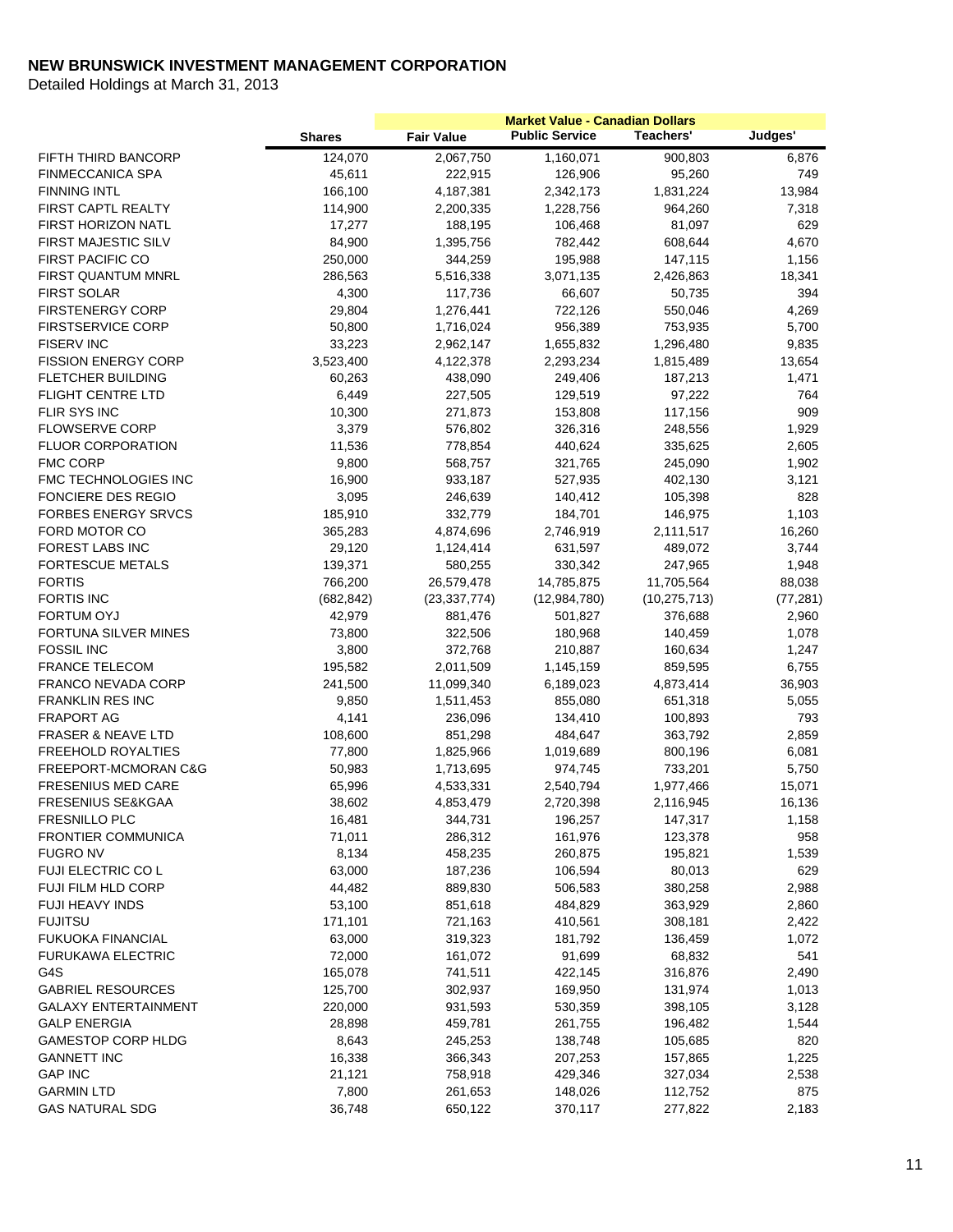|                                   | <b>Shares</b> | <b>Fair Value</b> | <b>Public Service</b> | <b>Teachers'</b> | Judges'  |
|-----------------------------------|---------------|-------------------|-----------------------|------------------|----------|
| <b>GDF SUEZ</b>                   | 137,724       | 2,697,966         | 1,535,962             | 1,152,944        | 9,060    |
| <b>GEA GROUP AG</b>               | 20,530        | 688,640           | 392,046               | 294,282          | 2,312    |
| <b>GEBERIT</b>                    | 3,330         | 834,472           | 475,068               | 356,602          | 2,802    |
| <b>GECINA</b>                     | 2,470         | 291,543           | 165,977               | 124,588          | 979      |
| <b>GEMALTO</b>                    | 7,670         | 680,865           | 387,619               | 290,960          | 2,286    |
| <b>GENERAL DYNAMICS</b>           | 23,665        | 1,694,650         | 958,720               | 730,261          | 5,668    |
| <b>GENERAL ELECTRIC CO</b>        | 739,891       | 17,514,852        | 9,908,743             | 7,547,526        | 58,583   |
| <b>GENERAL GROWTH PPTYS</b>       | 288,300       | 5,820,814         | 2,709,418             | 3,095,281        | 16,115   |
| <b>GENERAL MILLS INC</b>          | 115,604       | 5,787,012         | 3,241,006             | 2,526,770        | 19,236   |
| <b>GENERAL MOTORS CO</b>          | (25, 200)     | (712,001)         | (396,080)             | (313, 567)       | (2, 354) |
| <b>GENIVAR</b>                    | 43,000        | 1,027,915         | 574,087               | 450,400          | 3,428    |
| <b>GENTING SINGAPORE</b>          | 542,589       | 662,212           | 377,000               | 282,988          | 2,224    |
| <b>GENUINE PARTS CO</b>           | 11,034        | 880,369           | 498,054               | 379,370          | 2,945    |
| <b>GENWORTH FINANCIAL</b>         | 35,084        | 355,957           | 201,377               | 153,389          | 1,191    |
| <b>GENWORTH MI CANADA</b>         | 52,100        | 1,300,937         | 728,325               | 568,252          | 4,360    |
| <b>GEORGE WESTON LTD</b>          | (50, 400)     | (3,850,401)       | (2, 138, 529)         | (1,699,187)      | (12,685) |
| <b>GETINGE</b>                    | 23,421        | 728,285           | 414,615               | 311,224          | 2,446    |
| <b>GIBSON ENERGY</b>              | 195,200       | 5,177,680         | 2,891,864             | 2,268,564        | 17,252   |
| <b>GILDAN ACTIVEWEAR</b>          | 58,839        | 2,383,568         | 1,324,472             | 1,051,180        | 7,916    |
| <b>GILEAD SCIENCES INC</b>        | 108,316       | 5,382,580         | 3,045,107             | 2,319,470        | 18,003   |
| GIVAUDAN AG                       | 772           | 965,630           | 549,737               | 412,651          | 3,243    |
| <b>GJENSIDIGE FORSIKR</b>         | 22,540        | 377,932           | 215,158               | 161,505          | 1,269    |
| <b>GKN</b>                        | 182,607       | 744,196           | 423,673               | 318,023          | 2,499    |
| <b>GLAXOSMITHKLINE</b>            | 641,178       | 15,216,436        | 8,620,833             | 6,544,666        | 50,937   |
| <b>GLENCORE XSTRATA</b>           | 404,156       | 2,220,025         | 1,263,868             | 948,702          | 7,455    |
| <b>GLENTEL INC</b>                | 13,000        | 255,450           | 141,782               | 112,822          | 847      |
| <b>GLOBAL LOGISTIC PR</b>         | 255,500       | 548,317           | 312,159               | 234,317          | 1,841    |
| GOLDCORP INC                      | 351,086       | 11,983,885        | 6,669,266             | 5,274,718        | 39,901   |
| <b>GOLDEN AGRI RESOUR</b>         | 833,638       | 396,046           | 225,470               | 169,245          | 1,330    |
| <b>GOLDMAN SACHS GROUP</b>        | 32,719        | 4,889,709         | 2,764,016             | 2,109,348        | 16,346   |
| <b>GOODMAN GROUP</b>              | 174,130       | 870,702           | 495,694               | 372,084          | 2,924    |
| <b>GOODYEAR TIRE &amp; RUBBER</b> | 17,431        | 223,057           | 126,191               | 96,120           | 746      |
| GOOGLE INC                        | 22,795        | 18,365,373        | 10,360,999            | 7,943,051        | 61,322   |
| <b>GPE EUROTUNNEL SA</b>          | 56,021        | 454,102           | 258,522               | 194,055          | 1,525    |
| <b>GPT GROUP</b>                  | 1,065,974     | 658,085           | 374,650               | 281,225          | 2,210    |
| <b>GRAINGER W W INC</b>           | 4,255         | 971,446           | 549,580               | 418,617          | 3,249    |
| <b>GRAN TIERRA ENERGY</b>         | 168,020       | 996,359           | 553,014               | 440,038          | 3,307    |
| <b>GRANITE REAL ESTATE</b>        | 293,600       | 11,425,444        | 6,362,507             | 5,025,026        | 37,911   |
| <b>GREAT-WEST LIFECO</b>          | 28,200        | 655,283           | 386,641               | 266,309          | 2,333    |
| <b>GREE INC</b>                   | 10,300        | 131,463           | 74,842                | 56,179           | 441      |
| <b>GRIFOLS SA</b>                 | 39,174        | 1,433,041         | 806,474               | 621,790          | 4,777    |
| <b>GROUP 1 AUTOMOTIVE</b>         | (6,700)       | (408, 611)        | (227, 307)            | (179, 953)       | (1, 351) |
| <b>GROUPE BRUXELLES L</b>         | 9,141         | 711,029           | 404,791               | 303,850          | 2,388    |
| <b>GS YUASA CORP</b>              | 40,000        | 169,026           | 96,227                | 72,231           | 568      |
| <b>GUNMA BANK</b>                 | 43,900        | 265,212           | 150,986               | 113,335          | 891      |
| <b>H&amp;R REAL EST INV</b>       | 915,464       | 21,522,249        | 11,985,795            | 9,465,065        | 71,390   |
| <b>HACHIJUNI BANK</b>             | 46,600        | 282,027           | 160,559               | 120,521          | 947      |
| HAKUHODO DY HLDGS                 | 2,630         | 205,215           | 116,830               | 87,696           | 689      |
| <b>HALLIBURTON</b>                | 66,301        | 2,721,019         | 1,539,372             | 1,172,546        | 9,101    |
| <b>HAMAMATSU PHOTONIC</b>         | 8,942         | 358,529           | 204,112               | 153,213          | 1,204    |
| <b>HAMMERSON</b>                  | 83,784        | 635,216           | 361,631               | 271,452          | 2,133    |
| <b>HANG LUNG PROP</b>             | 211,114       | 797,246           | 453,875               | 340,694          | 2,677    |
| <b>HANG SENG BANK</b>             | 81,924        | 1,332,943         | 758,849               | 569,618          | 4,476    |
| HANKYU HANSHIN HLD                | 127,200       | 779,447           | 443,742               | 333,087          | 2,617    |
| HANNOVER RUCK SE                  | 5,332         | 426,365           | 242,731               | 182,202          | 1,432    |
| HARGREAVES LANSDOW                | 27,788        | 371,846           | 211,694               | 158,904          | 1,249    |
| HARLEY DAVIDSON INC               | 16,107        | 871,732           | 493,168               | 375,648          | 2,916    |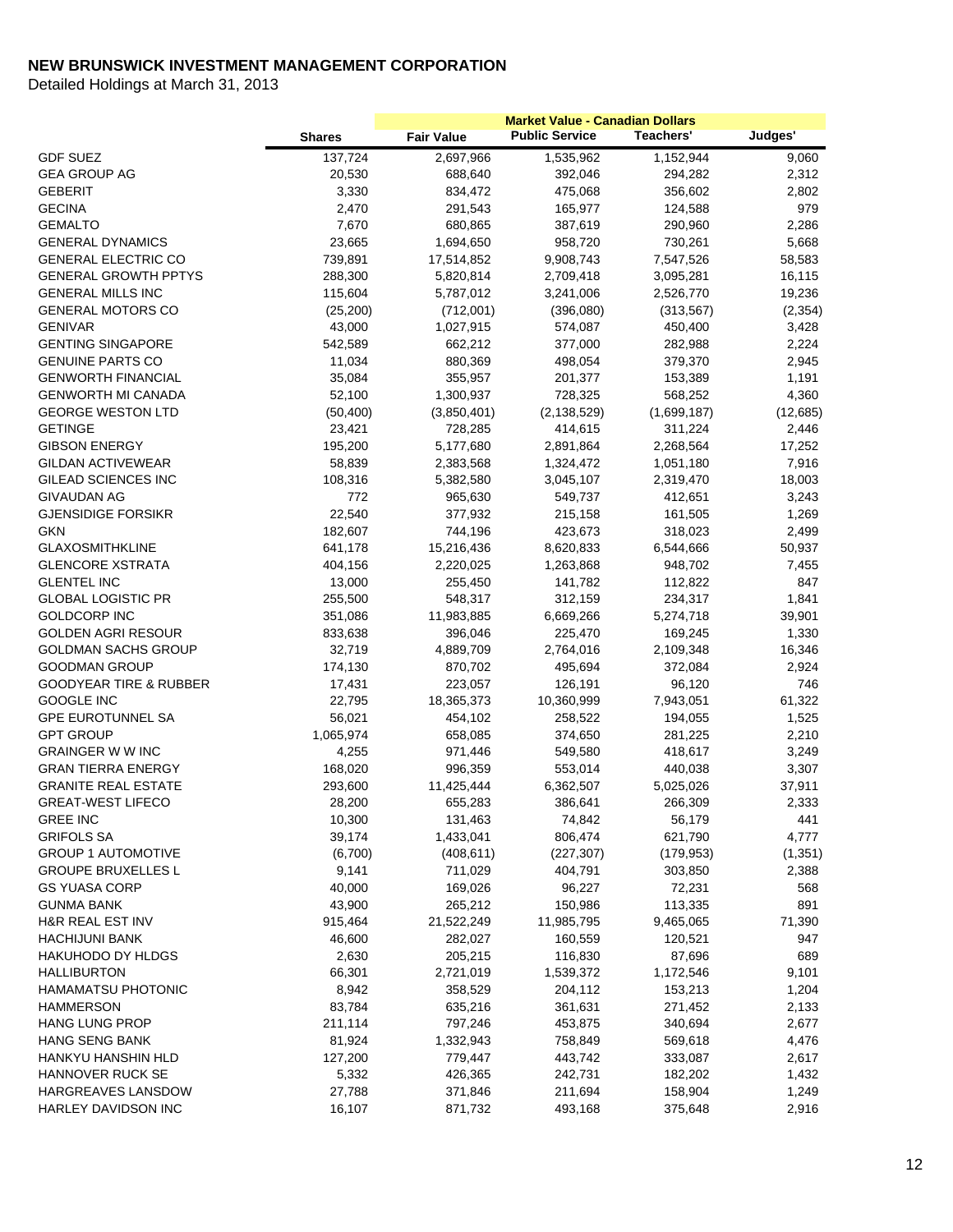|                                               |               |                    | <b>Market Value - Canadian Dollars</b> |           |            |
|-----------------------------------------------|---------------|--------------------|----------------------------------------|-----------|------------|
|                                               | <b>Shares</b> | <b>Fair Value</b>  | <b>Public Service</b>                  | Teachers' | Judges'    |
| <b>HARMAN INTL INDS</b>                       | 4,800         | 217,517            | 123,057                                | 93,733    | 728        |
| <b>HARRIS CORP DEL</b>                        | 7,984         | 375,669            | 212,529                                | 161,884   | 1,257      |
| <b>HARTFORD FINL SVCS</b>                     | 31,090        | 817,099            | 462,261                                | 352,106   | 2,733      |
| <b>HARVEY NORMAN HLDG</b>                     | 58,948        | 162,367            | 92,436                                 | 69,385    | 545        |
| <b>HASBRO INC</b>                             | 8,110         | 361,830            | 204,700                                | 155,920   | 1,210      |
| HCP INC                                       | 126,586       | 6,403,611          | 3,144,447                              | 3,240,493 | 18,670     |
| HEALTH CARE REIT INC                          | 226,300       | 15,600,879         | 7,688,338                              | 7,866,832 | 45,709     |
| <b>HEALTHCARE RLTY TR</b>                     | 118,500       | 3,415,493          | 1,589,812                              | 1,816,226 | 9,456      |
| <b>HECLA MINING CO</b>                        | 72,500        | 116,624            | 64,877                                 | 51,361    | 386        |
| <b>HEICO CORP</b>                             | (5, 109)      | (225, 345)         | (125, 357)                             | (99, 242) | (746)      |
| <b>HEICO CORP NEW</b>                         | 4,831         | 167,454            | 93,153                                 | 73,747    | 555        |
| <b>HEIDELBERGCEMENT</b>                       | 14,556        | 1,064,055          | 605,771                                | 454,712   | 3,573      |
| <b>HEINEKEN HOLDING</b>                       | 55,092        | 3,590,976          | 2,004,572                              | 1,574,496 | 11,907     |
| <b>HEINEKEN NV</b>                            | 23,262        | 1,784,538          | 1,015,944                              | 762,602   | 5,992      |
| HEINZ H J CO                                  | 69,846        | 5,162,338          | 2,887,701                              | 2,257,484 | 17,153     |
| <b>HELMERICH &amp; PAYNE</b>                  | 7,600         | 468,439            | 265,012                                | 201,861   | 1,567      |
| HENDERSON LAND DEV                            | 87,861        | 610,114            | 347,340                                | 260,725   | 2,049      |
| HENKEL AG&CO. KGAA                            | 58,550        | 5,164,636          | 2,909,755                              | 2,237,654 | 17,227     |
| <b>HENNES &amp; MAURITZ</b>                   | 96,804        | 3,522,943          | 2,005,624                              | 1,505,488 | 11,830     |
| <b>HESS CORPORATION</b>                       | 21,182        | 1,539,860          | 871,151                                | 663,559   | 5,150      |
| <b>HEWLETT PACKARD CO</b>                     | 138,905       | 3,383,572          | 1,914,201                              | 1,458,054 | 11,317     |
| <b>HEXAGON</b>                                | 20,761        | 574,526            | 327,080                                | 245,517   | 1,929      |
| <b>HINO MOTORS</b>                            | 29,000        | 318,112            | 181,102                                | 135,942   | 1,068      |
| <b>HIROSE ELECTRIC</b>                        | 3,600         | 480,881            | 273,767                                | 205,499   | 1,615      |
| <b>HIROSHIMA BANK</b>                         | 59,000        | 288,846            | 164,441                                | 123,435   | 970        |
| <b>HISAMITSU PHARM CO</b>                     | 65,900        | 3,610,851          | 2,013,529                              | 1,585,357 | 11,965     |
| <b>HITACHI</b>                                | 474,965       | 2,792,394          | 1,589,720                              | 1,193,297 | 9,377      |
| <b>HITACHI CHEMICAL</b>                       | 11,700        | 181,196            | 103,155                                | 77,432    | 608        |
| HITACHI CONST MACH                            | 12,100        | 262,844            | 149,638                                | 112,323   | 883        |
| <b>HITACHI HIGH-TECH</b>                      | 6,700         | 141,849            | 80,755                                 | 60,617    | 476        |
| <b>HITACHI METALS</b>                         | 21,000        | 203,350            | 115,768                                | 86,899    | 683        |
| HKT TRUST AND HKT                             | 263,000       | 266,456            | 151,695                                | 113,867   | 895        |
| HLTHCARE TR OF AMER                           | 33,100        | 398,816            | 185,637                                | 212,075   | 1,104      |
| <b>HOCHTIEF AG</b>                            | 3,847         | 254,116            | 144,669                                | 108,593   | 853        |
|                                               |               |                    |                                        |           |            |
| <b>HOKKAIDO ELECTRIC</b><br>HOKURIKU ELEC PWR | 20,600        | 213,502<br>235,838 | 121,548                                | 91,238    | 717<br>792 |
| <b>HOLCIM</b>                                 | 18,861        |                    | 134,264                                | 100,783   |            |
|                                               | 23,493        | 1,906,523          | 1,085,391                              | 814,730   | 6,402      |
| HOME CAPITAL GROUP                            | 40,100        | 2,348,657          | 1,311,783                              | 1,029,038 | 7,835      |
| HOME DEPOT INC                                | 138,801       | 9,836,628          | 5,543,229                              | 4,260,577 | 32,822     |
| HONDA MOTOR CO                                | 172,874       | 6,725,869          | 3,829,062                              | 2,874,221 | 22,585     |
| HONEYWELL INTL INC                            | 55,773        | 4,264,656          | 2,412,660                              | 1,837,732 | 14,264     |
| HONG KONG EXCHANGE                            | 111,984       | 1,936,369          | 1,102,382                              | 827,484   | 6,502      |
| HONGKONG&CHINA GAS                            | 1,616,810     | 4,782,959          | 2,680,855                              | 2,086,203 | 15,901     |
| <b>HOPEWELL HLDGS</b>                         | 63,400        | 261,414            | 148,824                                | 111,712   | 878        |
| HORMEL FOODS CORP                             | 92,400        | 3,875,651          | 2,159,790                              | 1,703,018 | 12,844     |
| <b>HOSPIRA INC</b>                            | 11,814        | 393,664            | 222,709                                | 169,638   | 1,317      |
| <b>HOSPITALITY PPTYS TR</b>                   | 44,900        | 1,249,908          | 581,795                                | 664,652   | 3,460      |
| <b>HOST HOTELS &amp; RESRTS</b>               | 641,376       | 11,438,259         | 5,416,697                              | 5,989,362 | 32,199     |
| <b>HOYA CORP</b>                              | 49,266        | 939,209            | 534,695                                | 401,360   | 3,154      |
| <b>HSBC HOLDINGS</b>                          | 1,890,300     | 20,483,959         | 11,661,594                             | 8,753,580 | 68,785     |
| <b>HUDBAY MINERALS</b>                        | 287,800       | 2,803,172          | 1,565,159                              | 1,228,664 | 9,349      |
| <b>HUDSON CITY BANCORP</b>                    | 233,836       | 2,047,111          | 1,141,583                              | 898,737   | 6,790      |
| <b>HUDSON PACIFIC PRPTY</b>                   | 55,300        | 1,228,708          | 571,927                                | 653,379   | 3,402      |
| <b>HUGO BOSS AG</b>                           | 2,589         | 294,307            | 167,550                                | 125,769   | 988        |
| HULIC CO LTD                                  | 29,800        | 248,306            | 141,361                                | 106,111   | 834        |
| <b>HUMANA INC</b>                             | 11,223        | 790,571            | 447,253                                | 340,674   | 2,644      |
| HUNTINGTON BANCSHARE                          | 59,951        | 451,415            | 255,381                                | 194,524   | 1,510      |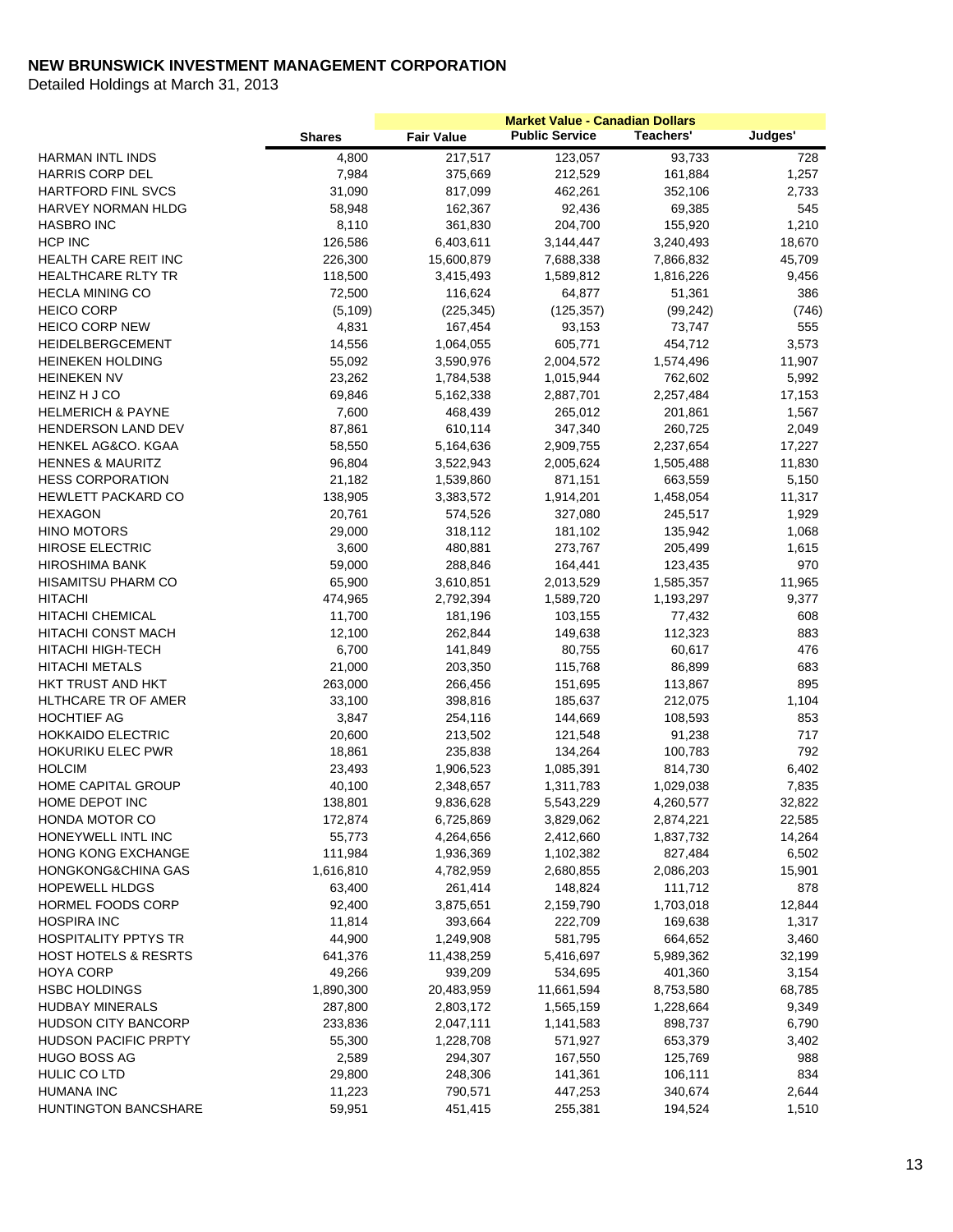|                                 |               |                   | <b>Market Value - Canadian Dollars</b> |             |           |
|---------------------------------|---------------|-------------------|----------------------------------------|-------------|-----------|
|                                 | <b>Shares</b> | <b>Fair Value</b> | <b>Public Service</b>                  | Teachers'   | Judges'   |
| HUSKY ENERGY INC                | 2,681         | 77,479            | 44,700                                 | 32,478      | 301       |
| <b>HUSQVARNA AB</b>             | 49,877        | 299,745           | 170,646                                | 128,093     | 1,007     |
| <b>HUTCHISON PORT HL</b>        | 345,400       | 298,317           | 169,833                                | 127,482     | 1,002     |
| <b>HUTCHISON WHAMPOA</b>        | 222,235       | 2,354,825         | 1,340,610                              | 1,006,307   | 7,907     |
| <b>HYPERION EXPLORATION</b>     | 631,725       | 237,176           | 131,938                                | 104,452     | 786       |
| <b>HYSAN DEVELOPMENT</b>        | 71,000        | 362,918           | 206,611                                | 155,089     | 1,219     |
| <b>IAMGOLD CORP</b>             | 142,018       | 1,038,152         | 579,938                                | 454,725     | 3,489     |
| <b>IBERDROLA SA</b>             | 495,358       | 2,345,996         | 1,335,584                              | 1,002,534   | 7,878     |
| <b>IBIDEN CO</b>                | 14,200        | 224,517           | 127,818                                | 95,945      | 754       |
| <b>ICADE</b>                    | 2,628         | 232,944           | 132,616                                | 99,546      | 782       |
| <b>ICAP</b>                     | 63,237        | 283,273           | 161,268                                | 121,053     | 951       |
| <b>ICL-ISRAEL CHEM</b>          | 41,624        | 545,686           | 310,661                                | 233,193     | 1,832     |
| <b>IDEMITSU KOSAN CO</b>        | 2,500         | 220,739           | 125,667                                | 94,330      | 741       |
| IGM FINANCIAL INC               | 121,800       | 5,627,912         | 3,143,172                              | 2,466,019   | 18,721    |
| <b>IHI CORPORATION</b>          | 148,500       | 457,391           | 260,394                                | 195,461     | 1,536     |
| <b>ILIAD</b>                    | 18,300        | 3,952,590         | 2,204,548                              | 1,734,942   | 13,099    |
| <b>ILLINOIS TOOL WORKS</b>      | 29,591        | 1,842,526         | 1,042,379                              | 793,984     | 6,163     |
| <b>ILUKA RESOURCES</b>          | 40,400        | 398,032           | 226,601                                | 170,095     | 1,337     |
| <b>IMERYS</b>                   | 3,931         | 260,023           | 148,032                                | 111,118     | 873       |
|                                 |               |                   | 303,699                                | 227,966     |           |
| IMI                             | 26,705        | 533,457           |                                        |             | 1,791     |
| <b>IMMOFINANZ AG</b>            | 105,916       | 408,477           | 232,547                                | 174,558     | 1,372     |
| <b>IMPERIAL METALS CORP</b>     | 25,000        | 370,250           | 205,499                                | 163,524     | 1,227     |
| <b>IMPERIAL OIL LTD</b>         | 2,295         | 97,473            | 54,103                                 | 43,032      | 338       |
| <b>IMPERIAL TOBACCO</b>         | 127,387       | 4,515,564         | 2,558,318                              | 1,942,130   | 15,116    |
| <b>INCITEC PIVOT</b>            | 155,125       | 506,159           | 288,158                                | 216,301     | 1,700     |
| IND ALLNCE & FNCL               | 134,200       | 5,002,976         | 2,795,537                              | 2,190,721   | 16,718    |
| <b>INDITEX</b>                  | 43,130        | 5,795,864         | 3,263,057                              | 2,513,483   | 19,324    |
| <b>INDUSTRIVARDEN</b>           | 13,268        | 245,471           | 139,747                                | 104,899     | 824       |
| <b>INFINEON TECHNOLOG</b>       | 106,172       | 852,312           | 485,224                                | 364,225     | 2,862     |
| ING GROEP NV CVA                | 391,917       | 2,831,197         | 1,611,811                              | 1,209,879   | 9,507     |
| INGERSOLL-RAND PLC              | 19,600        | 1,094,817         | 619,375                                | 471,780     | 3,662     |
| <b>INMARSAT</b>                 | 52,041        | 563,533           | 320,822                                | 240,819     | 1,892     |
| <b>INPEX CORPORATION</b>        | 217           | 1,181,970         | 672,900                                | 505,101     | 3,969     |
| <b>INSURANCE AUST GRP</b>       | 195,590       | 1,181,070         | 672,388                                | 504,716     | 3,966     |
| <b>INTACT FINANCIAL</b>         | 201,259       | 12,524,348        | 6,988,480                              | 5,494,187   | 41,680    |
| <b>INTEGRYS ENERGY</b>          | 58,771        | 3,469,653         | 1,933,240                              | 1,524,916   | 11,497    |
| <b>INTEL CORP</b>               | 351,942       | 7,802,747         | 4,414,277                              | 3,362,371   | 26,098    |
| <b>INTER PIPELINE FUND</b>      | 420,400       | 10,031,795        | 5,602,110                              | 4,396,295   | 33,390    |
| INTERCONTINENTALEXCH            | (21, 693)     | (3,590,720)       | (1,989,462)                            | (1,589,392) | (11, 866) |
| <b>INTERCONTL HOTELS</b>        | 24,425        | 756,169           | 430,490                                | 323,140     | 2,539     |
| <b>INTERMEC</b>                 | (40,000)      | (399, 740)        | (222, 371)                             | (176, 045)  | (1, 324)  |
| <b>INTERNATIONAL PAPER</b>      | 1,615         | 76,098            | 56,364                                 | 19,424      | 309       |
| <b>INTERPUBLIC GROUP</b>        | 29,437        | 389,249           | 220,211                                | 167,736     | 1,302     |
| <b>INTERTEK GROUP</b>           | 81,913        | 4,285,934         | 2,397,032                              | 1,874,673   | 14,229    |
| <b>INTESA SANPAOLO</b>          | 1,141,181     | 1,679,642         | 956,226                                | 717,775     | 5,640     |
| <b>INTL BUSINESS MCHN</b>       | 89,260        | 19,330,730        | 10,905,983                             | 8,360,200   | 64,547    |
| <b>INTL CONS AIRLINE</b>        | 104,551       | 406,486           | 231,414                                | 173,707     | 1,365     |
| <b>INTL FLAVORS &amp; FRAGR</b> | 5,787         | 452,315           | 255,890                                | 194,912     | 1,513     |
| <b>INTL GAME TECH</b>           | 18,842        | 316,891           | 179,276                                | 136,555     | 1,060     |
| <b>INTU PROPERTIES PL</b>       | 613,145       | 3,156,140         | 1,759,945                              | 1,385,736   | 10,458    |
| <b>INTUIT</b>                   | 68,009        | 4,532,369         | 2,533,780                              | 1,983,540   | 15,049    |
| <b>INTUITIVE SURGIC INC</b>     | 2,840         | 1,415,415         | 800,748                                | 609,933     | 4,734     |
| <b>INVENSYS</b>                 | 91,259        | 493,683           | 281,056                                | 210,970     | 1,658     |
| <b>INVESCO LTD</b>              | 31,331        | 921,182           | 521,144                                | 396,957     | 3,081     |
| <b>INVESTEC</b>                 | 67,265        | 476,047           | 271,015                                | 203,433     | 1,599     |
| <b>INVESTOR AB</b>              | 43,901        | 1,291,031         | 734,989                                | 551,707     | 4,335     |
| <b>INVICTA ENERGY</b>           | 485,000       | 266,750           | 148,390                                | 117,476     | 884       |
|                                 |               |                   |                                        |             |           |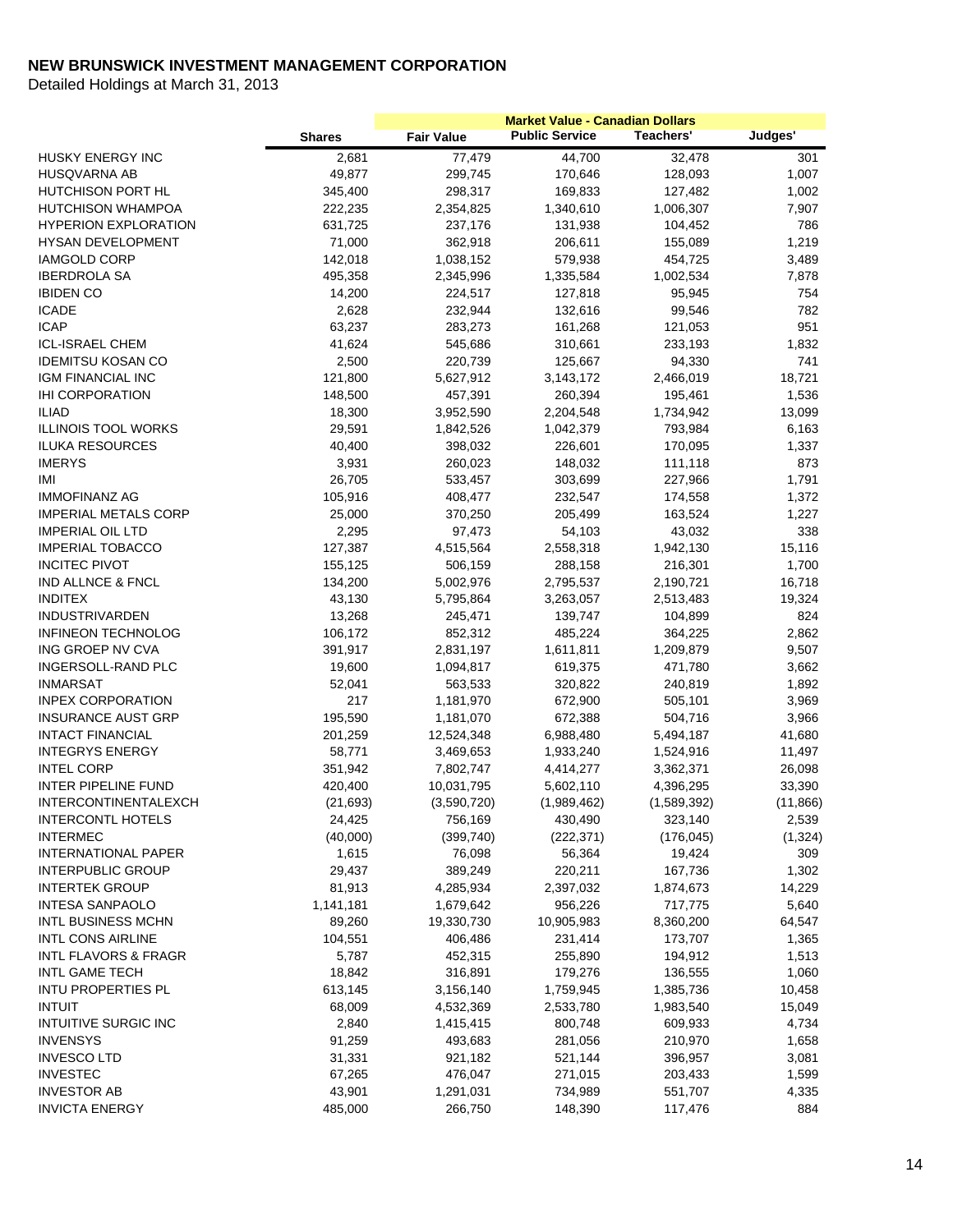|                                 |               |                   | <b>Market Value - Canadian Dollars</b> |            |          |
|---------------------------------|---------------|-------------------|----------------------------------------|------------|----------|
|                                 | <b>Shares</b> | <b>Fair Value</b> | <b>Public Service</b>                  | Teachers'  | Judges'  |
| <b>IROC ENERGY SERVICES</b>     | 1,706,700     | 5,068,899         | 2,819,774                              | 2,232,336  | 16,790   |
| <b>IRON MOUNTAIN INC</b>        | 11,930        | 443,086           | 250,669                                | 190,935    | 1,482    |
| <b>ISETAN MITSUKOSHI</b>        | 42,200        | 617,059           | 351,294                                | 263,693    | 2,072    |
| <b>ISHARES S&amp;P/TSX</b>      | (79, 250)     | (1,349,020)       | (750, 445)                             | (594, 106) | (4, 468) |
| <b>ISHARES SILVER TRUST</b>     | (36, 400)     | (1,014,028)       | (564,096)                              | (446, 580) | (3,352)  |
| <b>ISRAEL CORP</b>              | 260           | 200,163           | 113,953                                | 85,537     | 672      |
| <b>ISUZU MOTORS</b>             | 121,251       | 740,372           | 421,497                                | 316,389    | 2,486    |
| <b>ITOCHU CORP</b>              | 152,980       | 1,897,985         | 1,080,530                              | 811,082    | 6,373    |
| <b>ITOCHU TECHNO SOLU</b>       | 3,300         | 165,659           | 94,310                                 | 70,793     | 556      |
| <b>ITV</b>                      | 357,601       | 712,686           | 405,735                                | 304,558    | 2,393    |
| <b>IYO BANK</b>                 | 6,500         | 61,115            | 34,793                                 | 26,117     | 205      |
| J FRONT RETAILING               | 54,000        | 427,190           | 243,201                                | 182,555    | 1,434    |
| <b>JABIL CIRCUIT INC</b>        | 13,041        | 244,625           | 138,393                                | 105,414    | 818      |
| JACOBS ENGR GROUP               | 9,315         | 531,764           | 300,837                                | 229,149    | 1,779    |
| <b>JAMES HARDIE INDUS</b>       | 42,426        | 441,365           | 251,271                                | 188,612    | 1,482    |
| <b>JAPAN AIRLINES CO</b>        | 83,117        | 3,934,415         | 2,192,998                              | 1,728,383  | 13,034   |
| <b>JAPAN EXCHANGE GP</b>        | 5,400         | 507,726           | 289,050                                | 216,971    | 1,705    |
| JAPAN PETROLEUM EX              | 3,200         | 127,785           | 72,749                                 | 54,608     | 429      |
| <b>JAPAN PRIME REALTY</b>       | 91            | 356,997           | 203,240                                | 152,558    | 1,199    |
| <b>JAPAN REAL ESTATE</b>        | 68            | 955,363           | 543,892                                | 408,263    | 3,208    |
| <b>JAPAN RETAIL FUND</b>        | 221           | 556,260           | 316,681                                | 237,711    | 1,868    |
| JAPAN STEEL WORKS               | 35,710        | 191,420           | 108,976                                | 81,801     | 643      |
| JAPAN TOBACCO INC               | 113,361       | 3,675,371         | 2,092,402                              | 1,570,627  | 12,342   |
| <b>JARDINE CYCLE &amp; CARR</b> | 12,800        | 535,865           | 305,070                                | 228,996    | 1,799    |
| <b>JC DECAUX SA</b>             | 7,370         | 204,568           | 116,462                                | 87,420     | 687      |
| <b>JDS UNIPHASE CORP</b>        | 16,764        | 227,461           | 128,682                                | 98,018     | 761      |
| JEAN COUTU GROUP                | 115,000       | 1,818,150         | 1,016,633                              | 795,459    | 6,058    |
| <b>JERONIMO MARTINS</b>         | 37,112        | 735,485           | 414,201                                | 318,831    | 2,453    |
| JFE HOLDINGS INC                | 47,840        | 932,704           | 530,992                                | 398,580    | 3,132    |
| <b>JGC CORP</b>                 | 16,800        | 436,657           | 248,591                                | 186,600    | 1,466    |
| <b>JOHNSON &amp; JOHNSON</b>    | 238,223       | 19,710,793        | 11,120,353                             | 8,524,624  | 65,816   |
| JOHNSON CONTROLS INC            | 48,727        | 1,744,679         | 987,024                                | 751,820    | 5,836    |
| <b>JOHNSON MATTHEY</b>          | 23,980        | 850,403           | 484,138                                | 363,410    | 2,856    |
| JOY GLOBAL INC                  | 7,600         | 459,100           | 259,728                                | 197,836    | 1,536    |
| <b>JOYO BANK</b>                | 74,000        | 417,463           | 237,663                                | 178,398    | 1,402    |
| JPMORGAN CHASE & CO             | 292,383       | 14,084,062        | 7,958,688                              | 6,078,305  | 47,070   |
| <b>JSR CORP</b>                 | 20,100        | 416,640           | 237,195                                | 178,046    | 1,399    |
| <b>JTEKT CORPORATION</b>        | 25,100        | 239,796           | 136,517                                | 102,474    | 805      |
| <b>JULIUS BAER GRUPPE</b>       | 20,280        | 802,984           | 457,142                                | 343,146    | 2,696    |
| JUNIPER NETWORKS COM            | 36,640        | 689,531           | 390,091                                | 297,134    | 2,306    |
| JUPITER TELECOMM                | 2,660         | 3,544,549         | 1,976,305                              | 1,556,499  | 11,744   |
| <b>JUST ENERGY</b>              | 106,672       | 710,436           | 398,165                                | 309,894    | 2,377    |
| JX HOLDINGS INC                 | 228,471       | 1,298,772         | 739,396                                | 555,015    | 4,361    |
| K&S AG                          |               |                   | 469,989                                | 352,790    |          |
|                                 | 17,458        | 825,551           |                                        |            | 2,772    |
| KABEL DEUTSCHLAND               | 48,459        | 4,542,581         | 2,536,702                              | 1,990,813  | 15,066   |
| <b>KAJIMA CORP</b>              | 95,627        | 263,534           | 150,031                                | 112,618    | 885      |
| <b>KAMIGUMI CO</b>              | 3,000         | 27,948            | 15,911                                 | 11,943     | 94       |
| KANEKA CORP                     | 32,000        | 187,096           | 106,514                                | 79,953     | 628      |
| KANSAI ELEC POWER               | 74,030        | 712,056           | 405,376                                | 304,289    | 2,391    |
| <b>KANSAI PAINT CO</b>          | 24,000        | 270,009           | 153,717                                | 115,385    | 907      |
| KAO CORP                        | 54,157        | 1,776,354         | 1,011,285                              | 759,104    | 5,965    |
| KAWASAKI HEAVY IND              | 137,423       | 438,125           | 249,426                                | 187,227    | 1,471    |
| <b>KAZAKHMYS</b>                | 26,456        | 160,136           | 91,166                                 | 68,432     | 538      |
| <b>KBC GROEP NV</b>             | 24,653        | 863,284           | 491,471                                | 368,914    | 2,899    |
| <b>KDDI CORP</b>                | 56,200        | 2,383,923         | 1,357,176                              | 1,018,741  | 8,005    |
| <b>KEIKYU CORP</b>              | 382,365       | 4,049,677         | 2,257,145                              | 1,779,117  | 13,415   |
| <b>KEIO CORP</b>                | 476,800       | 4,153,245         | 2,317,958                              | 1,821,517  | 13,770   |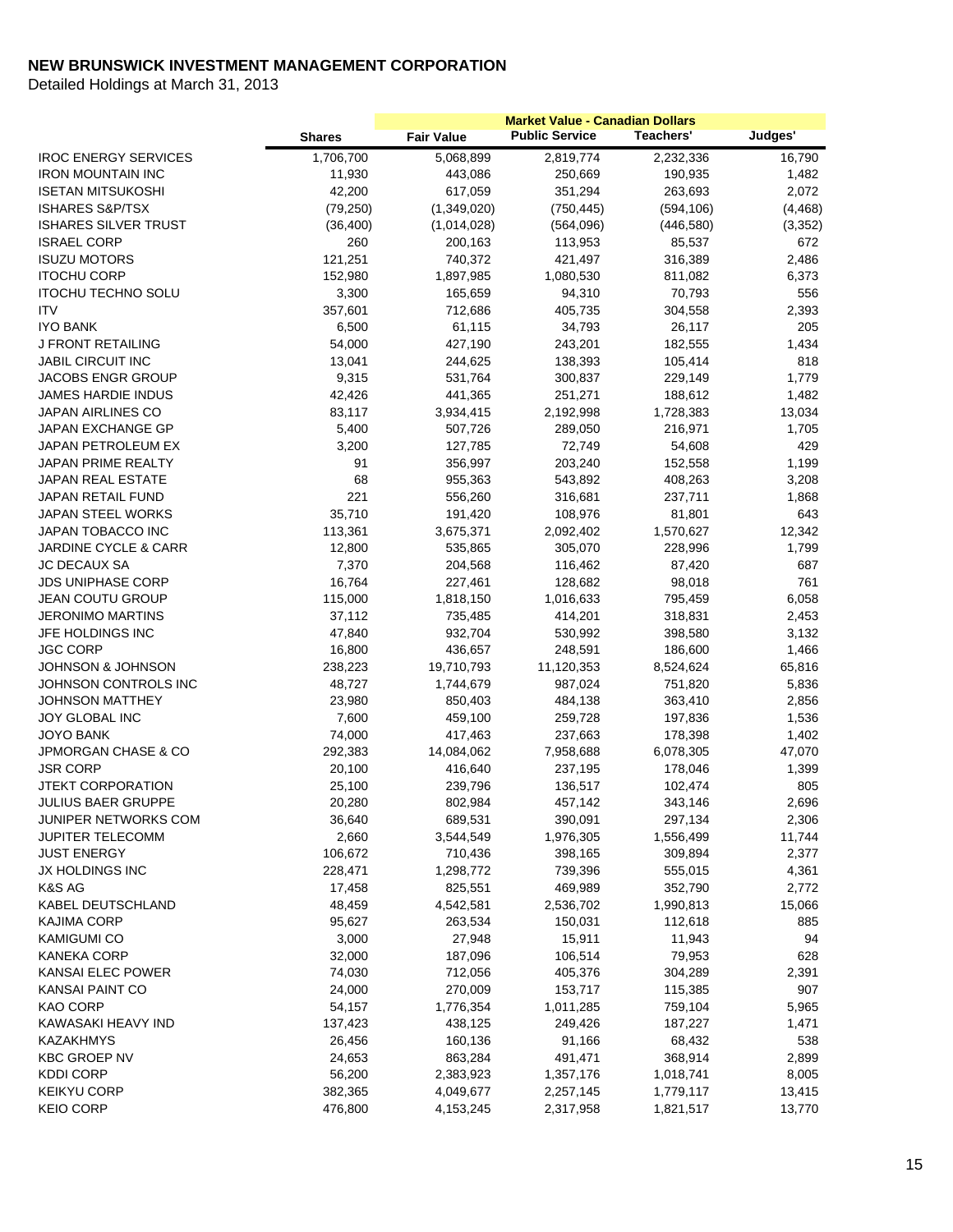|                             |               |                   | <b>Market Value - Canadian Dollars</b> |           |         |
|-----------------------------|---------------|-------------------|----------------------------------------|-----------|---------|
|                             | <b>Shares</b> | <b>Fair Value</b> | <b>Public Service</b>                  | Teachers' | Judges' |
| KEISEI ELEC RY CO           | 239,300       | 2,562,905         | 1,430,039                              | 1,124,370 | 8,496   |
| <b>KELLOGG CO</b>           | 68,165        | 4,459,692         | 2,491,859                              | 1,953,029 | 14,803  |
| <b>KEPPEL CORP</b>          | 141,602       | 1,299,054         | 739,556                                | 555,135   | 4,362   |
| <b>KEPPEL LAND LTD</b>      | 79,000        | 254,955           | 145,147                                | 108,952   | 856     |
| <b>KERRY GROUP</b>          | 17,469        | 1,059,767         | 603,329                                | 452,879   | 3,559   |
| <b>KERRY PROPERTIES</b>     | 66,800        | 299,916           | 170,743                                | 128,166   | 1,007   |
| <b>KESKO OYJ</b>            | 7,540         | 239,045           | 136,089                                | 102,153   | 803     |
| <b>KEY</b>                  | 125,000       | 1,007,500         | 560,461                                | 443,702   | 3,337   |
| <b>KEYCORP</b>              | 65,774        | 663,993           | 375,643                                | 286,129   | 2,221   |
| <b>KEYENCE CORP</b>         | 4,944         | 1,536,680         | 874,838                                | 656,682   | 5,160   |
| <b>KEYERA CORP</b>          | 116,881       | 6,679,749         | 3,726,908                              | 2,930,633 | 22,208  |
| <b>KIKKOMAN CORP</b>        | 21,000        | 371,976           | 211,767                                | 158,959   | 1,249   |
| KILROY RLTY CORP            | 116,700       | 6,251,957         | 2,910,102                              | 3,324,546 | 17,309  |
| KIMBERLY CLARK CORP         | 45,967        | 4,610,990         | 2,591,172                              | 2,004,453 | 15,366  |
| KIMCO REALTY CORP           | 89,659        | 2,038,781         | 1,015,149                              | 1,017,608 | 6,025   |
| KINDEN CORPORATION          | 15,000        | 99,049            | 56,389                                 | 42,327    | 333     |
| KINDER MORGAN INC           | 123,834       | 4,863,364         | 2,722,107                              | 2,125,097 | 16,160  |
| <b>KINGFISHER</b>           | 240,575       | 1,065,790         | 606,758                                | 455,453   | 3,579   |
| KINNEVIK INV AB             | 23,290        | 574,274           | 326,936                                | 245,409   | 1,928   |
| <b>KINROSS GOLD</b>         | 118,337       | 592               | 329                                    | 261       | 2       |
| KINROSS GOLD CORP           | 685,832       | 5,140,261         | 2,861,156                              | 2,262,041 | 17,064  |
| <b>KINTETSU CORP</b>        | 130,003       | 615,380           | 350,338                                | 262,976   | 2,066   |
| KIRIN HOLDINGS CO           | 92,793        | 1,513,285         | 861,519                                | 646,685   | 5,082   |
| <b>KIRKLAND LAKE GOLD</b>   | 50,600        | 271,722           | 152,284                                | 118,528   | 910     |
| <b>KLA-TENCOR CORP</b>      | 11,807        | 632,295           | 357,711                                | 272,470   | 2,115   |
| <b>KLEPIERRE</b>            | 6,255         | 249,065           | 141,794                                | 106,435   | 836     |
| <b>KOBE STEEL</b>           | 224,167       | 264,067           | 150,334                                | 112,846   | 887     |
| KOHLS CORP                  | 15,070        | 705,718           | 399,248                                | 304,109   | 2,360   |
| KOITO MFG CO                | 11,000        | 191,753           | 109,166                                | 81,944    | 644     |
| <b>KOMATSU</b>              | 92,993        | 2,242,157         | 1,276,468                              | 958,160   | 7,529   |
| KON KPN NV                  | 117,263       | 400,833           | 228,196                                | 171,291   | 1,346   |
| <b>KONAMI CORP</b>          | 12,500        | 253,160           | 144,125                                | 108,185   | 850     |
| <b>KONE CORP</b>            | 17,820        | 1,425,180         | 811,360                                | 609,034   | 4,786   |
| KONICA MINOLTA INC          | 39,571        | 292,943           | 166,774                                | 125,186   | 984     |
| KONINKLIJKE DSM NV          | 15,446        | 914,698           | 520,741                                | 390,885   | 3,072   |
| <b>KONINKLIJKE PHILIP</b>   | 97,143        | 2,924,521         | 1,664,941                              | 1,249,760 | 9,820   |
| <b>KRAFT FOODS GROUP</b>    | 105,346       | 5,566,658         | 3,117,693                              | 2,430,461 | 18,504  |
| <b>KROGER CO</b>            | 36,884        | 1,241,030         | 702,092                                | 534,786   | 4,151   |
| <b>KUBOTA CORP</b>          | 112,495       | 1,649,792         | 939,233                                | 705,019   | 5,540   |
| KUEHNE & NAGEL AG           | 4,919         | 546,150           | 310,925                                | 233,391   | 1,834   |
| <b>KURARAY CO</b>           | 24,300        | 346,917           | 197,501                                | 148,251   | 1,165   |
| KURITA WATER INDS           | 12,700        | 285,897           | 162,762                                | 122,175   | 960     |
| <b>KYOCERA CORP</b>         | 16,546        | 1,536,040         | 874,473                                | 656,409   | 5,158   |
| KYOWA HAKKO KIRIN           | 30,875        | 355,030           | 202,120                                | 151,718   | 1,192   |
| KYUSHU ELEC POWER           | 39,799        | 411,624           | 234,339                                | 175,903   | 1,382   |
| <b>L BRANDS INC</b>         | 17,037        | 771,877           | 436,677                                | 332,618   | 2,582   |
| L-3 COMMUNICATIONS          | 6,440         | 528,927           | 299,232                                | 227,926   | 1,769   |
| <b>LABORATORY CORP AMER</b> | 6,605         | 604,998           | 342,268                                | 260,707   | 2,024   |
| LABRADOR IRON ORE           | 51,800        | 1,776,481         | 995,392                                | 775,145   | 5,944   |
| LAFARGE                     | 18,049        | 1,220,495         | 694,832                                | 521,564   | 4,098   |
| LAGARDERE S.C.A.            | 10,642        | 398,758           | 227,014                                | 170,404   | 1,339   |
| LAM RESEARCH CORP           | 11,545        | 486,005           | 274,950                                | 209,430   | 1,626   |
| <b>LAND SECURITIES</b>      | 81,689        | 1,044,612         | 594,701                                | 446,403   | 3,508   |
| <b>LANXESS AG</b>           | 7,836         | 564,741           | 321,509                                | 241,336   | 1,896   |
| LAURENTIAN BK CDA           | 39,400        | 1,747,784         | 976,275                                | 765,692   | 5,817   |
| <b>LAWSON INC</b>           | 40,100        | 3,128,944         | 1,747,708                              | 1,370,857 | 10,379  |
| LEGACY OIL+GAS              | 223,100       | 1,215,895         | 677,706                                | 534,142   | 4,048   |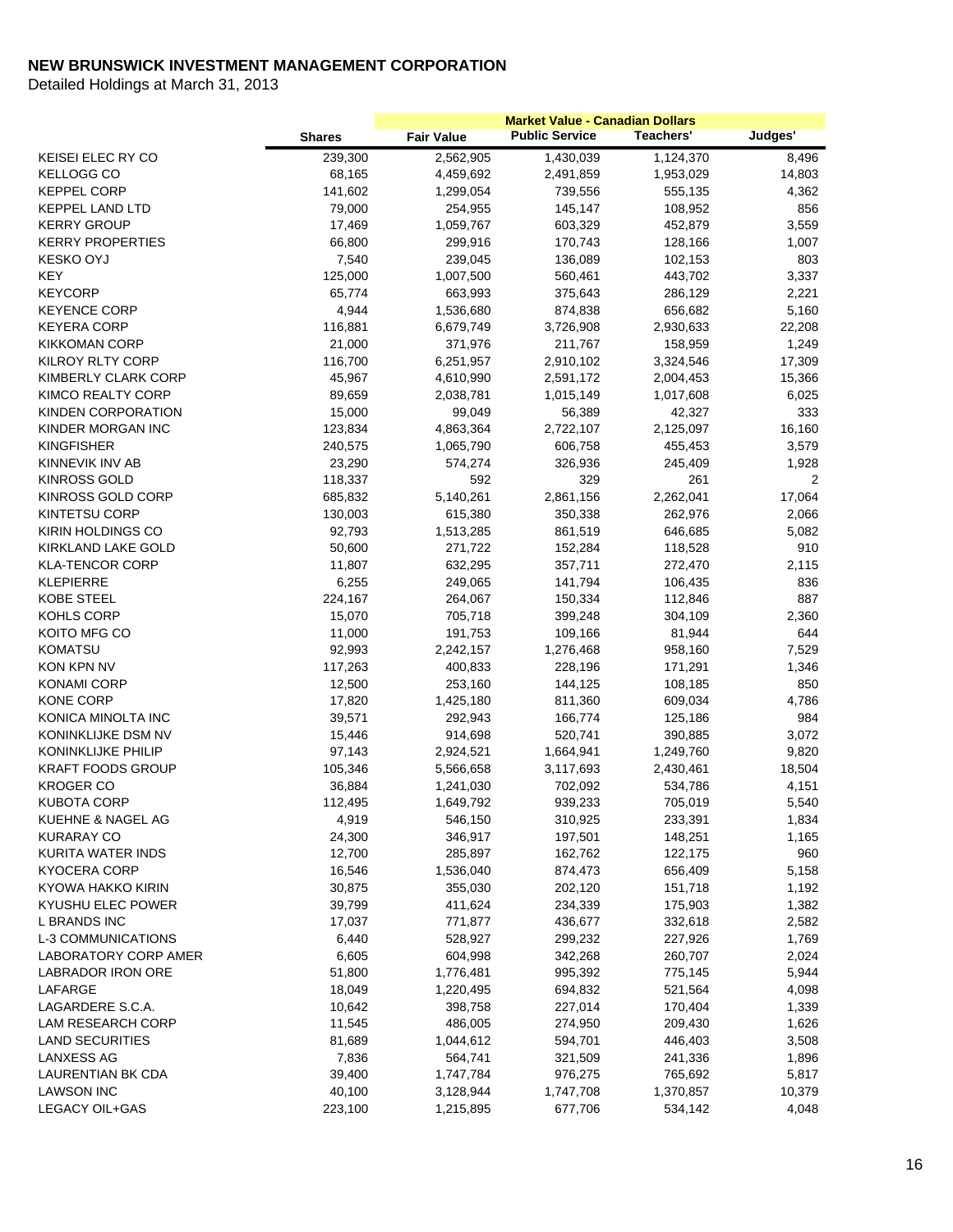|                                |               |                        | <b>Market Value - Canadian Dollars</b> |                  |                 |
|--------------------------------|---------------|------------------------|----------------------------------------|------------------|-----------------|
|                                | <b>Shares</b> | <b>Fair Value</b>      | <b>Public Service</b>                  | <b>Teachers'</b> | Judges'         |
| <b>LEGAL &amp; GENERAL GP</b>  | 586,556       | 1,561,662              | 889,060                                | 667,358          | 5,244           |
| <b>LEGG MASON INC</b>          | 8,136         | 266,602                | 150,826                                | 114,885          | 892             |
| <b>LEGGETT &amp; PLATT INC</b> | 10,165        | 351,517                | 198,865                                | 151,476          | 1,176           |
| LEGRAND SA                     | 22,140        | 979,217                | 557,472                                | 418,457          | 3,288           |
| <b>LEIGHTON HOLDINGS</b>       | 17,064        | 370,767                | 211,079                                | 158,443          | 1,245           |
| LEND LEASE GROUP               | 62,853        | 677,841                | 385,898                                | 289,667          | 2,276           |
| <b>LENNAR CORP</b>             | 79,957        | (2,823,545)            | (1,566,054)                            | (1,248,164)      | (9,328)         |
| LEUCADIA NATL CORP             | 20,821        | 579,607                | 327,903                                | 249,765          | 1,939           |
| LI & FUNG LTD                  | 595,734       | 829,704                | 472,354                                | 354,564          | 2,786           |
| LIBERTY GLOBAL INC             | (72, 103)     | (5,681,544)            | (3, 160, 581)                          | (2,502,144)      | (18, 819)       |
| <b>LIBERTY PPTY TR</b>         | 35,500        | 1,449,904              | 674,887                                | 771,002          | 4,014           |
| LIFE TECHNOLOGIES              | 12,194        | 800,145                | 452,669                                | 344,800          | 2,676           |
| <b>LINAMAR CORPORATION</b>     | 35,100        | 849,771                | 476,688                                | 370,234          | 2,848           |
| LINCOLN NATL CORP              | (22, 864)     | (757, 423)             | (415, 304)                             | (339, 640)       | (2, 479)        |
| <b>LINDE AG</b>                | 19,149        | 3,623,809              | 2,063,048                              | 1,548,592        | 12,169          |
| <b>LINDT &amp; SPRUENGLI</b>   | 983           | 6,458,428              | 3,605,086                              | 2,831,927        | 21,415          |
| LINEAR TECHNOLOGY              | 95,363        | 3,715,191              | 2,072,819                              | 1,630,052        | 12,321          |
| LINK R/EST INVEST              | 241,738       | 1,332,160              | 758,403                                | 569,283          | 4,473           |
| <b>LIXIL GROUP CORP</b>        | 21,045        | 425,311                | 242,131                                | 181,752          | 1,428           |
| <b>LLOYDS BANKING GP</b>       | 4,425,252     | 3,323,645              | 1,892,163                              | 1,420,321        | 11,161          |
| <b>LOBLAW COS LTD</b>          | 199,659       | 8,584,363              | 4,778,444                              | 3,777,417        | 28,502          |
| <b>LOCKHEED MARTIN CORP</b>    | 19,083        | 1,869,074              | 1,057,398                              | 805,424          | 6,252           |
| <b>LOEWS CORP</b>              | 89,610        | 4,009,809              | 2,239,918                              | 1,756,582        | 13,308          |
| LONDON STOCK EXCH              | 22,012        | 443,105                | 252,261                                | 189,356          | 1,488           |
| LONZA GROUP AG                 | 5,666         | 374,110                | 212,982                                | 159,872          | 1,256           |
| <b>L'OREAL</b>                 | 25,725        | 4,150,028              | 2,362,626                              | 1,773,466        | 13,936          |
| LORILLARD INC                  | 100,652       | 4,123,642              | 2,304,370                              | 1,805,584        | 13,689          |
| LOWES CO                       | 78,932        | 3,038,191              | 1,718,807                              | 1,309,222        | 10,162          |
| <b>LSI CORPORATION</b>         | 39,080        | 268,699                | 152,012                                | 115,788          | 899             |
| <b>LUNDIN MINING CORP</b>      | 310,300       | 1,374,629              | 771,048                                | 598,986          | 4,595           |
| LUNDIN PETROLEUM A             | 26,164        | 576,456                | 328,178                                | 246,342          | 1,936           |
| LUXOTTICA GROUP                | 75,090        | 3,831,523              | 2,141,059                              | 1,677,750        | 12,713          |
| LVMH MOET HENNESSY             | 26,427        | 4,616,682              | 2,628,294                              | 1,972,885        | 15,503          |
| LYONDELLBASELL INDUS           | 27,000        | 1,735,214              | 981,669                                | 747,741          | 5,804           |
| M & T BK CORP                  | 20,277        | 2,124,030              | 1,190,164                              | 926,808          | 7,059           |
| M3 INC                         | 74            | 146,592                | 83,455                                 | 62,644           | 492             |
| <b>MABUCHI MOTOR CO</b>        | 2,700         | 147,649                | 84,057                                 | 63,096           | 496             |
| MACDONALD DETTWILER            | 66,127        | 4,585,246              | 2,558,364                              | 2,011,608        | 15,274          |
| <b>MACERICH CO</b>             | 178,283       | 11,653,293             | 5,424,265                              | 6,196,765        | 32,263          |
| MACQUARIE GP LTD               | 32,157        | 1,258,764              | 716,619                                | 537,918          | 4,227           |
| <b>MACYS INC</b>               | 28,094        | 1,199,434              | 678,560                                | 516,862          | 4,012           |
| <b>MAGNA INTL INC</b>          | 111,830       | 6,662,481              | 3,708,343                              | 2,931,931        | 22,207          |
| <b>MAJOR DRILLING GRP</b>      | 152,800       | 1,379,784              | 769,245                                | 605,943          | 4,596           |
| <b>MAKITA CORP</b>             | 9,800         | 441,121                | 251,132                                | 188,508          | 1,481           |
| <b>MAN SE</b>                  | 3,383         | 370,089                | 210,693                                | 158,153          | 1,243           |
| MANITOBA TELECOM               | 80,350        | 2,684,092              | 1,502,027                              | 1,173,111        |                 |
| MANULIFE FINCL CORP            | 595,145       | 8,897,418              | 4,954,327                              | 3,913,356        | 8,954<br>29,735 |
| <b>MAPFRE SA</b>               |               | 264,300                |                                        |                  |                 |
| MAPLE LEAF FOODS               | 84,868        |                        | 150,467                                | 112,946          | 888             |
| <b>MARATHON OIL CORP</b>       | 342,100       | 4,690,191<br>1,724,429 | 2,612,783                              | 2,061,861        | 15,548          |
|                                | 50,384        |                        | 975,567                                | 743,093          | 5,768           |
| <b>MARATHON PETROLEUM</b>      | 23,592        | 2,146,580              | 1,214,392                              | 925,007          | 7,180           |
| <b>MARKET VECTORS</b>          | (15,000)      | (254, 865)             | (141, 779)                             | (112, 242)       | (844)           |
| <b>MARKS &amp; SPENCER GP</b>  | 161,940       | 973,967                | 554,483                                | 416,213          | 3,271           |
| <b>MARRIOTT INTL INC</b>       | 17,293        | 741,676                | 419,591                                | 319,604          | 2,481           |
| MARSH & MCLENNAN COS           | 120,180       | 4,633,201              | 2,591,596                              | 2,026,215        | 15,389          |
| <b>MARTINREA INTL</b>          | 413,200       | 3,375,844              | 1,880,434                              | 1,484,220        | 11,190          |
| <b>MARUBENI CORP</b>           | 158,842       | 1,229,121              | 699,743                                | 525,250          | 4,127           |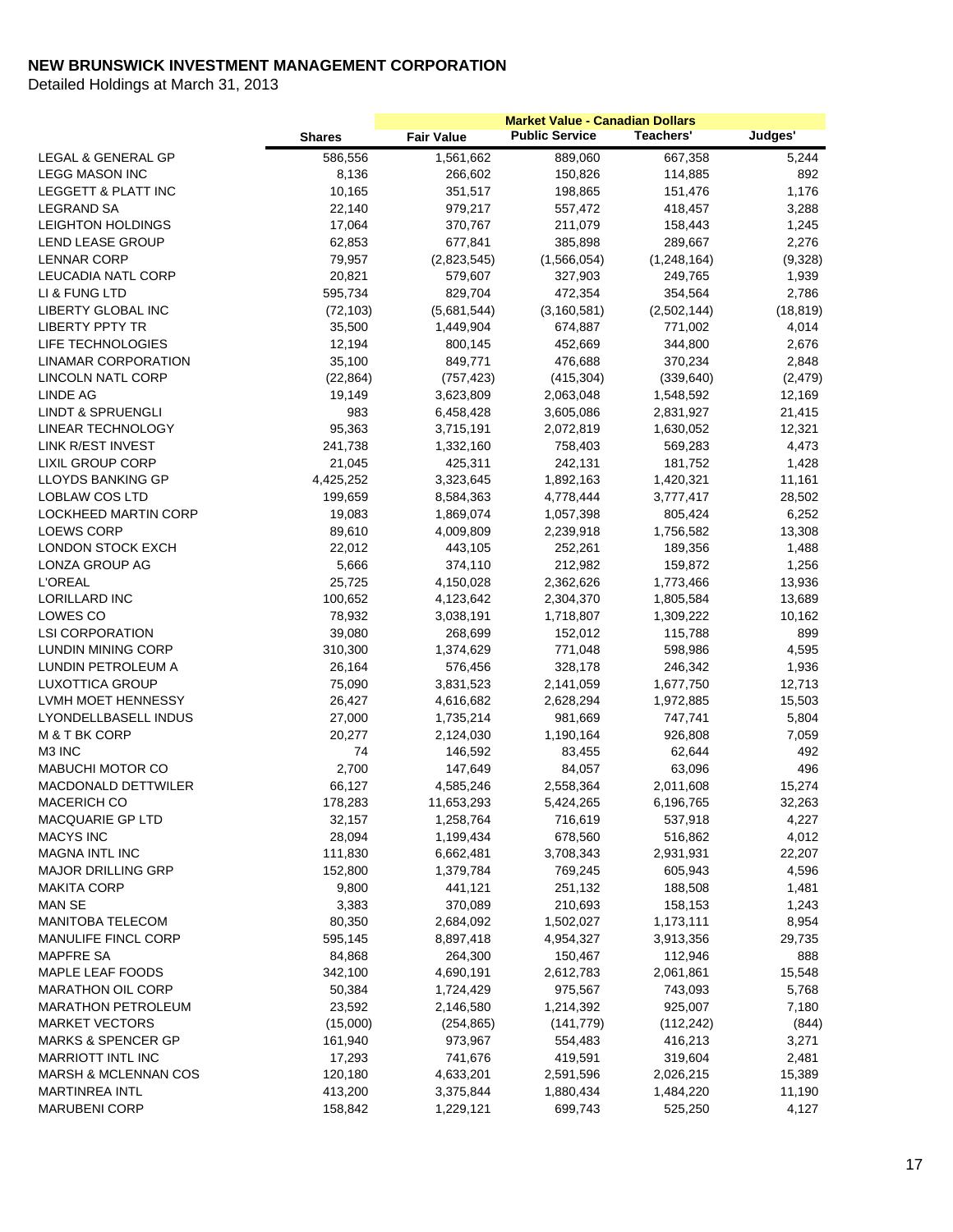|                            |               |                   | <b>Market Value - Canadian Dollars</b> |           |         |
|----------------------------|---------------|-------------------|----------------------------------------|-----------|---------|
|                            | <b>Shares</b> | <b>Fair Value</b> | <b>Public Service</b>                  | Teachers' | Judges' |
| <b>MARUI GROUP CO</b>      | 24,800        | 260,784           | 148,465                                | 111,443   | 876     |
| <b>MARUICHI STL TUBE</b>   | 5,200         | 122,792           | 69,906                                 | 52,474    | 412     |
| <b>MASCO CORP</b>          | 25,412        | 522,363           | 295,518                                | 225,097   | 1,747   |
| <b>MASTERCARD INC</b>      | 13,199        | 7,250,043         | 4,072,027                              | 3,153,874 | 24,142  |
| <b>MATTEL INC</b>          | 24,490        | 1,088,649         | 615,886                                | 469,122   | 3,641   |
| <b>MAZDA MOTOR CORP</b>    | 276,300       | 821,164           | 467,492                                | 350,915   | 2,757   |
| MCCORMICK & CO INC         | 55,993        | 4,181,962         | 2,333,010                              | 1,835,084 | 13,868  |
| MCDONALDS CORP             | 102,627       | 10,389,445        | 5,847,737                              | 4,507,067 | 34,641  |
| MCDONALD'S HOLDING         | 121,600       | 3,324,837         | 1,852,206                              | 1,461,620 | 11,010  |
| <b>MCGRAW HILL FINANCL</b> | 20,009        | 1,057,919         | 598,500                                | 455,880   | 3,538   |
| <b>MCKESSON CORP</b>       | 45,128        | 4,952,971         | 2,772,423                              | 2,164,090 | 16,459  |
| <b>MEAD JOHNSON NUTRIT</b> | 14,418        | 1,139,082         | 644,417                                | 490,855   | 3,810   |
| MEADWESTVACO CORP          | 12,457        | 459,117           | 259,738                                | 197,843   | 1,536   |
| <b>MEDIOBANCA SPA</b>      | 58,230        | 301,453           | 171,618                                | 128,823   | 1,012   |
| <b>MEDIPAL HLDG CORP</b>   | 16,300        | 231,825           | 131,979                                | 99,068    | 778     |
| MEDTRONIC INC              | 71,948        | 3,428,463         | 1,939,597                              | 1,477,398 | 11,467  |
| <b>MEG ENERGY</b>          | 84,800        | 2,750,064         | 1,542,320                              | 1,198,552 | 9,192   |
| <b>MEGGITT</b>             | 69,983        | 529,071           | 301,202                                | 226,092   | 1,777   |
| MEIJI HOLDINGS CO          | 7,700         | 358,245           | 203,950                                | 153,092   | 1,203   |
| <b>MELCOR DEVS LTD</b>     | 42,000        | 749,700           | 416,110                                | 331,102   | 2,488   |
| MELLANOX TECHNOLOG         | 4,185         | 234,635           | 133,579                                | 100,268   | 788     |
| MELROSE INDUST PLC         | 146,000       | 597,485           | 340,150                                | 255,328   | 2,006   |
| MERCK & CO INC             | 287,018       | 13,018,396        | 7,334,127                              | 5,640,837 | 43,431  |
| <b>MERCK KGAA</b>          | 6,662         | 1,023,886         | 582,902                                | 437,545   | 3,438   |
| <b>METCASH LTD</b>         | 417,249       | 1,812,314         | 1,013,618                              | 792,679   | 6,017   |
| <b>METHANEX CORP</b>       | 216,600       | 8,906,398         | 4,964,357                              | 3,912,431 | 29,610  |
| METLIFE INC                | 122,231       | 4,717,237         | 2,652,521                              | 2,049,004 | 15,711  |
| <b>METRO AG</b>            | 15,243        | 441,295           | 251,231                                | 188,582   | 1,482   |
| <b>METRO INC</b>           | 59,886        | 3,799,701         | 2,118,476                              | 1,668,538 | 12,687  |
| METROPCS COMM              | 22,800        | 252,165           | 142,658                                | 108,663   | 843     |
| <b>METSO OYJ</b>           | 15,025        | 650,026           | 370,062                                | 277,781   | 2,183   |
| MGM CHINA HLDGS LT         | 118,700       | 256,990           | 146,305                                | 109,821   | 863     |
| MICHELIN(CGDE)             | 18,566        | 1,579,795         | 899,383                                | 675,107   | 5,305   |
| MICROCHIP TECHNOLOGY       | 57,390        | 2,141,984         | 1,196,461                              | 938,415   | 7,109   |
| MICRON TECHNOLOGY          | 72,664        | 735,762           | 416,245                                | 317,056   | 2,461   |
| MICROSOFT CORP             | 536,379       | 15,579,750        | 8,813,990                              | 6,713,649 | 52,111  |
| MID-AMER APT CMNTYS        | 26,000        | 1,822,250         | 848,204                                | 969,002   | 5,045   |
| MILLICOM INTL CELL         | 39,005        | 3,169,322         | 1,767,932                              | 1,390,886 | 10,504  |
| <b>MIRACA HLDGS INC</b>    | 50,900        | 2,480,907         | 1,384,100                              | 1,088,584 | 8,223   |
| MIRVAC GROUP               | 402,012       | 683,547           | 389,146                                | 292,106   | 2,295   |
| MITSUBISHI CHEM HL         | 124,200       | 598,650           | 340,813                                | 255,826   | 2,010   |
| <b>MITSUBISHI CORP</b>     | 152,000       | 2,887,877         | 1,644,079                              | 1,234,100 | 9,697   |
| <b>MITSUBISHI ELEC CP</b>  | 198,398       | 1,631,692         | 928,928                                | 697,284   | 5,479   |
| <b>MITSUBISHI ESTATE</b>   | 129,834       | 3,714,143         | 2,114,475                              | 1,587,195 | 12,472  |
| MITSUBISHI GAS CHM         | 44,000        | 294,822           | 167,844                                | 125,989   | 990     |
| MITSUBISHI HVY IND         | 315,148       | 1,842,587         | 1,048,992                              | 787,408   | 6,187   |
| MITSUBISHI LOGISTI         | 13,000        | 243,899           | 138,852                                | 104,227   | 819     |
| <b>MITSUBISHI MATERLS</b>  | 140,000       | 399,437           | 227,401                                | 170,695   | 1,341   |
| MITSUBISHI MOTOR C         | 456,299       | 478,341           | 272,321                                | 204,413   | 1,606   |
| MITSUBISHI TANABE          | 10,300        | 160,182           | 91,192                                 | 68,452    | 538     |
| MITSUBISHI UFJ FIN         | 1,318,579     | 8,022,889         | 4,567,460                              | 3,428,487 | 26,941  |
| MITSUBISHI UFJ LEA         | 65,600        | 348,098           | 198,173                                | 148,756   | 1,169   |
| <b>MITSUI &amp; CO</b>     | 176,019       | 2,505,310         | 1,426,283                              | 1,070,615 | 8,413   |
| <b>MITSUI CHEMICALS</b>    | 109,000       | 239,133           | 136,139                                | 102,191   | 803     |
| MITSUI FUDOSAN CO          | 85,447        | 2,466,533         | 1,404,206                              | 1,054,044 | 8,283   |
| MITSUI O.S.K.LINES         | 129,219       | 430,124           | 244,871                                | 183,808   | 1,444   |
| MIZRAHI TEFAHOT BK         | 13,592        | 147,101           | 83,745                                 | 62,862    | 494     |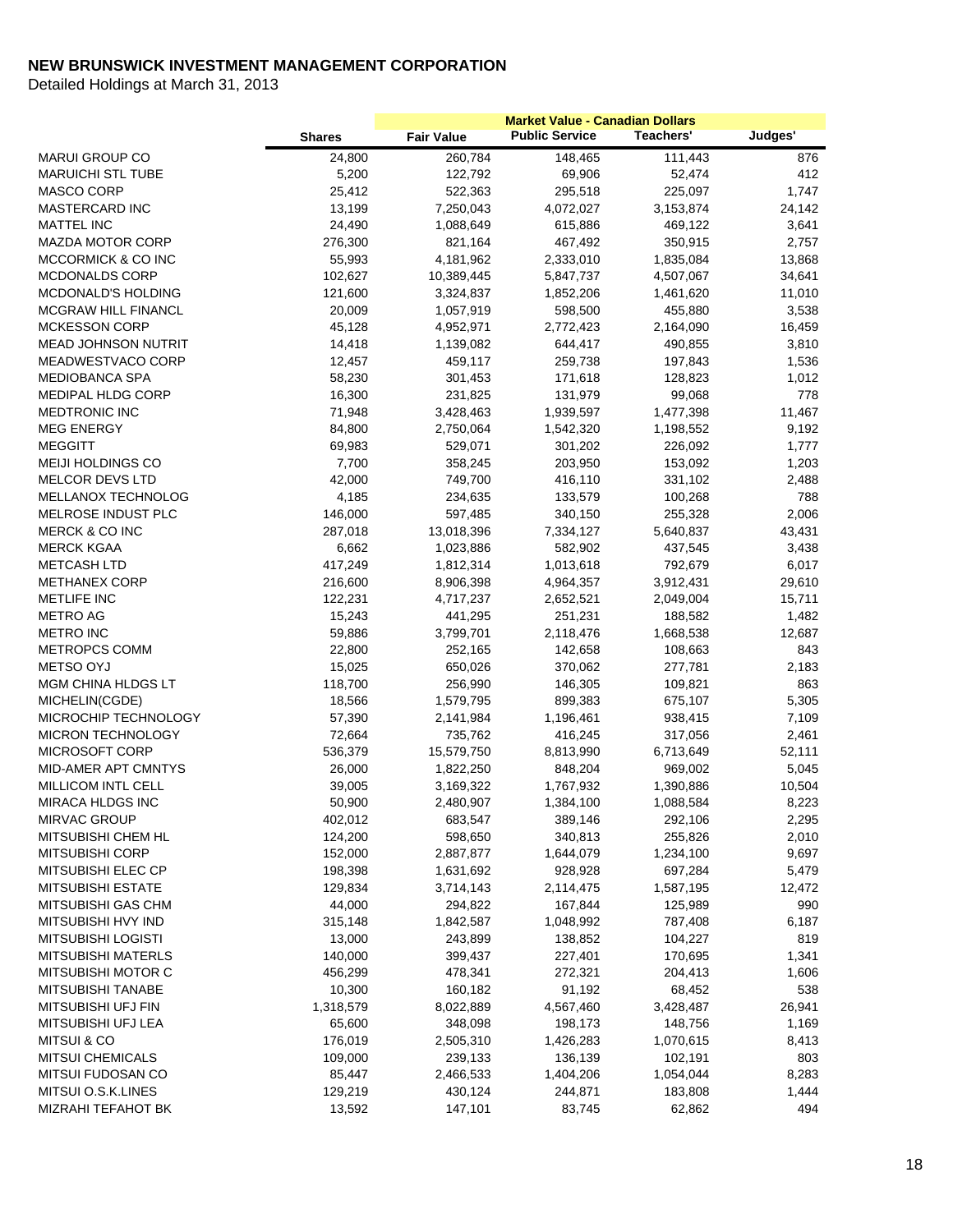|                             |               |                   | <b>Market Value - Canadian Dollars</b> |                  |         |
|-----------------------------|---------------|-------------------|----------------------------------------|------------------|---------|
|                             | <b>Shares</b> | <b>Fair Value</b> | <b>Public Service</b>                  | <b>Teachers'</b> | Judges' |
| <b>MIZUHO FINL GP</b>       | 2,364,220     | 5,135,706         | 2,923,777                              | 2,194,684        | 17,246  |
| MOLEX INC                   | 13,060        | (1,221,619)       | (676, 783)                             | (540, 800)       | (4,037) |
| MOLSON COORS BREWING        | 11,129        | 552,924           | 312,808                                | 238,267          | 1,849   |
| MONDELEZ INTL INC           | 233,444       | 7,288,015         | 4,091,560                              | 3,172,193        | 24,262  |
| <b>MONSANTO CO</b>          | 26,639        | 2,856,846         | 1,627,860                              | 1,219,382        | 9,603   |
| <b>MONSTER BEVERAGE</b>     | 10,200        | 494,441           | 279,722                                | 213,065          | 1,654   |
| MOODYS CORP                 | 13,771        | 745,445           | 421,723                                | 321,228          | 2,493   |
| <b>MORGAN STANLEY</b>       | 115,824       | 2,585,526         | 1,458,905                              | 1,117,989        | 8,632   |
| MORRISON(W)SUPMART          | 969,245       | 4,129,468         | 2,309,310                              | 1,806,449        | 13,709  |
| <b>MOSAIC CO</b>            | 19,700        | 1,192,236         | 674,488                                | 513,760          | 3,988   |
| <b>MOTOROLA SOLUTIONS</b>   | 19,648        | 1,283,031         | 725,854                                | 552,886          | 4,291   |
| MS&AD INS GP HLDGS          | 49,266        | 1,108,522         | 631,086                                | 473,714          | 3,722   |
| <b>MTR CORP</b>             | 288,094       | 1,163,372         | 654,198                                | 505,298          | 3,876   |
| MUENCHENER RUECKVE          | 18,187        | 3,458,367         | 1,968,861                              | 1,477,893        | 11,613  |
| <b>MULLEN GROUP</b>         | 71,500        | 1,606,605         | 900,405                                | 700,822          | 5,378   |
| <b>MURATA MFG CO</b>        | 19,303        | 1,474,893         | 839,662                                | 630,278          | 4,953   |
| MURPHY OIL CORP             | 12,866        | 832,611           | 471,036                                | 358,790          | 2,785   |
| <b>MYLAN INC</b>            | 28,141        | 826,819           | 467,760                                | 356,294          | 2,766   |
| <b>NABORS INDS LTD</b>      | 20,670        | 340,078           | 192,393                                | 146,547          | 1,137   |
| NABTESCO CORP               | 12,700        | 263,387           | 149,947                                | 112,555          | 884     |
| NAMCO BANDAI HLDGS          | 12,400        | 222,189           | 126,493                                | 94,950           | 746     |
| NASDAQ OMX GROUP            | 8,387         | 275,041           | 155,600                                | 118,521          | 920     |
| NATIONAL BANK OF CANADA     | (14, 433)     | (1, 100, 308)     | (612, 626)                             | (484, 141)       | (3,540) |
| <b>NATIONAL GRID</b>        | 655,858       | 7,739,414         | 4,364,015                              | 3,349,570        | 25,829  |
| NATIONAL OILWELL VAR        | 30,306        | 2,177,290         | 1,231,767                              | 938,241          | 7,283   |
| NATIONAL RETAIL PPTY        | 50,500        | 1,853,541         | 862,769                                | 985,641          | 5,132   |
| <b>NATIXIS</b>              | 108,720       | 420,142           | 239,188                                | 179,543          | 1,411   |
| NATL AUSTRALIA BK           | 241,545       | 7,881,392         | 4,486,906                              | 3,368,021        | 26,466  |
| <b>NEC CORP</b>             | 264,141       | 710,806           | 404,665                                | 303,755          | 2,387   |
| NESTE OIL OYJ               | 14,448        | 206,972           | 117,830                                | 88,447           | 695     |
| <b>NESTLE SA</b>            | 376,198       | 27,704,593        | 15,729,728                             | 11,881,995       | 92,870  |
| NETAPP INC COM              | 25,656        | 889,820           | 503,401                                | 383,443          | 2,976   |
| <b>NETFLIX INC</b>          | 4,000         | 769,012           | 435,056                                | 331,384          | 2,572   |
| <b>NEVSUN RESOURCES</b>     | 181,250       | 703,250           | 393,984                                | 306,911          | 2,355   |
| NEW GOLD INC                | 489,900       | 4,516,878         | 2,526,639                              | 1,975,171        | 15,069  |
| NEW WORLD DEVEL CO          | 390,500       | 671,654           | 382,375                                | 287,023          | 2,255   |
| <b>NEW YORK CMNTY BANCO</b> | 30,400        | 442,737           | 246,291                                | 194,982          | 1,464   |
| <b>NEWCREST MINING</b>      | 86,089        | 1,828,589         | 1,039,420                              | 783,036          | 6,134   |
| NEWELL RUBBERMAID IN        | 20,412        | 540,857           | 305,981                                | 233,067          | 1,809   |
| NEWFIELD EXPL CO            | 9,600         | 218,395           | 123,553                                | 94,111           | 730     |
| NEWMONT MINING CORP         | 10,874        | 460,925           | 270,300                                | 189,028          | 1,597   |
| <b>NEWS CORP LTD</b>        | 142,269       | 4,420,378         | 2,500,757                              | 1,904,836        | 14,785  |
| NEXON CO LTD                | 13,500        | 133,059           | 75,751                                 | 56,861           | 447     |
| NEXT PLC                    | 63,677        | 4,285,531         | 2,397,553                              | 1,873,747        | 14,230  |
| NEXTERA ENERGY INC          | 71,271        | 5,620,527         | 3,149,113                              | 2,452,725        | 18,688  |
| <b>NGK INSULATORS</b>       | 34,000        | 366,712           | 208,771                                | 156,710          | 1,231   |
| NGK SPARK PLUG CO           | 7,200         | 111,739           | 63,613                                 | 47,750           | 375     |
| NHK SPRING CO               | 17,000        | 179,865           | 102,398                                | 76,863           | 604     |
| <b>NICE SYSTEMS</b>         | 33,558        | 1,251,494         | 699,522                                | 547,819          | 4,153   |
| NIDEC CORPORATION           | 10,072        | 611,742           | 348,267                                | 261,421          | 2,054   |
| <b>NIKE INC</b>             | 51,670        | 3,108,152         | 1,758,387                              | 1,339,370        | 10,396  |
| NIKO RESOURCES LTD          | 48,800        | 311,344           | 174,508                                | 135,794          | 1,042   |
| <b>NIKON CORP</b>           | 31,824        | 757,335           | 431,154                                | 323,638          | 2,543   |
| NINTENDO CO                 | 10,273        | 1,126,885         | 641,540                                | 481,561          | 3,784   |
| NIPPON BUILDING FD          | 72            | 1,021,677         | 581,644                                | 436,602          | 3,431   |
| NIPPON ELEC GLASS           | 47,086        | 237,643           | 135,291                                | 101,554          | 798     |
| NIPPON EXPRESS CO           | 106,100       | 514,847           | 293,104                                | 220,014          | 1,729   |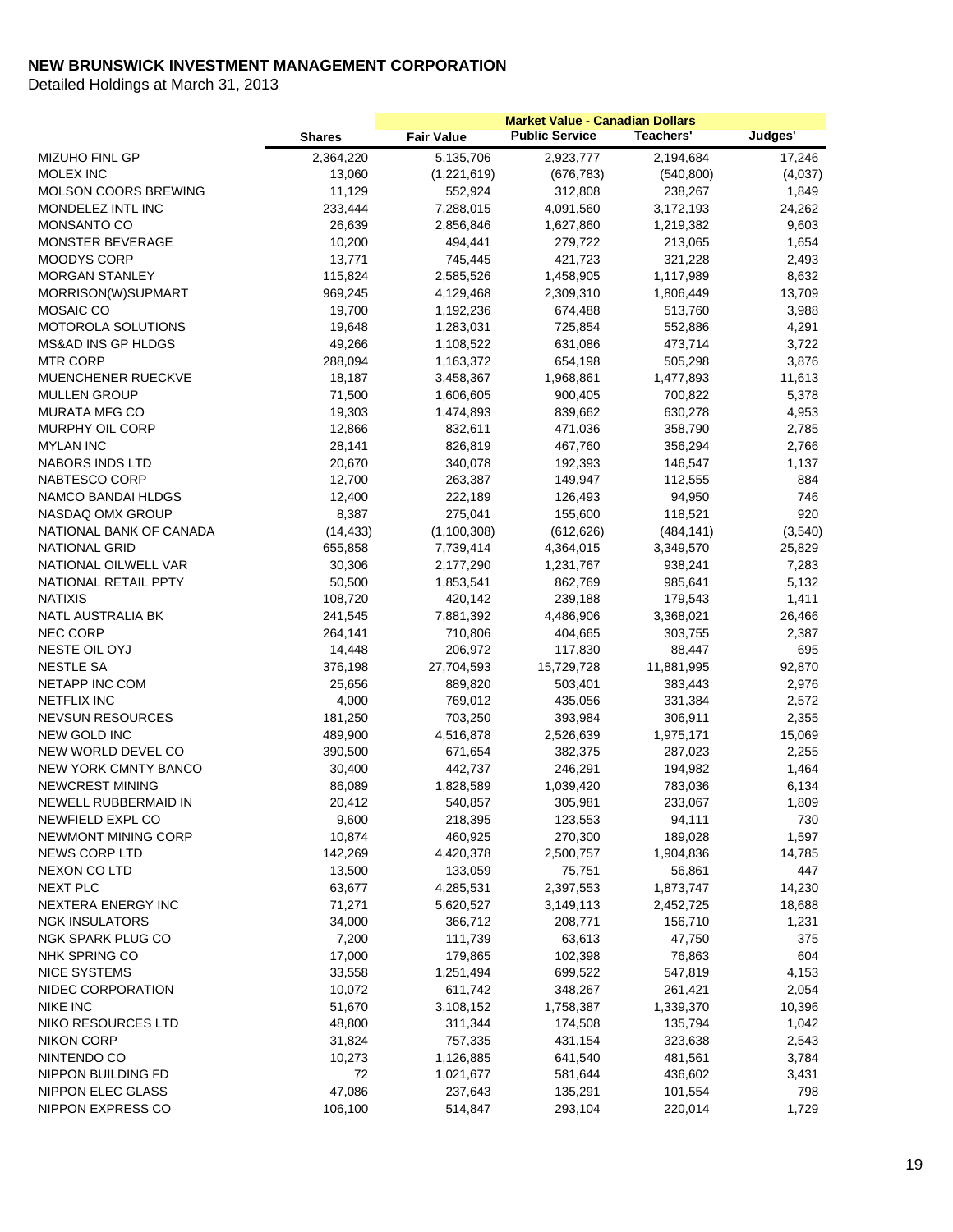|                               |               |                   | <b>Market Value - Canadian Dollars</b> |           |         |
|-------------------------------|---------------|-------------------|----------------------------------------|-----------|---------|
|                               | <b>Shares</b> | <b>Fair Value</b> | <b>Public Service</b>                  | Teachers' | Judges' |
| NIPPON MEAT PACKER            | 20,000        | 327,677           | 186,547                                | 140,029   | 1,100   |
| NIPPON PAPER GROUP            | 11,100        | 175,263           | 99,778                                 | 74,896    | 589     |
| <b>NIPPON STEEL &amp; SUM</b> | 787,469       | 2,025,474         | 1,153,110                              | 865,563   | 6,802   |
| NIPPON TEL&TEL CP             | 46,014        | 2,036,386         | 1,159,322                              | 870,226   | 6,838   |
| <b>NIPPON YUSEN KK</b>        | 116,454       | 302,052           | 171,959                                | 129,078   | 1,014   |
| NISHI-NIPPON CITY             | 75,000        | 235,058           | 133,820                                | 100,449   | 789     |
| NISOURCE INC                  | 22,099        | 657,826           | 372,154                                | 283,471   | 2,200   |
| NISSAN MOTOR CO               | 266,182       | 2,606,292         | 1,483,772                              | 1,113,768 | 8,752   |
| <b>NISSHIN SEIFUN GRP</b>     | 21,300        | 285,212           | 162,372                                | 121,882   | 958     |
| NISSIN FOODS HLDG CO          | 88,100        | 4,103,641         | 2,286,997                              | 1,803,051 | 13,593  |
| NITORI HOLDINGS               | 11,690        | 915,944           | 513,803                                | 399,094   | 3,047   |
| NITTO DENKO CORP              | 17,301        | 1,052,679         | 599,294                                | 449,850   | 3,535   |
| NKSJ HOLDINGS INC             | 36,699        | 780,541           | 444,365                                | 333,555   | 2,621   |
| NOBLE CORPORATION             | 18,000        | 697,595           | 394,653                                | 300,609   | 2,333   |
| NOBLE ENERGY INC              | 12,743        | 1,496,848         | 846,817                                | 645,024   | 5,007   |
| <b>NOBLE GROUP</b>            | 481,000       | 476,727           | 271,403                                | 203,724   | 1,601   |
| <b>NOK CORP</b>               | 11,500        | 167,907           | 95,590                                 | 71,753    | 564     |
| <b>NOKIA OYJ</b>              | 382,338       | 1,259,036         | 716,774                                | 538,034   | 4,228   |
| <b>NOKIAN RENKAAT</b>         | 11,055        | 500,195           | 284,763                                | 213,752   | 1,680   |
| NOMURA HOLDINGS               | 380,325       | 2,379,850         | 1,354,858                              | 1,017,001 | 7,992   |
| NOMURA REAL ESTATE            | 31            | 231,838           | 131,986                                | 99,073    | 779     |
| NOMURA RESEARCH IN            | 11,400        | 298,890           | 170,159                                | 127,727   | 1,004   |
| NOMURA RL EST INC             | 10,600        | 240,112           | 136,696                                | 102,609   | 806     |
| NORDEA BANK AB                | 269,554       | 3,108,458         | 1,769,657                              | 1,328,363 | 10,438  |
| <b>NORDION INC</b>            | 21,700        | 141,918           | 79,228                                 | 62,215    | 475     |
| NORDSTROM INC                 | 10,624        | 595,809           | 337,069                                | 256,747   | 1,993   |
| NORFOLK SOUTHERN              | 22,358        | 1,750,012         | 990,041                                | 754,118   | 5,853   |
| NORSK HYDRO ASA               | 74,666        | 328,170           | 186,829                                | 140,240   | 1,102   |
| NORTH WEST CO                 | 70,800        | 1,653,888         | 923,592                                | 724,792   | 5,504   |
| <b>NORTHEAST UTILS</b>        | 94,600        | 4,172,570         | 2,330,491                              | 1,828,233 | 13,847  |
| NORTHERN PROPERTY             | 202,500       | 6,420,769         | 3,574,728                              | 2,824,751 | 21,290  |
| <b>NORTHERN TR CORP</b>       | 71,775        | 3,998,700         | 2,232,583                              | 1,752,851 | 13,267  |
| NORTHLAND POWER               | 112,900       | 2,097,682         | 1,171,541                              | 919,160   | 6,981   |
| NORTHROP GRUMMAN CO           | 16,858        | 1,201,037         | 679,467                                | 517,553   | 4,017   |
| <b>NOVAGOLD RES</b>           | 141,100       | 524,892           | 294,718                                | 228,418   | 1,756   |
| <b>NOVARTIS AG</b>            | 285,179       | 20,619,218        | 11,693,903                             | 8,856,245 | 69,069  |
| NOVO-NORDISK AS               | 42,158        | 6,968,654         | 3,967,281                              | 2,977,973 | 23,401  |
| NOVOZYMES A/S                 | 24,168        | 833,670           | 474,612                                | 356,259   | 2,799   |
| NRG ENERGY INC                | 23,000        | 618,307           | 349,797                                | 266,442   | 2,068   |
| <b>NSK</b>                    | 50,000        | 385,279           | 219,341                                | 164,645   | 1,294   |
| NTT DATA CORP                 | 127           | 424,796           | 241,838                                | 181,532   | 1,426   |
| NTT DOCOMO                    | 1,608         | 2,424,245         | 1,380,132                              | 1,035,973 | 8,141   |
| NTT URBAN DEVELOPM            | 112           | 136,414           | 77,661                                 | 58,295    | 458     |
| <b>NUCOR CORP</b>             | 22,553        | 1,065,475         | 602,775                                | 459,136   | 3,564   |
| <b>NVIDIA CORP</b>            | 44,440        | 578,157           | 327,083                                | 249,140   | 1,934   |
| NWS HOLDINGS LTD              | 153,000       | 276,776           | 157,570                                | 118,277   | 929     |
| <b>NYSE EURONEXT</b>          | 175,323       | 6,878,382         | 3,832,789                              | 3,022,788 | 22,805  |
| <b>OBAYASHI CORP</b>          | 73,000        | 353,441           | 201,215                                | 151,039   | 1,187   |
| <b>OCCIDENTAL PETE CORP</b>   | 57,357        | 4,605,400         | 2,605,430                              | 1,984,566 | 15,404  |
| OCEANAGOLD CORP               | 160,100       | 461,088           | 258,956                                | 200,589   | 1,543   |
| ODAKYU ELEC RLWY              | 59,598        | 753,588           | 427,852                                | 323,210   | 2,526   |
| OJI HLDGS CORP                | 96,213        | 366,010           | 208,371                                | 156,410   | 1,229   |
| <b>OLAM INTERNATIONAL</b>     | 172,000       | 241,620           | 137,555                                | 103,253   | 811     |
| OLD MUTUAL PLC                | 527,838       | 1,648,779         | 938,656                                | 704,586   | 5,537   |
| <b>OLYMPUS CORP</b>           | 21,683        | 521,159           | 296,698                                | 222,711   | 1,750   |
| OMNICOM GROUP INC             | 18,628        | 1,122,415         | 634,988                                | 483,673   | 3,754   |
| OMRON CORP                    | 17,756        | 451,718           | 257,165                                | 193,037   | 1,517   |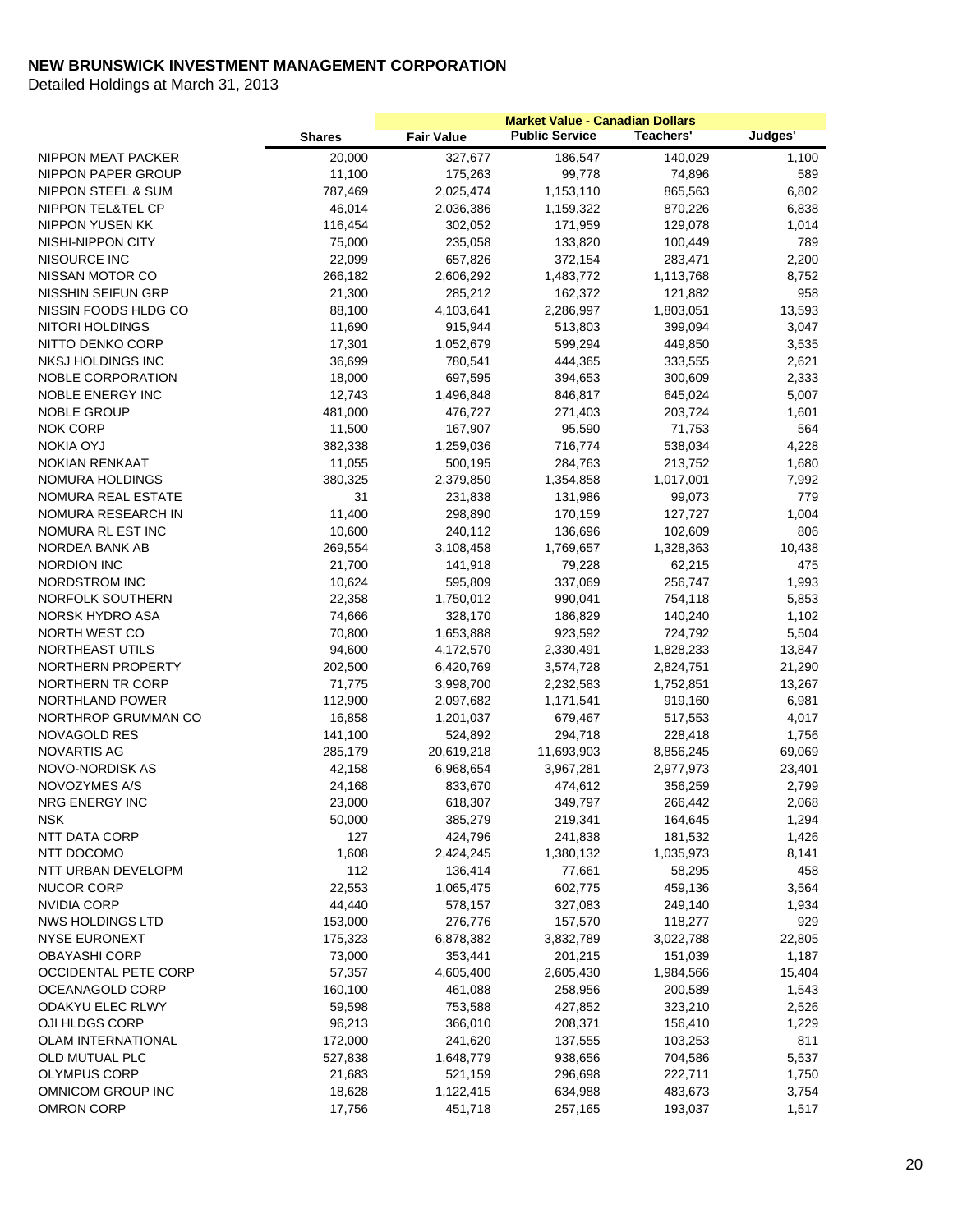|                            | <b>Shares</b> | <b>Fair Value</b> | <b>Public Service</b> | Teachers'  | Judges' |
|----------------------------|---------------|-------------------|-----------------------|------------|---------|
| OMV AG                     | 13,834        | 601,207           | 342,269               | 256,919    | 2,019   |
| <b>ONEOK INC</b>           | 76,600        | 3,707,708         | 2,069,235             | 1,626,174  | 12,298  |
| <b>ONEX CORP</b>           | 76,800        | 3,719,424         | 2,079,850             | 1,627,168  | 12,405  |
| ONO PHARMACEUTICAL         | 63,564        | 3,963,723         | 2,209,575             | 1,741,016  | 13,132  |
| OPAP (ORG OF FOOTB)        | 25,166        | 200,612           | 114,209               | 85,729     | 674     |
| OPEN TEXT CORP             | 123,300       | 7,274,700         | 4,054,438             | 3,196,076  | 24,186  |
| ORACLE CORP                | 287,730       | 9,444,505         | 5,335,325             | 4,077,617  | 31,563  |
| ORACLE CORP JAPAN          | 4,200         | 191,775           | 109,178               | 81,953     | 644     |
| O'REILLY AUTOMOTIVE        | 31,400        | 3,267,897         | 1,825,663             | 1,431,385  | 10,849  |
| ORICA LIMITED              | 36,813        | 942,220           | 536,409               | 402,647    | 3,164   |
| <b>ORIENT O/SEAS INTL</b>  | 24,700        | 168,124           | 95,714                | 71,846     | 565     |
| ORIENTAL LAND CO           | 28,500        | 4,743,313         | 2,648,404             | 2,079,179  | 15,731  |
| <b>ORIGIN ENERGY</b>       | 107,597       | 1,511,464         | 860,482               | 645,907    | 5,075   |
| ORION CORP                 | 11,294        | 301,477           | 171,632               | 128,833    | 1,012   |
| ORIX CORP                  | 106,580       | 1,375,296         | 782,961               | 587,717    | 4,618   |
| ORKLA ASA                  | 90,305        | 734,663           | 418,246               | 313,949    | 2,467   |
| ORKO SILVER                | 893,600       | 2,019,536         | 1,123,446             | 889,401    | 6,689   |
| <b>OSAKA GAS CO</b>        | 185,341       | 823,246           | 468,677               | 351,804    | 2,764   |
| OSISKO MINING CORP         | 270,000       | 1,617,300         | 907,046               | 704,848    | 5,406   |
| <b>OTSUKA CORP</b>         | 1,800         | 198,811           | 113,184               | 84,959     | 668     |
| OTSUKA HLDGS CO            | 137,100       | 4,830,268         | 2,704,682             | 2,109,538  | 16,048  |
| <b>OVERSEA-CHINESE BK</b>  | 273,142       | 2,369,322         | 1,348,864             | 1,012,502  | 7,956   |
| OWENS ILL INC              | 11,700        | 316,550           | 179,083               | 136,408    | 1,059   |
| OZ MINERALS LTD            | 36,492        | 206,053           | 117,307               | 88,054     | 692     |
| PACCAR INC                 | 25,192        | 1,293,066         | 731,531               | 557,210    | 4,325   |
| PACIFIC RUBIALES ENE       | 212,200       | 4,545,324         | 2,550,143             | 1,979,965  | 15,216  |
| PACKAGING CORP AMER        | (32, 800)     | (1,505,105)       | (837, 278)            | (662, 851) | (4,976) |
| PALL CORP                  | 7,855         | 545,185           | 308,430               | 234,932    | 1,824   |
| <b>PAN AMERICAN SILVER</b> | 211,228       | 3,500,048         | 1,954,747             | 1,533,649  | 11,653  |
| PANASONIC CORP             | 216,900       | 1,647,901         | 938,156               | 704,211    | 5,534   |
| PARAMOUNT RES LTD          | 23,000        | 860,660           | 482,729               | 375,054    | 2,877   |
| PARGESA                    | 3,046         | 210,595           | 119,892               | 89,995     | 707     |
| PARK 24 CO                 | 11,400        | 226,447           | 128,917               | 96,769     | 760     |
| PARKER HANNIFIN CORP       | 10,613        | 985,915           | 557,765               | 424,852    | 3,298   |
| PARKLAND FUEL CORP         | 68,850        | 1,182,616         | 662,277               | 516,379    | 3,960   |
| PARTNERS GROUP HDLG        | 2,033         | 510,981           | 290,903               | 218,362    | 1,716   |
| <b>PASON SYSTEMS</b>       | 102,900       | 1,827,517         | 1,020,632             | 800,799    | 6,086   |
| PATTERSON COMPANIES        | 5,953         | 229,924           | 130,076               | 99,079     | 769     |
| PAYCHEX INC                | 112,019       | 3,987,516         | 2,225,954             | 1,748,333  | 13,228  |
| <b>PCCW LIMITED</b>        | 4,218,000     | 1,976,600         | 1,102,313             | 867,737    | 6,550   |
| PEABODY ENERGY CORP        | 19,227        | 412,800           | 233,535               | 177,884    | 1,381   |
| <b>PEARSON</b>             | 83,573        | 1,525,062         | 868,224               | 651,717    | 5,121   |
| PEBBLEBROOK HOTEL TR       | 93,100        | 2,453,634         | 1,142,094             | 1,304,746  | 6,793   |
| PEMBINA PIPELINE           | 402,185       | 12,964,433        | 7,241,052             | 5,680,252  | 43,130  |
| PENGROWTH ENERGY           | 494,710       | 2,577,439         | 1,443,535             | 1,125,274  | 8,629   |
| PENN WEST PETRO            | 87,515        | 979,293           | 546,955               | 429,044    | 3,294   |
| PENNEY J C INC             | 10,153        | 155,599           | 88,028                | 67,051     | 520     |
| PENTAIR LTD                | 14,690        | 786,538           | 444,971               | 338,936    | 2,631   |
| PEOPLES UNITED FINL        | 260,476       | 3,550,119         | 1,977,996             | 1,560,360  | 11,763  |
| PEPCO HOLDINGS INC         | 16,372        | 355,660           | 201,209               | 153,262    | 1,190   |
| PEPSICO INC                | 150,717       | 12,107,693        | 6,818,703             | 5,248,606  | 40,384  |
| PERKINELMER INC            | 8,061         | 275,320           | 155,758               | 118,642    | 921     |
| PERNOD-RICARD              | 21,403        | 2,714,203         | 1,545,206             | 1,159,883  | 9,114   |
| PERRIGO CO                 | 27,100        | 3,267,502         | 1,824,853             | 1,431,806  | 10,843  |
| PETROBAKKEN ENERGY         | 133,033       | 1,183,994         | 663,754               | 516,280    | 3,960   |
| PETROBANK ENGY & RES       | 19,950        | 13,367            | 7,468                 | 5,854      | 45      |
| <b>PETROFAC</b>            | 30,356        | 670,540           | 381,741               | 286,547    | 2,252   |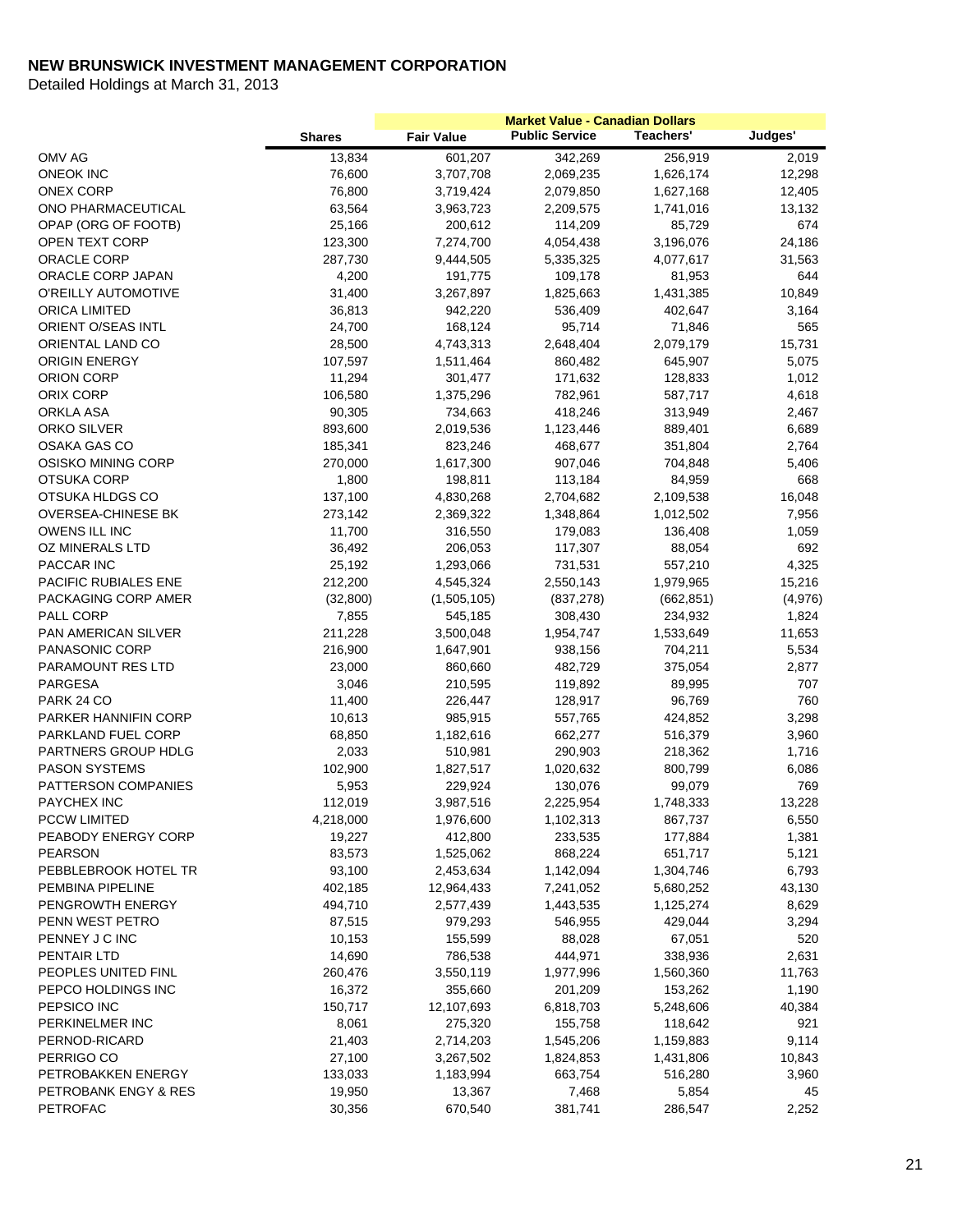|                          |               |                   | <b>Market Value - Canadian Dollars</b> |                  |         |
|--------------------------|---------------|-------------------|----------------------------------------|------------------|---------|
|                          | <b>Shares</b> | <b>Fair Value</b> | <b>Public Service</b>                  | <b>Teachers'</b> | Judges' |
| <b>PETROMINERALES</b>    | 80,130        | 502,816           | 281,950                                | 219,178          | 1,687   |
| PETSMART INC             | 7,600         | 479,245           | 271,125                                | 206,517          | 1,603   |
| PEUGEOT SA               | 26,145        | 192,589           | 109,642                                | 82,301           | 647     |
| PEYTO EXPLORATION        | 102,024       | 2,750,567         | 1,541,794                              | 1,199,573        | 9,200   |
| PFIZER INC               | 511,535       | 14,982,811        | 8,476,282                              | 6,456,415        | 50,114  |
| PG&E CORP                | 100,593       | 4,594,747         | 2,569,468                              | 2,010,020        | 15,259  |
| PHILIP MORRIS INTL       | 149,998       | 14,254,264        | 8,034,683                              | 6,172,011        | 47,570  |
| PHILLIPS 66              | 44,238        | 3,141,374         | 1,777,181                              | 1,353,685        | 10,507  |
| PIEDMONT OFFICE REAL     | 233,500       | 4,645,624         | 2,162,401                              | 2,470,361        | 12,862  |
| PINECREST ENERGY         | 377,000       | 444,860           | 246,909                                | 196,477          | 1,474   |
| PINNACLE WEST CAP        | 62,849        | 3,693,810         | 2,059,187                              | 1,622,379        | 12,244  |
| PIONEER NATURAL RES      | 9,464         | 1,194,534         | 675,788                                | 514,751          | 3,995   |
| PIRELLI & CO.            | 26,398        | 281,725           | 160,387                                | 120,392          | 946     |
| PITNEY BOWES INC         | 14,315        | 215,749           | 122,056                                | 92,971           | 722     |
| PLAINS EXPL & PRODTN     | 25,206        | 1,214,683         | 675,715                                | 534,945          | 4,023   |
| PLUM CREEK TIMBER CO     | 50,074        | 2,654,131         | 1,296,928                              | 1,349,501        | 7,702   |
| PNC FINL SVCS GRP        | 37,608        | 2,538,801         | 1,436,285                              | 1,094,024        | 8,492   |
| POHJOLA PANKKI           | 15,330        | 226,807           | 129,122                                | 96,923           | 762     |
| PORSCHE AUTOMOBIL HL     | 16,519        | 1,225,225         | 697,525                                | 523,585          | 4,114   |
| PORTUGAL TCOM SGPS       | 74,854        | 377,358           | 214,831                                | 161,260          | 1,267   |
| POST PPTYS INC           | 26,189        | 1,259,660         | 586,335                                | 669,838          | 3,487   |
| POTASH CORP OF SASK      | 238,069       | 9,487,050         | 5,275,983                              | 4,179,424        | 31,643  |
| POWER ASSETS HLDGS       | 501,816       | 4,804,941         | 2,691,484                              | 2,097,489        | 15,968  |
| POWER CORP OF CDA        | 222,293       | 6,059,707         | 3,372,200                              | 2,667,354        | 20,154  |
| POWER FINANCIAL CORP     | 188,200       | 5,674,713         | 3,175,242                              | 2,480,543        | 18,928  |
| PPG INDUSTRIES INC       | 10,114        | 1,375,699         | 778,279                                | 592,818          | 4,601   |
| PPL CORP                 | 41,483        | 1,334,508         | 754,976                                | 575,068          | 4,464   |
| <b>PPR</b>               | 7,845         | 1,753,282         | 998,150                                | 749,245          | 5,887   |
| <b>PRAXAIR INC</b>       | 21,082        | 2,388,384         | 1,351,189                              | 1,029,206        | 7,989   |
| PRECISION CASTPARTS      | 10,433        | 2,009,160         | 1,136,651                              | 865,789          | 6,720   |
| PRECISION DRILLING       | 351,456       | 3,293,143         | 1,839,983                              | 1,442,152        | 11,007  |
| PREMIER GOLD MINES       | 91,000        | 272,090           | 152,621                                | 118,560          | 910     |
| PRETIUM RESOURCES        | 39,400        | 317,170           | 178,167                                | 137,942          | 1,062   |
| <b>PRICE T ROWE GRP</b>  | 18,410        | 1,399,672         | 791,842                                | 603,149          | 4,682   |
| PRICELINE COM INC        | 7,700         | 5,379,070         | 3,015,414                              | 2,345,765        | 17,891  |
| PRIMARIS RETAIL REIT     | 1,287,060     | 35,182,943        | 19,580,546                             | 15,485,782       | 116,616 |
| PRIMERO MINING           | 37,520        | 45,399            | 25,255                                 | 19,994           | 150     |
| PRINCIPAL FINL GRP       | 19,584        | 676,442           | 382,686                                | 291,494          | 2,263   |
| PROCTER & GAMBLE CO      | 215,472       | 16,850,169        | 9,517,127                              | 7,276,739        | 56,303  |
| PROGRESSIVE CORP         | 39,508        | 1,013,139         | 573,167                                | 436,583          | 3,389   |
| PROGRESSIVE WASTE SO     | 180,400       | 3,898,444         | 2,177,093                              | 1,708,349        | 13,002  |
| PROLOGIS INC             | 292,001       | 11,850,386        | 5,649,824                              | 6,166,985        | 33,577  |
| PROSIEBENSAT1 MEDI       | 10,932        | 396,360           | 225,649                                | 169,380          | 1,331   |
| PRUDENTIAL               | 266,806       | 4,383,107         | 2,495,319                              | 1,873,069        | 14,718  |
| PRUDENTIAL FINL          | 33,134        | 1,985,066         | 1,123,019                              | 855,408          | 6,640   |
| PRYSMIAN SPA             | 18,541        | 388,006           | 220,894                                | 165,810          | 1,303   |
| PUBLIC STORAGE           | 83,925        | 12,971,797        | 6,461,406                              | 6,471,987        | 38,404  |
| PUBLIC SVC ENTERPR       | 73,516        | 2,562,429         | 1,437,309                              | 1,116,594        | 8,526   |
| PUBLICIS GROUP SA        | 16,834        | 1,146,900         | 652,935                                | 490,114          | 3,851   |
| PULTEGROUP INC           | 24,247        | 497,923           | 281,692                                | 214,566          | 1,665   |
| PVH CORP                 | 5,600         | 607,282           | 343,560                                | 261,691          | 2,031   |
| <b>QANTAS AIRWAYS</b>    | 125,067       | 234,515           | 133,510                                | 100,217          | 787     |
| QBE INSURANCE GROUP      | 122,382       | 1,739,900         | 990,531                                | 743,526          | 5,843   |
| <b>QEP RESOURCES INC</b> | 12,654        | 409,060           | 231,419                                | 176,273          | 1,368   |
| QIAGEN NV                | 184,357       | 3,912,147         | 2,183,512                              | 1,715,665        | 12,971  |
| <b>QUALCOMM INC</b>      | 122,220       | 8,307,795         | 4,700,000                              | 3,580,008        | 27,788  |
| <b>QUANTA SVCS INC</b>   | 15,200        | 441,039           | 249,510                                | 190,053          | 1,475   |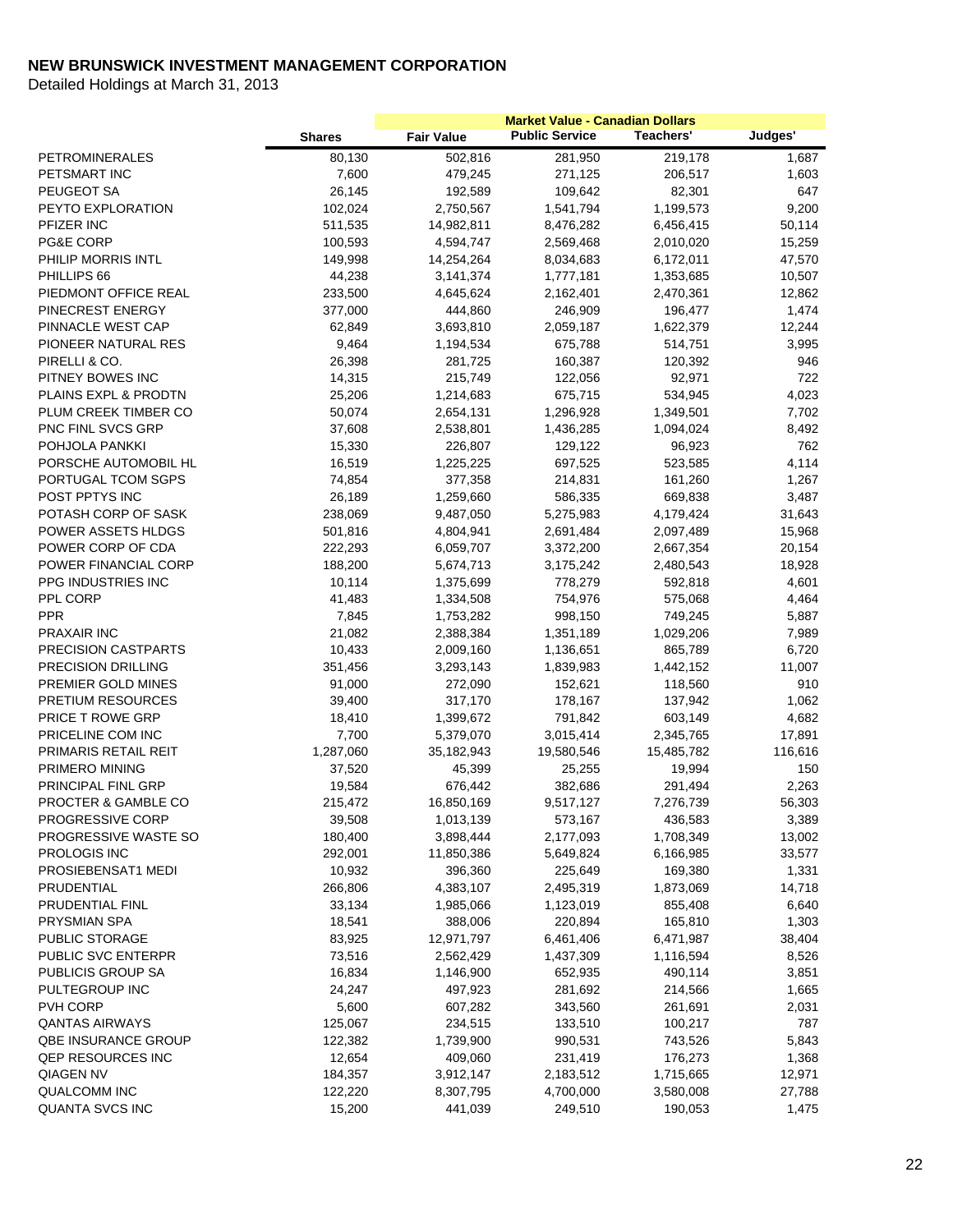|                             |               |                   | <b>Market Value - Canadian Dollars</b> |            |         |
|-----------------------------|---------------|-------------------|----------------------------------------|------------|---------|
|                             | <b>Shares</b> | <b>Fair Value</b> | <b>Public Service</b>                  | Teachers'  | Judges' |
| QUEBECOR INC                | 172,750       | 7,436,888         | 4,143,043                              | 3,269,129  | 24,715  |
| <b>QUEST DIAGNOSTICS</b>    | 11,268        | 649,549           | 367,472                                | 279,905    | 2,173   |
| RAGING RIVER EXPL           | 54,800        | 213,720           | 118,620                                | 94,391     | 708     |
| <b>RAIFFEISEN BK INTL</b>   | 5,508         | 191,079           | 108,782                                | 81,656     | 642     |
| RAKUTEN INC                 | 145,000       | 1,499,672         | 843,391                                | 651,284    | 4,996   |
| RALPH LAUREN CORP           | 4,364         | 751,991           | 425,427                                | 324,049    | 2,515   |
| RAMSAY HEALTH CARE          | 113,201       | 3,795,580         | 2,117,901                              | 1,665,096  | 12,582  |
| RANDGOLD RESOURCES          | 8,906         | 780,311           | 444,234                                | 333,457    | 2,620   |
| RANDSTAD HLDGS NV           | 13,447        | 560,353           | 319,011                                | 239,460    | 1,882   |
| RANGE RESOURCES CORP        | 11,611        | 955,516           | 540,568                                | 411,753    | 3,196   |
| <b>RATOS</b>                | 21,593        | 232,306           | 132,252                                | 99,273     | 780     |
| <b>RAYONIER INC</b>         | 84,125        | 5,095,484         | 2,371,798                              | 2,709,579  | 14,107  |
| <b>RAYTHEON</b>             | 23,127        | 1,380,612         | 781,059                                | 594,935    | 4,618   |
| <b>RECKITT BENCKISER</b>    | 114,281       | 8,317,040         | 4,691,166                              | 3,598,112  | 27,762  |
| <b>RED ELECTRICA CORP</b>   | 12,617        | 642,475           | 365,763                                | 274,554    | 2,157   |
| <b>RED HAT INC</b>          | 13,700        | 703,339           | 397,902                                | 303,084    | 2,352   |
| <b>REED ELSEVIER</b>        | 119,480       | 1,438,484         | 818,934                                | 614,719    | 4,830   |
| REED ELSEVIER NV            | 66,001        | 1,149,995         | 654,696                                | 491,437    | 3,862   |
| <b>REGENCY CENTERS CORP</b> | 40,500        | 2,174,638         | 1,012,230                              | 1,156,388  | 6,021   |
| <b>REGIONS FINL CORP</b>    | 135,432       | 1,125,200         | 633,826                                | 487,622    | 3,752   |
| REITMANS CDA LTD            | 120,500       | 1,239,945         | 691,502                                | 544,326    | 4,117   |
| <b>REMY COINTREAU SA</b>    | 27,187        | 3,174,222         | 1,770,022                              | 1,393,681  | 10,518  |
| <b>RENAULT</b>              | 18,094        | 1,153,307         | 656,582                                | 492,852    | 3,873   |
| REPSOL SA                   | 87,111        | 1,784,326         | 1,015,823                              | 762,511    | 5,992   |
| REPUBLIC SVCS INC           | 21,201        | 715,177           | 404,600                                | 308,185    | 2,392   |
| <b>RESEARCH IN MOTION</b>   | 205,706       | 3,015,650         | 1,679,892                              | 1,325,676  | 10,082  |
| <b>RESOLUTION LTD</b>       | 114,700       | 481,956           | 274,379                                | 205,958    | 1,618   |
| <b>RESONA HOLDINGS</b>      | 193,833       | 1,034,834         | 589,135                                | 442,224    | 3,475   |
| <b>RETAIL OPPORTUNITY</b>   | 143,285       | 2,038,739         | 948,973                                | 1,084,121  | 5,644   |
| REXAM                       | 92,389        | 751,048           | 427,574                                | 320,952    | 2,522   |
| <b>REXEL</b>                | 13,430        | 298,308           | 169,828                                | 127,478    | 1,002   |
| <b>REYNOLDS AMERN INC</b>   | 89,892        | 4,116,073         | 2,299,640                              | 1,802,771  | 13,662  |
| RICHEMONT(CIE FIN)          | 54,685        | 4,370,380         | 2,488,074                              | 1,867,631  | 14,676  |
| RICOH CO                    | 60,053        | 659,393           | 375,395                                | 281,784    | 2,214   |
| <b>RINNAI CORP</b>          | 3,700         | 267,113           | 152,068                                | 114,147    | 897     |
| RIO ALTO MINING             | 98,500        | 459,010           | 257,479                                | 199,997    | 1,534   |
| RIO TINTO LIMITED           | 44,393        | 2,690,077         | 1,531,471                              | 1,149,573  | 9,033   |
| RIO TINTO PLC               | 142,257       | 6,769,641         | 3,853,982                              | 2,892,927  | 22,732  |
| <b>RIOCAN</b>               | 1,877,787     | 52,044,181        | 28,979,980                             | 22,891,545 | 172,656 |
| ROBERT HALF INTL INC        | 9,930         | 378,386           | 214,066                                | 163,055    | 1,266   |
| ROCHE HLDGS AG              | 72,615        | 17,215,251        | 9,800,707                              | 7,356,736  | 57,809  |
| ROCKWELL AUTOMATION         | 9,926         | 870,078           | 492,232                                | 374,935    | 2,910   |
| ROCKWELL COLLINS INC        | 9,672         | 619,922           | 350,711                                | 267,138    | 2,073   |
| ROGERS COMMUNICATION        | 145,096       | 7,614,208         | 4,232,767                              | 3,356,130  | 25,310  |
| ROHM CO                     | 11,353        | 399,372           | 227,364                                | 170,667    | 1,341   |
| ROLLS-ROYCE HLDGS           | 192,792       | 3,360,503         | 1,913,147                              | 1,436,072  | 11,285  |
| RONA INC                    | 191,600       | 2,138,256         | 1,194,142                              | 936,993    | 7,121   |
| ROPER INDS INC              | 7,000         | 904,290           | 511,587                                | 389,678    | 3,025   |
| ROSS STORES INC             | 15,800        | 972,417           | 550,129                                | 419,035    | 3,252   |
| ROWAN COMPANIES PLC         | 8,815         | 316,471           | 179,039                                | 136,374    | 1,059   |
| ROYAL BANK OF CANADA        | 324,133       | 19,827,216        | 11,030,649                             | 8,730,421  | 66,145  |
| ROYAL BANK OF SCOT          | 221,019       | 939,265           | 534,727                                | 401,384    | 3,154   |
| ROYAL DUTCH SHELL           | 658,901       | 21,874,080        | 12,452,996                             | 9,347,632  | 73,453  |
| ROYAL GOLD INC              | (15,000)      | (1,082,528)       | (602, 202)                             | (476, 748) | (3,579) |
| RSA INSURANCE GR            | 329,889       | 591,813           | 336,921                                | 252,904    | 1,987   |
| <b>RUBICON MINERALS</b>     | 171,200       | 421,152           | 236,293                                | 183,451    | 1,408   |
| RUSSEL METALS INC           | 51,550        | 1,482,578         | 832,773                                | 644,818    | 4,988   |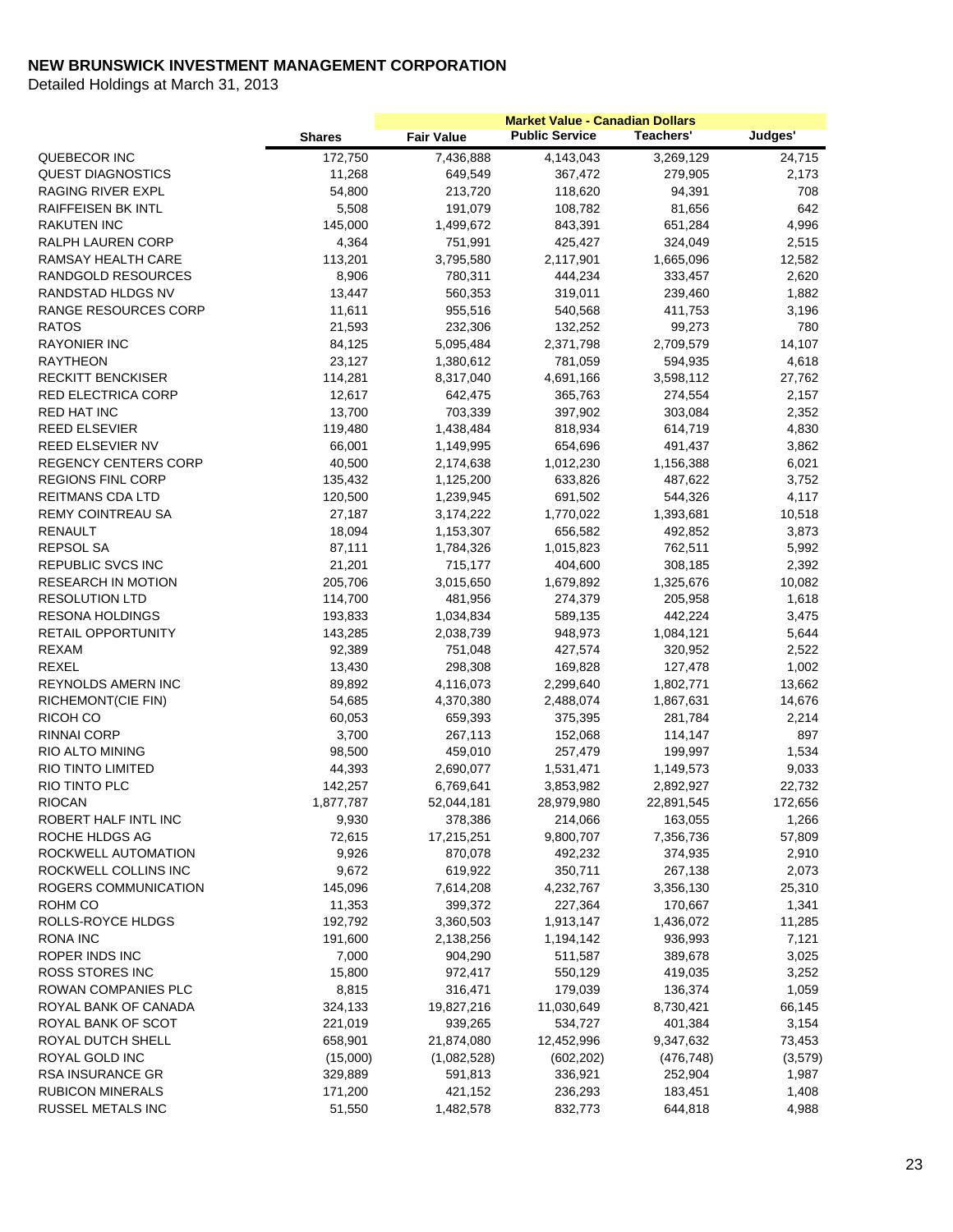|                            |               | <b>Market Value - Canadian Dollars</b> |                       |                  |           |
|----------------------------|---------------|----------------------------------------|-----------------------|------------------|-----------|
|                            | <b>Shares</b> | <b>Fair Value</b>                      | <b>Public Service</b> | <b>Teachers'</b> | Judges'   |
| RWE AG (NEU)               | 52,274        | 1,979,830                              | 1,127,125             | 846,057          | 6,648     |
| <b>RYANAIR HLDGS</b>       | 2,760         | 117,225                                | 66,737                | 50,095           | 394       |
| RYDER SYSTEMS INC          | 3,647         | 221,271                                | 125,180               | 95,350           | 740       |
| SABINA GOLD & SILVER       | 111,300       | 210,357                                | 116,754               | 92,906           | 697       |
| SABMILLER                  | 99,316        | 5,306,815                              | 3,021,189             | 2,267,805        | 17,820    |
| SAFEWAY INC                | 17,080        | 458,553                                | 259,419               | 197,600          | 1,534     |
| <b>SAFRAN</b>              | 24,241        | 1,099,972                              | 626,218               | 470,060          | 3,694     |
| <b>SAGE GROUP</b>          | 102,847       | 543,520                                | 309,428               | 232,267          | 1,825     |
| <b>SAIC INC</b>            | 20,200        | 277,775                                | 157,147               | 119,699          | 929       |
| SAINSBURY(J)               | 681,901       | 3,980,240                              | 2,221,901             | 1,745,142        | 13,198    |
| <b>SAIPEM</b>              | 24,883        | 778,491                                | 443,198               | 332,679          | 2,614     |
| SALESFORCE.COM             | 9,543         | 1,732,713                              | 980,254               | 746,663          | 5,796     |
| SALZGITTER AG              | 4,402         | 179,531                                | 102,208               | 76,721           | 603       |
| SAMPO OYJ                  | 41,743        | 1,633,284                              | 929,834               | 697,965          | 5,485     |
| <b>SANDISK CORP</b>        | 17,197        | 960,415                                | 543,339               | 413,864          | 3,212     |
| <b>SANDS CHINA LTD</b>     | 258,219       | 1,355,382                              | 771,624               | 579,207          | 4,551     |
| SANDVIK                    | 102,332       | 1,602,219                              | 912,149               | 684,690          | 5,380     |
| SANKYO CO                  | 9,700         | 460,730                                | 260,008               | 199,183          | 1,538     |
| <b>SANOFI</b>              | 123,332       | 12,751,948                             | 7,259,731             | 5,449,395        | 42,821    |
| SANRIO CO                  | 5,200         | 233,783                                | 133,094               | 99,904           | 785       |
| SANTEN PHARM. CO.          | 38,600        | 1,816,735                              | 1,015,960             | 794,744          | 6,031     |
| <b>SANTOS LIMITED</b>      | 96,347        | 1,268,713                              | 722,283               | 542,170          | 4,260     |
| SAP AG                     | 94,884        | 7,729,606                              | 4,400,494             | 3,303,157        | 25,956    |
| SAPUTO INC                 | 84,419        | 4,336,604                              | 2,413,624             | 1,908,592        | 14,388    |
| SAVANNA ENERGY             | 92,500        | 636,400                                | 356,473               | 277,794          | 2,133     |
| <b>SBI HOLDINGS INC</b>    | 25,260        | 226,310                                | 128,839               | 96,711           | 760       |
| <b>SCANA CORPORATION</b>   | 72,200        | 3,787,482                              | 2,111,599             | 1,663,328        | 12,555    |
| <b>SCANIA</b>              | 37,447        | 797,546                                | 454,046               | 340,822          | 2,678     |
| SCHINDLER HOLDING AG       | 19,615        | 2,864,848                              | 1,606,396             | 1,248,926        | 9,527     |
| <b>SCHLUMBERGER LTD</b>    | 94,464        | 7,211,660                              | 4,079,879             | 3,107,659        | 24,121    |
| <b>SCHNEIDER ELECTRIC</b>  | 54,226        | 4,030,466                              | 2,294,559             | 1,722,372        | 13,534    |
| <b>SCHRODERS</b>           | 12,736        | 413,937                                | 235,656               | 176,891          | 1,390     |
| <b>SCHWAB CHARLES CORP</b> | 78,191        | 1,404,777                              | 794,730               | 605,348          | 4,699     |
| <b>SCOR SE</b>             | 11,615        | 338,763                                | 192,859               | 144,766          | 1,138     |
| <b>SCRIPPS NETWORKS</b>    | 26,096        | 1,704,679                              | 952,057               | 746,965          | 5,657     |
| <b>SEADRILL LTD</b>        | 34,784        | 1,282,802                              | 730,304               | 548,190          | 4,308     |
| SEAGATE TECHNOLOGY         | 22,700        | 842,398                                | 476,573               | 363,007          | 2,818     |
| <b>SEALED AIR CORP</b>     | 13,848        | 338,802                                | 191,672               | 145,997          | 1,133     |
| <b>SECOM CO</b>            | 19,851        | 1,038,350                              | 591,137               | 443,727          | 3,487     |
| <b>SECURE ENERGY SVCS</b>  | 75,800        | 925,518                                | 518,555               | 403,864          | 3,099     |
| <b>SECURITAS</b>           | 35,289        | 338,020                                | 192,436               | 144,449          | 1,135     |
| <b>SEGA SAMMY HLDGS</b>    | 16,000        | 325,775                                | 185,465               | 139,216          | 1,094     |
| <b>SEGRO PLC</b>           | 83,586        | 327,881                                | 186,664               | 140,116          | 1,101     |
| <b>SEKISUI CHEMICAL</b>    | 48,200        | 539,663                                | 307,232               | 230,619          | 1,812     |
| <b>SEKISUI HOUSE</b>       | 45,404        | 624,653                                | 355,617               | 266,938          | 2,098     |
| SELECT SECTOR SPDR         | (230, 700)    | (9,975,699)                            | (5,549,402)           | (4,393,319)      | (32, 978) |
| <b>SEMAFO INC</b>          | 236,890       | 599,332                                | 335,607               | 261,721          | 2,004     |
| SEMBCORP INDUSTRIES        | 86,200        | 365,744                                | 208,219               | 156,296          | 1,228     |
| SEMBCORP MARINE LTD        | 93,800        | 340,366                                | 193,772               | 145,451          | 1,143     |
| <b>SEMPRA ENERGY</b>       | 55,060        | 4,504,829                              | 2,518,401             | 1,971,470        | 14,958    |
| <b>SERCO GROUP</b>         | 35,102        | 339,227                                | 193,123               | 144,964          | 1,139     |
| <b>SES SA</b>              | 135,356       | 4,305,392                              | 2,407,943             | 1,883,155        | 14,294    |
| SEVEN & I HOLDINGS         | 80,857        | 2,713,285                              | 1,544,683             | 1,159,491        | 9,111     |
| <b>SEVEN BANK</b>          | 60,000        | 195,828                                | 111,486               | 83,685           | 658       |
| <b>SEVERN TRENT</b>        | 144,674       | 3,818,364                              | 2,133,691             | 1,672,003        | 12,670    |
| <b>SGS SA</b>              | 544           | 1,358,553                              | 773,429               | 580,562          | 4,562     |
| SHANGRI-LA ASIA            | 144,000       | 287,638                                | 163,753               | 122,919          | 966       |
|                            |               |                                        |                       |                  |           |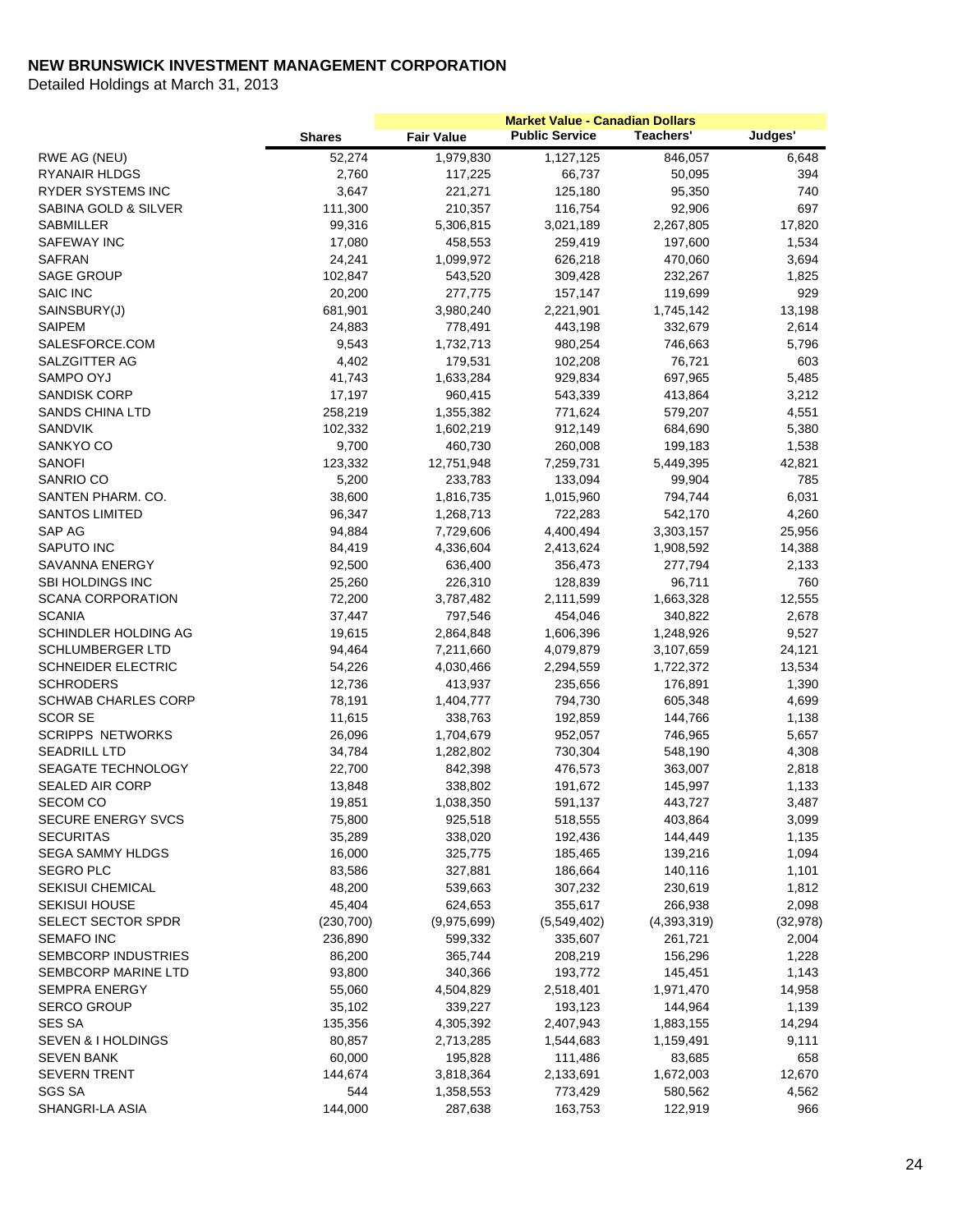|                            |               | <b>Market Value - Canadian Dollars</b> |                       |                  |         |  |
|----------------------------|---------------|----------------------------------------|-----------------------|------------------|---------|--|
|                            | <b>Shares</b> | <b>Fair Value</b>                      | <b>Public Service</b> | <b>Teachers'</b> | Judges' |  |
| <b>SHARP CORP</b>          | 91,558        | 264,195                                | 150,407               | 112,900          | 887     |  |
| <b>SHAW COMMUNICATIONS</b> | 198,966       | 5,002,005                              | 2,784,248             | 2,201,153        | 16,604  |  |
| <b>SHAWCOR LTD</b>         | 39,550        | 1,702,628                              | 954,649               | 742,285          | 5,694   |  |
| SHERRITT INTL CORP         | 258,109       | 1,311,968                              | 734,974               | 572,601          | 4,393   |  |
| SHERWIN WILLIAMS CO        | 6,064         | 1,039,079                              | 587,842               | 447,761          | 3,475   |  |
| <b>SHIKOKU ELEC POWER</b>  | 21,510        | 310,108                                | 176,545               | 132,521          | 1,041   |  |
| SHIMADZU CORP              | 27,000        | 194,628                                | 110,803               | 83,172           | 654     |  |
| <b>SHIMAMURA CO</b>        | 34,200        | 4,054,609                              | 2,259,395             | 1,781,784        | 13,430  |  |
| SHIMANO INC                | 6,600         | 546,373                                | 311,052               | 233,486          | 1,835   |  |
| SHIMIZU CORP               | 67,000        | 222,295                                | 126,553               | 94,995           | 746     |  |
| <b>SHIN-ETSU CHEMICAL</b>  | 41,626        | 2,793,653                              | 1,590,437             | 1,193,835        | 9,381   |  |
| <b>SHINSEI BANK</b>        | 123,600       | 285,857                                | 162,739               | 122,158          | 960     |  |
| SHIONOGI & CO              | 27,220        | 558,931                                | 318,201               | 238,852          | 1,877   |  |
| <b>SHIRE</b>               | 58,231        | 1,799,169                              | 1,024,073             | 769,056          | 6,041   |  |
| SHISEIDO CO                | 42,123        | 599,544                                | 341,323               | 256,208          | 2,013   |  |
| <b>SHIZUOKA BANK</b>       | 61,792        | 706,536                                | 402,233               | 301,930          | 2,373   |  |
| SHOPPERS DRUG MART         | 166,083       | 7,258,658                              | 4,037,402             | 3,197,156        | 24,100  |  |
| SHOWA DENKO KK             | 168,800       | 255,398                                | 145,399               | 109,141          | 858     |  |
| SHOWA SHELL SEKIYU         | 20,900        | 149,979                                | 85,384                | 64,092           | 504     |  |
| <b>SIEMENS AG</b>          | 87,224        | 9,548,853                              | 5,436,197             | 4,080,590        | 32,065  |  |
| <b>SIERRA WIRELESS</b>     | 93,100        | 995,239                                | 553,641               | 438,302          | 3,296   |  |
| <b>SIGMA ALDRICH CORP</b>  | 46,799        | 3,691,582                              | 2,059,997             | 1,619,342        | 12,244  |  |
| SIKA AG                    | 169           | 416,249                                | 236,972               | 177,879          | 1,398   |  |
| SILVER STANDARD RES        | 48,500        | 519,435                                | 291,421               | 226,277          | 1,737   |  |
| <b>SILVER WHEATON</b>      | 106,300       | 3,396,023                              | 1,889,709             | 1,495,033        | 11,281  |  |
| SILVERCORP METALS          | 103,200       | 415,380                                | 233,021               | 180,970          | 1,389   |  |
| <b>SIMON PPTY INC</b>      | 169,454       | 27,289,498                             | 13,328,804            | 13,881,484       | 79,210  |  |
| <b>SIMS METAL MGMT</b>     | 18,515        | 196,145                                | 111,666               | 83,820           | 659     |  |
| <b>SINGAPORE AIRLINES</b>  | 187,065       | 1,664,033                              | 933,055               | 725,445          | 5,534   |  |
| SINGAPORE EXCHANGE         | 100,547       | 632,514                                | 360,092               | 270,297          | 2,124   |  |
| SINGAPORE PRESS HD         | 188,189       | 690,577                                | 393,148               | 295,110          | 2,319   |  |
| SINGAPORE TECH ENG         | 1,111,300     | 3,905,065                              | 2,178,536             | 1,713,586        | 12,944  |  |
| SINGAPORE TELECOMM         | 847,036       | 2,490,784                              | 1,418,012             | 1,064,407        | 8,364   |  |
| SINO LAND CO               | 301,800       | 519,882                                | 295,970               | 222,165          | 1,746   |  |
| SJM HOLDINGS LTD.          | 197,000       | 499,230                                | 284,214               | 213,340          | 1,676   |  |
| SKAND ENSKILDA BKN         | 153,160       | 1,566,382                              | 891,747               | 669,375          | 5,260   |  |
| <b>SKANSKA SE</b>          | 31,770        | 584,301                                | 332,645               | 249,694          | 1,962   |  |
| <b>SKF AB</b>              | 36,169        | 897,490                                | 510,945               | 383,532          | 3,014   |  |
| <b>SKYCITY ENT GP</b>      | 65,013        | 243,488                                | 138,619               | 104,052          | 818     |  |
| SL GREEN RLTY CORP         | 73,403        | 6,439,996                              | 2,964,142             | 3,458,223        | 17,631  |  |
| <b>SLM CORP</b>            | 32,219        | 669,484                                | 378,750               | 288,495          | 2,239   |  |
| <b>SMC CORP</b>            | 5,384         | 1,057,828                              | 602,226               | 452,050          | 3,552   |  |
| <b>SMITH &amp; NEPHEW</b>  | 348,028       | 4,077,358                              | 2,280,928             | 1,782,891        | 13,539  |  |
| <b>SMITHS GROUP</b>        | 34,549        | 669,363                                | 381,071               | 286,045          | 2,248   |  |
| SMUCKER J M CO             | 40,962        | 4,124,740                              | 2,301,839             | 1,809,220        | 13,681  |  |
| <b>SNAM</b>                | 769,661       | 3,570,777                              | 1,995,592             | 1,563,336        | 11,849  |  |
| SNAP-ON INC                | 4,143         | 347,845                                | 196,788               | 149,894          | 1,163   |  |
| <b>SNC-LAVALIN GROUP</b>   | 25,266        | 1,079,616                              | 601,206               | 474,798          | 3,611   |  |
| <b>SOC GENERALE</b>        | 72,482        | 2,423,235                              | 1,379,557             | 1,035,541        | 8,137   |  |
| SODEXO                     | 8,733         | 827,867                                | 471,308               | 353,779          | 2,780   |  |
| SOFTBANK CORP              | 98,439        | 4,590,545                              | 2,613,414             | 1,961,715        | 15,415  |  |
| SOJITZ CORPORATION         | 141,051       | 222,559                                | 126,704               | 95,108           | 747     |  |
| SOLVAY SA                  | 6,138         | 845,653                                | 481,434               | 361,380          | 2,840   |  |
| SONIC HEALTHCARE           | 256,987       | 3,792,420                              | 2,118,056             | 1,661,785        | 12,579  |  |
| SONOVA HOLDING AG          | 4,477         | 545,582                                | 310,602               | 233,148          | 1,832   |  |
| SONY CORP                  | 101,100       | 1,774,408                              | 1,010,177             | 758,272          | 5,958   |  |
| SONY FINANCIAL             | 19,600        | 296,552                                | 168,828               | 126,728          | 996     |  |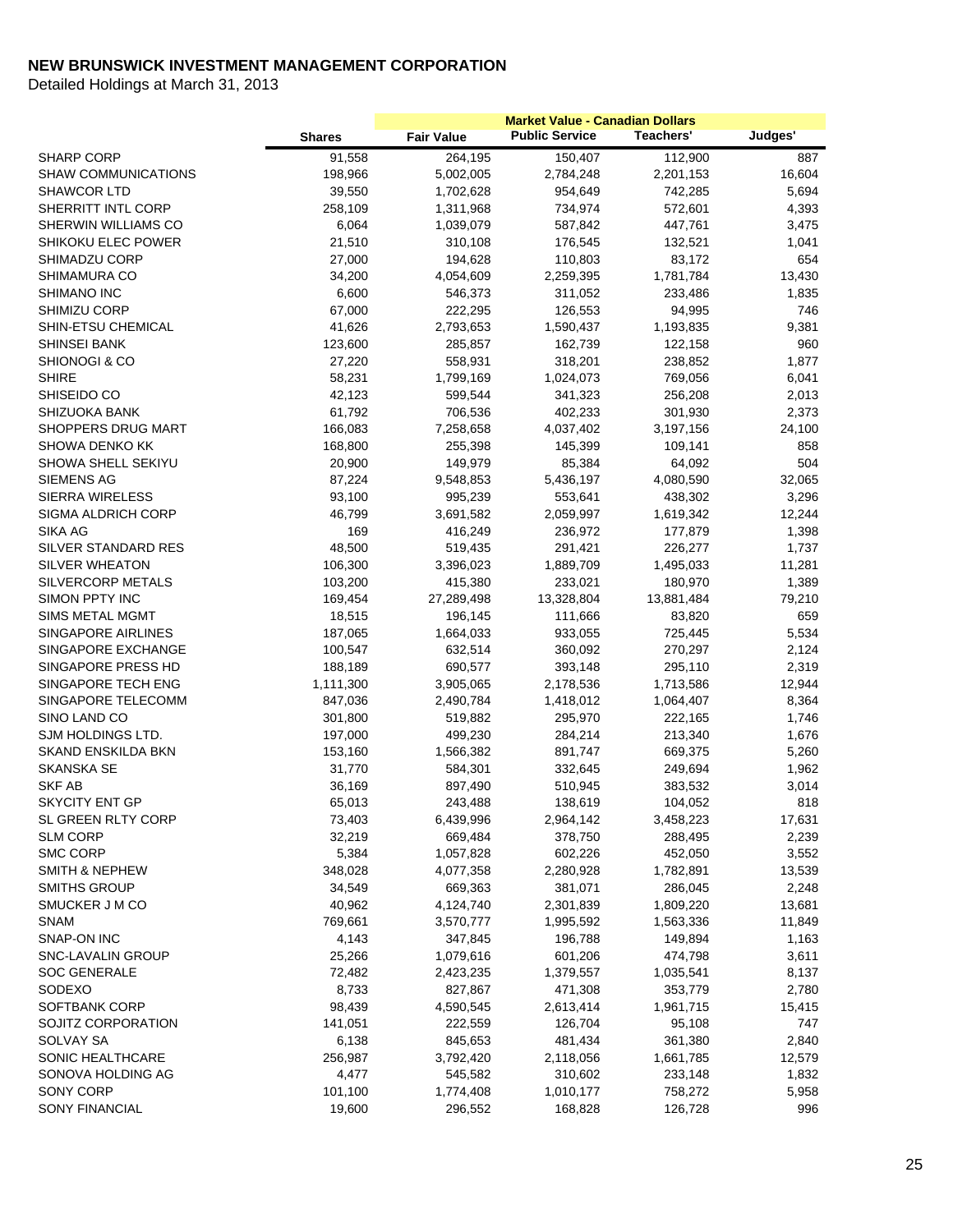|                              |                   | <b>Market Value - Canadian Dollars</b> |                       |                    |                |
|------------------------------|-------------------|----------------------------------------|-----------------------|--------------------|----------------|
|                              | <b>Shares</b>     | <b>Fair Value</b>                      | <b>Public Service</b> | <b>Teachers'</b>   | Judges'        |
| SOUTHERN CO                  | 129,388           | 6,162,963                              | 3,456,189             | 2,686,271          | 20,503         |
| SOUTHWEST AIRLS CO           | 51,836            | 708,597                                | 400,877               | 305,350            | 2,370          |
| SOUTHWESTERN ENERGY          | 24,971            | 944,934                                | 534,581               | 407,192            | 3,161          |
| <b>SP AUSNET</b>             | 2,818,316         | 3,523,107                              | 1,963,253             | 1,548,185          | 11,669         |
| <b>SPECTRA ENERGY CORP</b>   | 147,812           | 4,614,623                              | 2,581,078             | 2,018,218          | 15,327         |
| <b>SPRINT NEXTEL</b>         | 214,248           | 1,349,060                              | 763,209               | 581,339            | 4,512          |
| <b>SSE PLC</b>               | 229,761           | 5,259,531                              | 2,955,454             | 2,286,563          | 17,514         |
| ST JUDE MEDICAL INC          | 20,116            | 831,085                                | 470,173               | 358,132            | 2,780          |
| STANDARD CHARTERED           | 248,503           | 6,529,961                              | 3,717,531             | 2,790,502          | 21,928         |
| <b>STANDARD LIFE</b>         | 232,403           | 1,307,776                              | 744,522               | 558,863            | 4,391          |
| STANLEY BLACK&DECKR          | 11,436            | 939,721                                | 531,632               | 404,946            | 3,143          |
| <b>STANLEY ELECTRIC</b>      | 16,304            | 285,447                                | 162,506               | 121,982            | 959            |
| <b>STANTEC INC</b>           | 38,645            | 1,735,740                              | 971,755               | 758,186            | 5,800          |
| STAPLES INC                  | 47,996            | 660,491                                | 373,662               | 284,620            | 2,209          |
| <b>STARBUCKS CORP</b>        | 53,308            | 3,082,168                              | 1,743,686             | 1,328,172          | 10,309         |
| <b>STARHUB LTD</b>           | 984,300           | 3,474,917                              | 1,936,185             | 1,527,223          | 11,509         |
| STARWOOD HTLS&RESORT         | 13,825            | 894,671                                | 506,146               | 385,533            | 2,992          |
| <b>STATE STREET CORP</b>     | 32,458            | 1,956,434                              | 1,106,821             | 843,069            | 6,544          |
| <b>STATOIL ASA</b>           | 115,503           | 2,839,092                              | 1,616,306             | 1,213,253          | 9,534          |
| <b>STERICYCLE INC</b>        | 36,717            | 3,957,192                              | 2,207,573             | 1,736,496          | 13,122         |
| <b>STMICROELECTRONICS</b>    | 65,517            | 512,869                                | 291,978               | 219,169            | 1,722          |
| STOCKLAND TRUST GRP          | 215,523           | 833,375                                | 474,444               | 356,133            | 2,798          |
| STORA ENSO OYJ               | 65,566            | 430,277                                | 244,958               | 183,874            | 1,445          |
| <b>STRYKER CORP</b>          | 20,534            | 1,365,854                              | 772,710               | 588,576            | 4,568          |
| SUBSEA 7 S.A.                | 26,634            | 632,399                                | 360,027               | 270,249            | 2,124          |
| SUEDZUCKER AG                | 84,910            | 3,644,653                              | 2,032,824             | 1,599,750          | 12,079         |
| <b>SUEZ ENVIRONNEMENT</b>    | 32,896            | 425,580                                | 242,284               | 181,867            | 1,429          |
| SULZER AG                    | 2,696             | 468,811                                | 266,896               | 200,341            | 1,574          |
| <b>SUMCO CORPORATION</b>     | 12,900            | 147,779                                | 84,131                | 63,151             | 496            |
| SUMITOMO CHEM CO             | 110,023           | 348,391                                | 198,340               | 148,881            | 1,170          |
| <b>SUMITOMO CORP</b>         | 112,802           | 1,440,955                              | 820,341               | 615,775            | 4,839          |
| <b>SUMITOMO ELECTRIC</b>     | 67,037            | 831,711                                | 473,496               | 355,422            | 2,793          |
| SUMITOMO HEAVY IND           | 62,600            | 250,995                                | 142,892               | 107,260            | 843            |
| <b>SUMITOMO METAL MNG</b>    | 51,129            | 733,807                                | 417,759               | 313,584            | 2,464          |
| <b>SUMITOMO MITSUI FG</b>    | 139,100           | 5,765,125                              | 3,282,107             | 2,463,659          | 19,359         |
| SUMITOMO MITSUI TR           | 314,975           | 1,514,790                              | 862,375               | 647,328            | 5,087          |
| <b>SUMITOMO RLTY&amp;DEV</b> | 36,591            | 1,439,434                              | 819,475               | 615,125            | 4,834          |
| <b>SUMITOMO RUBBER</b>       | 19,000            | 321,970                                | 183,299               | 137,590            | 1,081          |
| <b>SUN HUNG KAI PROP</b>     | 162,336           | 2,218,424                              | 1,262,957             | 948,018            | 7,449          |
| SUN LIFE FNCL INC            | 182,478           | 5,056,465                              | 2,816,113             | 2,223,447          | 16,906         |
| SUNCOR ENERGY INC            | 460,812           | 14,022,509                             | 7,812,479             | 6,163,127          | 46,903         |
| SUNCORP GROUP LTD            | 128,259           | 1,592,464                              | 906,596               | 680,521            | 5,347          |
| SUNOPTA INC                  | 86,400            | 632,662                                | 351,943               | 278,623            | 2,096          |
| <b>SUNTRUST BANKS INC</b>    | 38,357            | 1,121,525                              | 634,485               | 483,289            | 3,751          |
| <b>SUPERIOR PLUS</b>         | 32,000            | 382,080                                | 217,459               | 163,324            | 1,296          |
| <b>SURUGA BANK</b>           | 20,000            | 325,731                                | 185,440               | 139,197            | 1,094          |
| SUZUKEN CO                   | 8,300             | 305,430                                | 173,882               | 130,522            | 1,026          |
| <b>SUZUKI MOTOR CORP</b>     | 35,400            | 803,030                                | 457,168               | 343,166            | 2,697          |
| SVENSKA CELLULOSA            | 62,849            | 1,645,945                              | 937,042               | 703,375            | 5,527          |
| SVENSKA HANDELSBKN           | 50,519            | 2,198,481                              | 1,251,604             | 939,495            | 7,382          |
| <b>SWATCH GROUP</b>          | 8,532             | 2,399,267                              | 1,365,912             | 1,025,299          | 8,057          |
| <b>SWEDBANK AB</b>           | 83,564            | 1,935,130                              | 1,101,677             | 826,955            | 6,498          |
| <b>SWEDISH MATCH</b>         | 19,406            | 613,444                                | 349,236               | 262,148            | 2,060          |
| <b>SWIRE PACIFIC</b>         |                   |                                        |                       |                    |                |
| SWIRE PROPERTIES L           | 69,943<br>137,100 | 905,461<br>490,822                     | 515,482<br>279,427    | 386,938<br>209,747 | 3,041<br>1,648 |
| SWISS LIFE HLDG              | 3,435             | 518,460                                | 295,161               | 221,558            | 1,741          |
| <b>SWISS PRIME SITE</b>      | 35,976            | 2,963,936                              | 1,654,947             | 1,299,159          | 9,830          |
|                              |                   |                                        |                       |                    |                |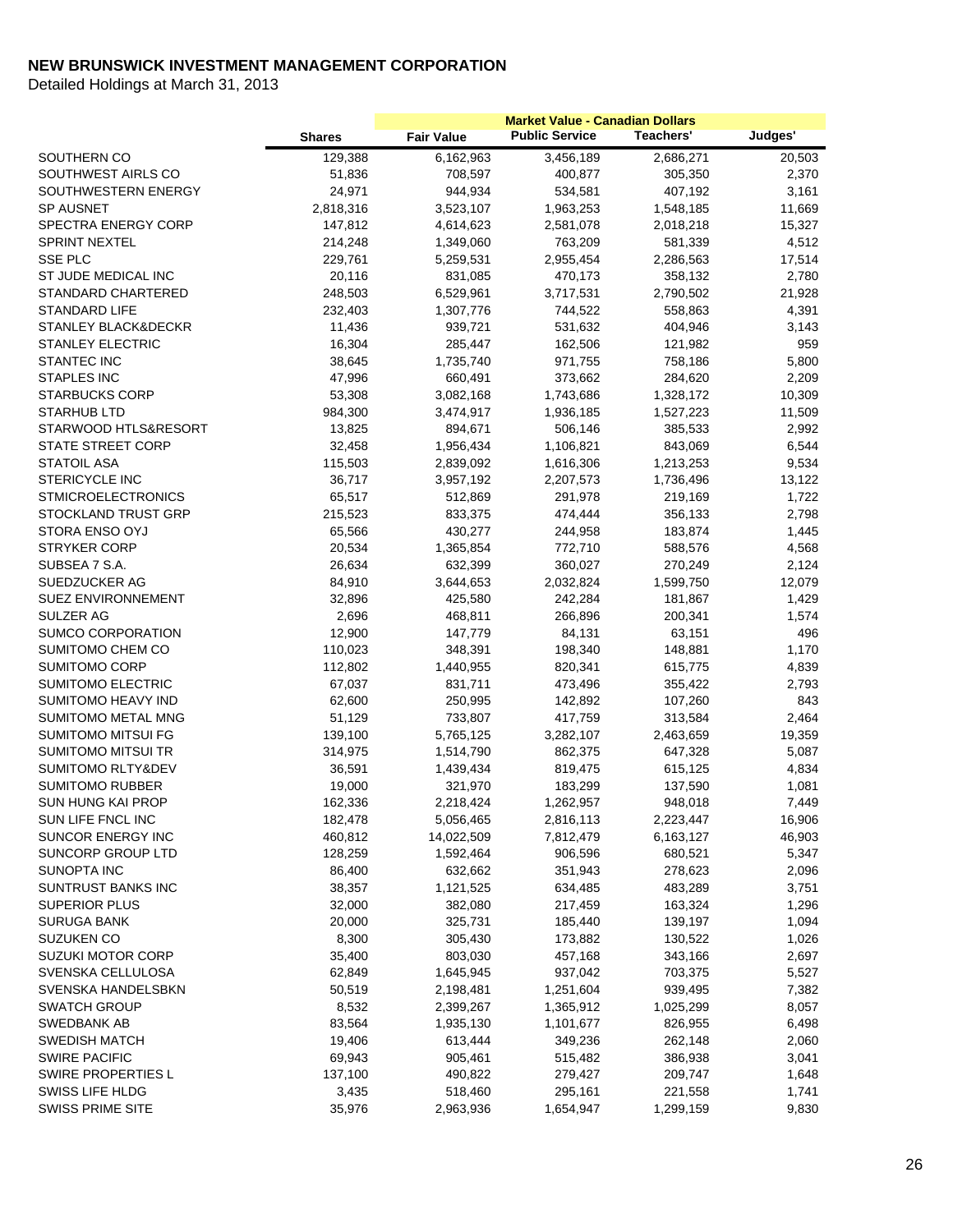|                             |               | <b>Market Value - Canadian Dollars</b> |                       |           |         |  |
|-----------------------------|---------------|----------------------------------------|-----------------------|-----------|---------|--|
|                             | <b>Shares</b> | <b>Fair Value</b>                      | <b>Public Service</b> | Teachers' | Judges' |  |
| SWISS RE AG                 | 36,540        | 3,026,081                              | 1,722,759             | 1,293,160 | 10,162  |  |
| <b>SWISSCOM AG</b>          | 9,078         | 4,277,079                              | 2,392,957             | 1,869,919 | 14,203  |  |
| <b>SYDNEY AIRPORT</b>       | 21,808        | 75,547                                 | 43,009                | 32,284    | 254     |  |
| <b>SYMANTEC CORP</b>        | 49,080        | 1,229,692                              | 695,678               | 529,901   | 4,113   |  |
| <b>SYNGENTA</b>             | 9,612         | 4,083,229                              | 2,324,597             | 1,744,920 | 13,711  |  |
| SYSCO CORP                  | 135,451       | 4,838,127                              | 2,705,452             | 2,116,608 | 16,067  |  |
| <b>SYSMEX CORP</b>          | 4,900         | 302,377                                | 172,144               | 129,217   | 1,015   |  |
| T&D HOLDINGS INC            | 67,780        | 818,954                                | 466,234               | 349,970   | 2,750   |  |
| <b>TABCORP HOLDINGS LTD</b> | 77,178        | 261,636                                | 148,950               | 111,807   | 879     |  |
| <b>TAHOE RESOURCES</b>      | 39,200        | 699,720                                | 393,779               | 303,595   | 2,346   |  |
| <b>TAIHEIYO CEMENT</b>      | 76,100        | 184,225                                | 104,880               | 78,726    | 619     |  |
| <b>TAISEI CORP</b>          | 116,000       | 325,947                                | 185,563               | 139,290   | 1,095   |  |
| TAISHO PHARM H              | 8,000         | 574,082                                | 323,279               | 248,890   | 1,914   |  |
| <b>TAIYO NIPPON SANSO</b>   | 30,000        | 210,742                                | 119,976               | 90,058    | 708     |  |
| <b>TAKASHIMAYA CO</b>       | 29,000        | 291,159                                | 165,758               | 124,423   | 978     |  |
| TAKEDA PHARMACEUTI          | 82,016        | 4,538,212                              | 2,583,621             | 1,939,352 | 15,239  |  |
| TALISMAN ENERGY INC         | 238,557       | 2,962,878                              | 1,651,059             | 1,301,899 | 9,921   |  |
| <b>TARGET CORPORATION</b>   | 93,836        | 6,522,321                              | 3,658,719             | 2,841,901 | 21,702  |  |
| <b>TASEKO MINES LTD</b>     | 173,600       | 487,816                                | 273,268               | 212,915   | 1,633   |  |
| TATE & LYLE                 | 291,485       | 3,819,587                              | 2,134,516             | 1,672,397 | 12,674  |  |
| <b>TATTS GROUP LTD</b>      | 1,015,374     | 3,409,883                              | 1,902,109             | 1,496,472 | 11,302  |  |
| <b>TCF FINANCIAL CORP</b>   | 21,500        | 326,439                                | 181,596               | 143,765   | 1,079   |  |
| TDC A/S                     | 57,940        | 452,759                                | 257,757               | 193,481   | 1,520   |  |
| <b>TDK CORP</b>             | 8,954         | 317,884                                | 180,973               | 135,844   | 1,067   |  |
| <b>TE CONNECTIVITY</b>      | 29,900        | 1,272,961                              | 720,157               | 548,546   | 4,258   |  |
| <b>TECHNIP</b>              | 10,589        | 1,103,833                              | 628,416               | 471,710   | 3,707   |  |
| <b>TECK RESOURCES LTD</b>   | 195,775       | 5,597,207                              | 3,118,640             | 2,459,922 | 18,645  |  |
| <b>TECO ENERGY INC</b>      | 14,555        | 263,268                                | 148,940               | 113,448   | 881     |  |
| <b>TEIJIN</b>               | 116,917       | 274,191                                | 156,098               | 117,172   | 921     |  |
| TELE2 AB                    | 213,790       | 3,788,290                              | 2,115,964             | 1,659,760 | 12,566  |  |
| TELECOM CORP OF NZ          | 179,605       | 354,634                                | 201,894               | 151,549   | 1,191   |  |
| <b>TELECOM ITALIA</b>       | 841,336       | 604,266                                | 344,011               | 258,226   | 2,029   |  |
| TELECOM ITALIA DI           | 708,511       | 443,700                                | 252,600               | 189,610   | 1,490   |  |
| <b>TELEFONICA SA</b>        | 422,617       | 5,734,318                              | 3,264,569             | 2,450,494 | 19,256  |  |
| <b>TELEKOM AUSTRIA(TA</b>   | 25,920        | 174,192                                | 99,168                | 74,439    | 585     |  |
| TELENET GRP HLDG            | 72,456        | 3,647,019                              | 2,032,439             | 1,602,500 | 12,080  |  |
| <b>TELENOR GROUP</b>        | 167,280       | 3,718,381                              | 2,089,320             | 1,616,680 | 12,382  |  |
| <b>TELIASONERA AB</b>       | 470,055       | 3,417,626                              | 1,921,445             | 1,484,797 | 11,384  |  |
| <b>TELLABS INC</b>          | 400,411       | 845,847                                | 470,536               | 372,510   | 2,802   |  |
| TELSTRA CORP                | 1,087,392     | 5,195,374                              | 2,918,456             | 2,259,622 | 17,297  |  |
| <b>TELUS CORP</b>           | 149,457       | 10,556,313                             | 5,868,398             | 4,652,925 | 34,990  |  |
| <b>TENARIS S A</b>          | 49,459        | 1,022,766                              | 582,264               | 437,067   | 3,434   |  |
| <b>TENET HEALTHCARE</b>     | 7,414         | 358,111                                | 202,595               | 154,318   | 1,198   |  |
| <b>TERADATA CORP</b>        | 11,759        | 698,155                                | 394,970               | 300,850   | 2,335   |  |
| <b>TERADYNE INC</b>         | 13,496        | 222,183                                | 125,696               | 95,743    | 743     |  |
| <b>TERNA SPA</b>            | 156,794       | 660,335                                | 375,931               | 282,187   | 2,217   |  |
| <b>TERUMO CORP</b>          | 14,177        | 615,923                                | 350,647               | 263,208   | 2,068   |  |
| <b>TESCO</b>                | 840,244       | 4,945,312                              | 2,815,385             | 2,113,321 | 16,606  |  |
| <b>TESORO CORPORATION</b>   | 9,782         | 581,869                                | 329,183               | 250,740   | 1,946   |  |
| <b>TEVA PHARMA IND</b>      | 93,328        | 3,727,830                              | 2,122,268             | 1,593,044 | 12,518  |  |
| <b>TEXAS INSTRUMENTS</b>    | 78,593        | 2,831,182                              | 1,601,695             | 1,220,017 | 9,470   |  |
| <b>TEXTRON INC</b>          | 19,299        | 584,325                                | 330,572               | 251,798   | 1,954   |  |
| <b>THALES</b>               | 10,655        | 457,630                                | 260,531               | 195,563   | 1,537   |  |
| THE HERSHEY COMPANY         | 47,706        | 4,239,878                              | 2,367,589             | 1,858,221 | 14,068  |  |
| THE SCORE INC               | 1,715,500     | 205,860                                | 114,518               | 90,660    | 682     |  |
| THE WESTERN UNION           | 40,470        | 617,753                                | 349,484               | 266,203   | 2,066   |  |
| THERMO FISHER SCI           | 25,441        | 1,980,338                              | 1,120,344             | 853,370   | 6,624   |  |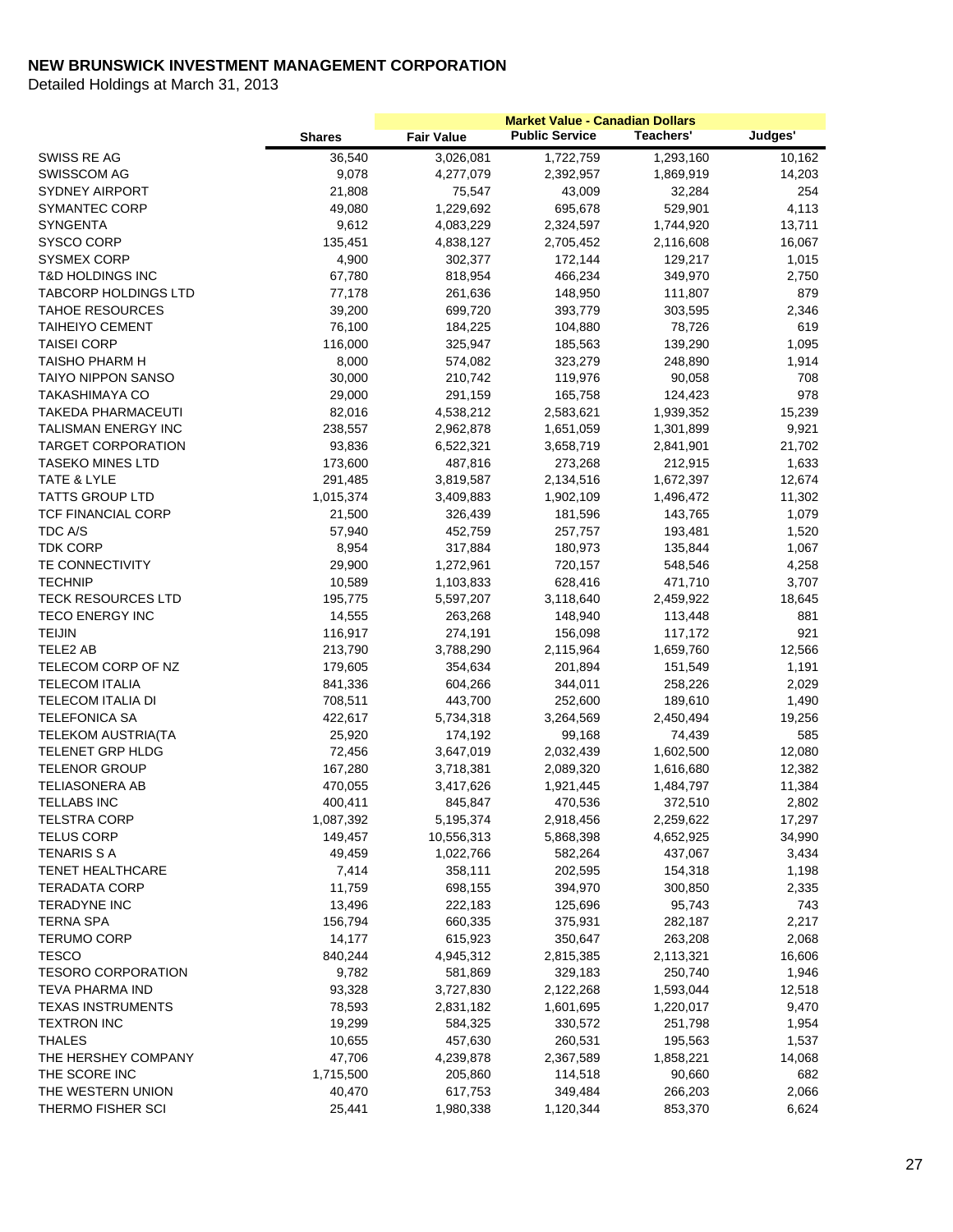|                             | <b>Shares</b> | <b>Fair Value</b> | <b>Public Service</b> | Teachers'  | Judges'  |
|-----------------------------|---------------|-------------------|-----------------------|------------|----------|
| THK CO                      | 13,580        | 272,098           | 154,907               | 116,278    | 914      |
| <b>THOMPSON CREEK MTLS</b>  | 213,430       | 650,962           | 363,968               | 284,815    | 2,179    |
| <b>THOMSON REUTERS CORP</b> | 186,092       | 6,129,870         | 3,411,494             | 2,698,013  | 20,363   |
| THYSSENKRUPP AG             | 40,054        | 828,802           | 471,840               | 354,179    | 2,783    |
| <b>TIFFANY &amp; CO</b>     | 8,435         | 598,290           | 338,473               | 257,816    | 2,001    |
| TIM HORTONS INC             | 37,405        | 2,060,330         | 1,147,478             | 905,972    | 6,879    |
| TIME WARNER CABLE           | 21,000        | 2,047,663         | 1,158,432             | 882,382    | 6,849    |
| TIME WARNER INC             | 66,479        | 3,890,951         | 2,201,242             | 1,676,695  | 13,014   |
| TJX COMPANIES INC           | 51,886        | 2,462,457         | 1,393,095             | 1,061,126  | 8,236    |
| TMX GROUP LIMITED           | 21,060        | 1,167,777         | 653,408               | 510,466    | 3,903    |
| TNT EXPRESS NV              | 38,945        | 290,382           | 165,315               | 124,091    | 975      |
| <b>TOBU RAILWAY CO</b>      | 139,308       | 811,486           | 457,130               | 351,649    | 2,707    |
| TOHO CO(FILM)               | 12,800        | 271,686           | 154,672               | 116,102    | 912      |
| TOHO GAS CO                 | 583,300       | 3,763,419         | 2,097,498             | 1,653,454  | 12,466   |
| TOHOKU ELEC POWER           | 40,382        | 326,005           | 185,596               | 139,315    | 1,095    |
| <b>TOKIO MARINE HLDG</b>    | 72,211        | 2,110,213         | 1,201,352             | 901,775    | 7,086    |
| TOKYO ELEC POWER            | 170,200       | 426,740           | 242,945               | 182,363    | 1,433    |
| <b>TOKYO ELECTRON</b>       | 16,675        | 718,142           | 408,841               | 306,890    | 2,412    |
| TOKYO GAS CO                | 240,995       | 1,320,481         | 751,755               | 564,292    | 4,434    |
| <b>TOKYU CORP</b>           | 97,807        | 734,634           | 418,230               | 313,937    | 2,467    |
| <b>TOKYU LAND CORP</b>      | 48,000        | 457,018           | 260,182               | 195,301    | 1,535    |
| TOLL HOLDINGS LTD           | 60,298        | 378,163           | 215,289               | 161,603    | 1,270    |
| <b>TONEN GEN SEKIYU</b>     | 32,000        | 321,279           | 182,905               | 137,295    | 1,079    |
| TOPPAN PRINTING CO          | 65,965        | 481,922           | 274,360               | 205,944    | 1,618    |
| TORAY INDS INC              | 131,717       | 903,924           | 514,607               | 386,281    | 3,035    |
| <b>TORCHMARK CORP</b>       | 6,712         | 407,571           | 230,577               | 175,631    | 1,363    |
| TOREX GOLD RESOURCES        | 1,830,600     | 2,748,188         | 1,531,743             | 1,207,333  | 9,112    |
| <b>TOROMONT INDS LTD</b>    | 129,580       | 3,032,185         | 1,694,684             | 1,327,382  | 10,119   |
| TORONTO DOMINION BK         | 359,898       | 30,440,173        | 16,937,710            | 13,401,115 | 101,348  |
| <b>TOSHIBA CORP</b>         | 405,751       | 2,087,290         | 1,188,302             | 891,979    | 7,009    |
| TOTAL SA                    | 219,749       | 10,708,262        | 6,096,254             | 4,576,050  | 35,958   |
| TOTAL SYS SVCS INC          | 11,457        | 289,381           | 163,712               | 124,700    | 968      |
| <b>TOTO</b>                 | 34,000        | 309,391           | 176,137               | 132,214    | 1,039    |
| TOURMALINE OIL CORP         | 144,200       | 5,659,850         | 3,160,863             | 2,480,122  | 18,864   |
| <b>TOYO SEIKAN GROUP</b>    | 17,100        | 239,137           | 136,142               | 102,192    | 803      |
| <b>TOYO SUISAN KAISHA</b>   | 10,000        | 313,195           | 178,303               | 133,840    | 1,052    |
| TOYODA GOSEI                | 7,200         | 175,000           | 99,628                | 74,784     | 588      |
| TOYOTA BOSHOKU CP           | 6,400         | 91,507            | 52,095                | 39,105     | 307      |
| <b>TOYOTA INDUSTRIES</b>    | 14,766        | 549,754           | 312,977               | 234,931    | 1,846    |
| <b>TOYOTA MOTOR CORP</b>    | 287,160       | 14,973,988        | 8,524,747             | 6,398,958  | 50,282   |
| <b>TOYOTA TSUSHO CORP</b>   | 18,000        | 466,485           | 265,572               | 199,347    | 1,566    |
| <b>TRANSALTA CORP</b>       | 144,212       | 2,154,140         | 1,201,337             | 945,619    | 7,184    |
| TRANSCANADA CORP            |               |                   |                       |            |          |
|                             | 273,605       | 13,395,701        | 7,455,656             | 5,895,397  | 44,648   |
| TRANSCONTINENTAL INC        | 85,900        | 1,079,763         | 604,281               | 471,864    | 3,617    |
| <b>TRANSFORCE INC</b>       | 63,100        | 1,389,462         | 779,117               | 605,690    | 4,655    |
| <b>TRANSGLOBE ENERGY</b>    | 44,600        | 388,020           | 217,662               | 169,061    | 1,297    |
| <b>TRANSOCEAN LTD</b>       | 37,009        | 1,953,292         | 1,112,016             | 834,717    | 6,559    |
| <b>TRANSURBAN GROUP</b>     | 389,689       | 2,621,477         | 1,469,445             | 1,143,317  | 8,716    |
| <b>TRAVELERS CO(THE)</b>    | 64,500        | 5,513,657         | 3,088,909             | 2,406,417  | 18,331   |
| <b>TREASURY WINE ESTA</b>   | 75,835        | 456,323           | 259,786               | 195,004    | 1,532    |
| TREND MICRO INC             | 11,900        | 338,235           | 192,559               | 144,541    | 1,136    |
| TREVALI MINING CORP         | 388,400       | 357,328           | 198,779               | 157,368    | 1,181    |
| <b>TRICAN WELL SERVICE</b>  | 200,000       | 2,978,000         | 1,664,917             | 1,303,124  | 9,960    |
| TRILOGY ENERGY CORP         | 80,600        | 2,362,789         | 1,318,961             | 1,035,946  | 7,882    |
| TRINIDAD DRILLING           | 126,900       | 940,329           | 526,619               | 410,560    | 3,150    |
| TRIPADVISOR INC             | 55,372        | 2,952,942         | 1,646,657             | 1,296,495  | 9,790    |
| TRW AUTOMOTIVE HLDGS        | (6,000)       | (335, 696)        | (186, 745)            | (147, 841) | (1, 110) |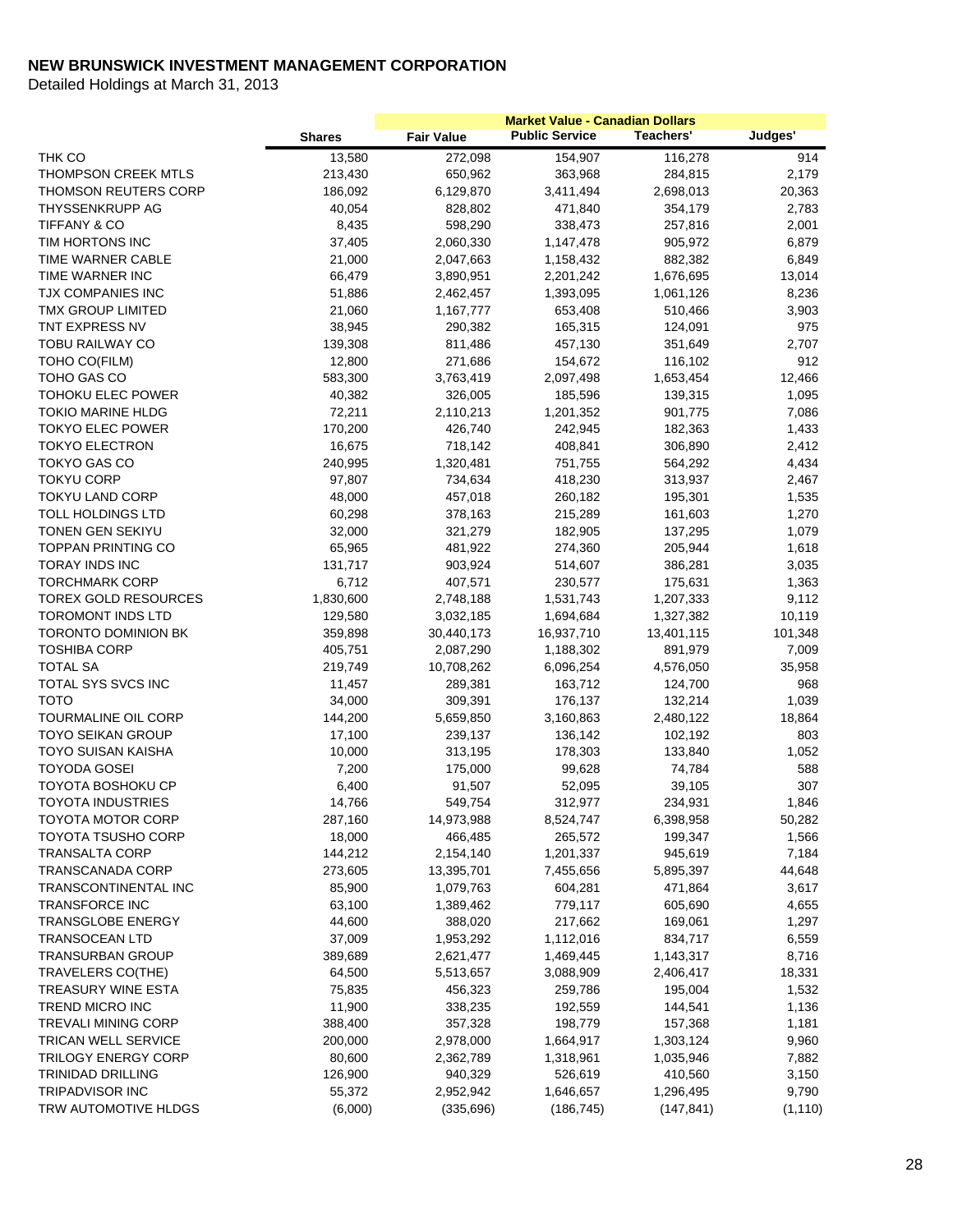|                             |               | <b>Market Value - Canadian Dollars</b> |                       |             |           |
|-----------------------------|---------------|----------------------------------------|-----------------------|-------------|-----------|
|                             | <b>Shares</b> | <b>Fair Value</b>                      | <b>Public Service</b> | Teachers'   | Judges'   |
| TRYG A/S                    | 2,838         | 233,143                                | 132,729               | 99,631      | 783       |
| <b>TSUMURA &amp; CO</b>     | 6,700         | 248,724                                | 141,600               | 106,289     | 835       |
| TUI TRAVEL PLC              | 54,356        | 272,752                                | 155,279               | 116,557     | 916       |
| <b>TULLOW OIL</b>           | 94,577        | 1,795,893                              | 1,022,408             | 767,454     | 6,031     |
| <b>TURQUOISE HILL RES</b>   | 276,822       | 1,785,502                              | 1,001,023             | 778,499     | 5,979     |
| <b>TYCO INTL LTD</b>        | 33,200        | 1,078,636                              | 610,221               | 464,808     | 3,608     |
| <b>TYSON FOODS INC</b>      | 20,143        | 507,339                                | 287,019               | 218,623     | 1,697     |
| <b>UBE INDUSTRIES</b>       | 114,000       | 227,925                                | 129,759               | 97,401      | 765       |
| <b>UBI BANCA</b>            | 95,419        | 357,537                                | 203,547               | 152,789     | 1,201     |
| <b>UBS AG</b>               | 377,945       | 5,895,054                              | 3,356,076             | 2,519,182   | 19,796    |
| <b>UCB</b>                  | 10,375        | 673,686                                | 383,532               | 287,892     | 2,262     |
| UDR INC                     | 310,700       | 7,629,925                              | 3,551,505             | 4,057,295   | 21,124    |
| <b>UMICORE</b>              | 8,940         | 427,244                                | 243,232               | 182,578     | 1,435     |
| UNIBAIL-RODAMCO SE          | 9,658         | 2,288,886                              | 1,303,071             | 978,128     | 7,686     |
| <b>UNI-CHARM CORP</b>       | 67,264        | 3,903,671                              | 2,178,267             | 1,712,463   | 12,941    |
| UNICREDIT SPA               | 425,449       | 1,847,278                              | 1,051,662             | 789,413     | 6,203     |
| UNILEVER N.V                | 299,133       | 12,449,702                             | 6,925,657             | 5,482,858   | 41,187    |
| UNILEVER NV CVA             | 246,226       | 10,265,361                             | 5,802,006             | 4,429,044   | 34,311    |
| UNILEVER PLC                | (86, 524)     | (3,699,214)                            | (1,983,635)           | (1,703,625) | (11, 954) |
| UNION PAC CORP              | 41,440        | 6,022,150                              | 3,395,961             | 2,606,092   | 20,097    |
| UNITED STATES STL           | 10,258        | 203,047                                | 114,871               | 87,497      | 679       |
| UNITED TECHNOLOGIES         | 60,052        | 5,697,575                              | 3,223,310             | 2,455,207   | 19,057    |
| UNITED UTILITIES G          | 344,886       | 3,769,227                              | 2,108,131             | 1,648,582   | 12,514    |
| UNITEDHEALTH GRP INC        | 72,887        | 4,231,954                              | 2,394,159             | 1,823,640   | 14,155    |
| <b>UNUM GROUP</b>           | 19,166        | 549,497                                | 310,869               | 236,790     | 1,838     |
| <b>UOL GROUP</b>            | 50,000        | 285,868                                | 162,746               | 122,162     | 960       |
| UPM-KYMMENE OY              | 42,630        | 483,878                                | 275,474               | 206,780     | 1,625     |
| <b>URANIUM ONE</b>          | 615,600       | 1,717,524                              | 954,804               | 757,028     | 5,692     |
| URBAN OUTFITTERS            | 7,800         | 306,807                                | 173,571               | 132,210     | 1,026     |
| US BANCORP DEL              | 156,449       | 5,417,341                              | 3,056,959             | 2,342,295   | 18,087    |
| <b>USHIO INC</b>            | 11,600        | 120,099                                | 68,373                | 51,323      | 403       |
| USS CO                      | 2,470         | 287,761                                | 163,823               | 122,971     | 966       |
| UTD INTERNET AG             | 12,679        | 313,304                                | 178,365               | 133,887     | 1,052     |
| UTD O/S BANK                | 133,920       | 2,235,575                              | 1,272,721             | 955,347     | 7,507     |
| UTD PARCEL SERV             | 50,910        | 4,436,220                              | 2,509,719             | 1,911,663   | 14,838    |
| V F CORP                    | 6,241         | 1,061,358                              | 600,446               | 457,362     | 3,550     |
| <b>VALEANT PHARMACEUTIC</b> | 127,109       | 9,678,079                              | 5,381,192             | 4,264,709   | 32,178    |
| <b>VALERO ENERGY CORP</b>   | 39,301        | 1,815,692                              | 1,027,198             | 782,421     | 6,073     |
| VALLOUREC(USIN A T)         | 9,179         | 449,085                                | 255,666               | 191,911     | 1,508     |
| VARIAN MED SYS INC          | 7,723         | 564,652                                | 319,443               | 243,321     | 1,889     |
| <b>VEDANTA RESOURCES</b>    | 13,478        | 208,943                                | 118,952               | 89,289      | 702       |
| <b>VENTAS INC</b>           | 199,955       | 14,854,885                             | 7,069,444             | 7,743,424   | 42,017    |
| <b>VEOLIA ENVIRONNEME</b>   | 33,263        | 426,856                                | 243,011               | 182,412     | 1,433     |
| <b>VERBUND (OEST)</b>       | 7,674         | 169,504                                | 96,499                | 72,436      | 569       |
| <b>VERESEN INC</b>          | 237,700       | 3,102,142                              | 1,734,343             | 1,357,468   | 10,331    |
| <b>VERISIGN INC</b>         | 10,890        | 522,801                                | 295,766               | 225,286     | 1,749     |
| <b>VERIZON COMMUNICATNS</b> | 350,968       | 17,494,227                             | 9,827,604             | 7,608,380   | 58,243    |
| <b>VERMILION ENERGY INC</b> | 79,600        | 4,202,084                              | 2,354,748             | 1,833,274   | 14,062    |
| <b>VIACOM INC</b>           | 32,409        | 2,036,552                              | 1,152,146             | 877,594     | 6,812     |
| VIENNA INS GRP              | 4,328         | 212,934                                | 121,224               | 90,995      | 715       |
| <b>VINCI</b>                | 48,841        | 2,239,492                              | 1,274,951             | 957,021     | 7,520     |
| <b>VIRGIN MEDIA</b>         | 159,724       | 7,940,458                              | 4,417,191             | 3,496,967   | 26,301    |
| VISA INC                    | 55,500        | 9,568,095                              | 5,382,387             | 4,153,816   | 31,892    |
| VIVENDI SA                  | 132,621       | 2,788,329                              | 1,587,406             | 1,191,560   | 9,363     |
| <b>VODAFONE GROUP</b>       | 5,082,942     | 14,630,650                             | 8,329,284             | 6,252,237   | 49,130    |
| <b>VOESTALPINE AG</b>       | 12,384        | 386,881                                | 220,253               | 165,329     | 1,299     |
| <b>VOLKSWAGEN AG</b>        | 18,193        | 3,641,898                              | 2,073,346             | 1,556,322   | 12,229    |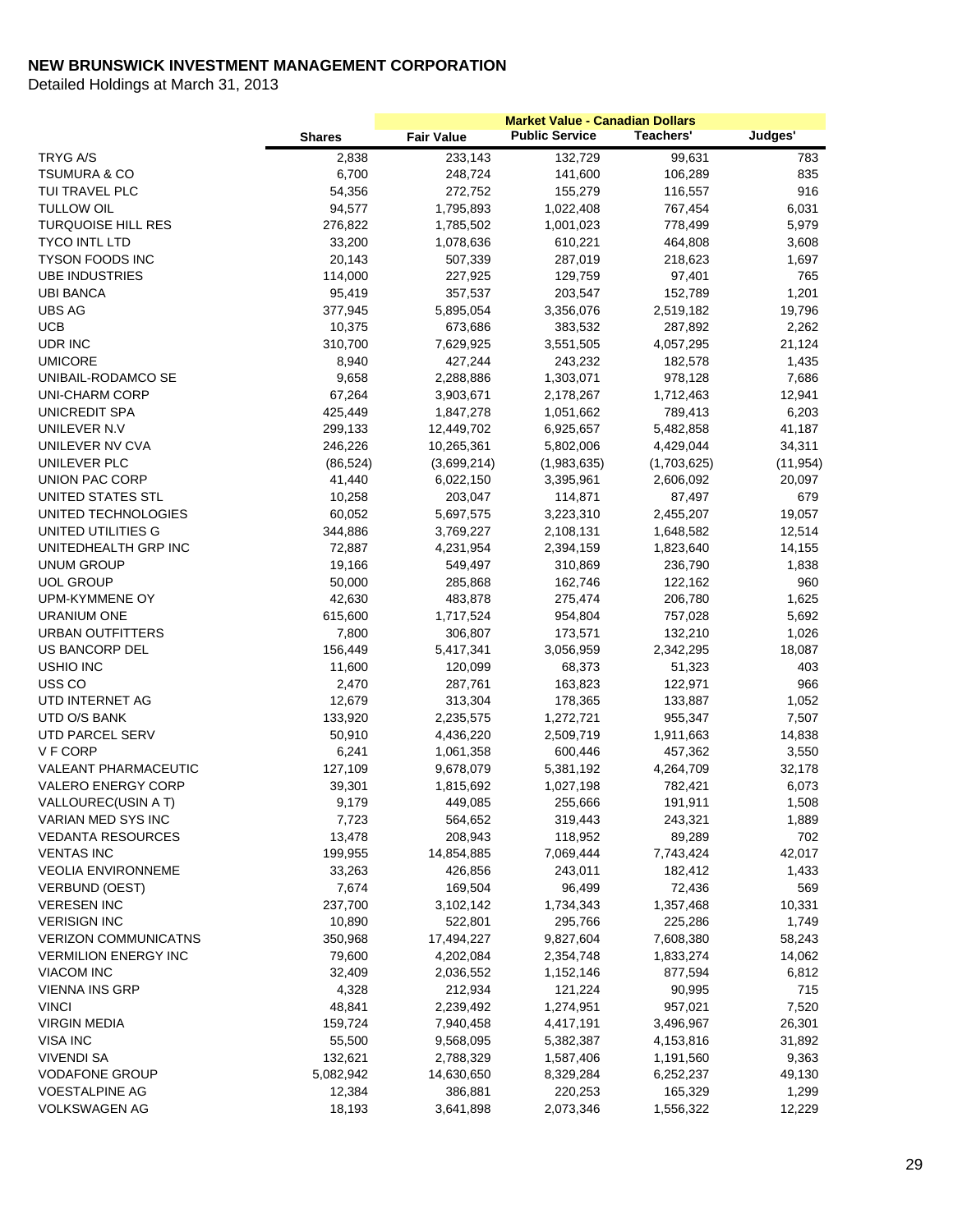|                               |               | <b>Market Value - Canadian Dollars</b> |                       |             |           |
|-------------------------------|---------------|----------------------------------------|-----------------------|-------------|-----------|
|                               | <b>Shares</b> | <b>Fair Value</b>                      | <b>Public Service</b> | Teachers'   | Judges'   |
| <b>VOLVO</b>                  | 161,484       | 2,390,846                              | 1,361,117             | 1,021,700   | 8,028     |
| <b>VOPAK (KON)</b>            | 8,382         | 514,200                                | 292,736               | 219,737     | 1,727     |
| <b>VORNADO RLTY TR</b>        | 128,062       | 10,876,856                             | 5,133,053             | 5,713,292   | 30,511    |
| <b>VULCAN MATERIALS CO</b>    | 9,232         | 484,646                                | 274,181               | 208,845     | 1,621     |
| <b>WAJAX CORP</b>             | 22,000        | 841,940                                | 470,741               | 368,389     | 2,810     |
| WAL MART STORES INC           | 160,491       | 12,267,148                             | 6,909,997             | 5,316,230   | 40,922    |
| <b>WALGREEN CO</b>            | 61,157        | 2,959,591                              | 1,674,341             | 1,275,352   | 9,899     |
| <b>WALT DISNEY CO</b>         | 128,411       | 7,403,615                              | 4,188,475             | 3,190,377   | 24,763    |
| WARTSILA OYJ ABP              | 15,019        | 686,213                                | 390,663               | 293,245     | 2,304     |
| <b>WASHINGTON POST CO</b>     | 333           | 151,173                                | 85,524                | 65,144      | 506       |
| <b>WASTE MANAGEMENT INC</b>   | 112,771       | 4,488,440                              | 2,508,554             | 1,964,985   | 14,901    |
| <b>WATERS CORP</b>            | 6,117         | 583,036                                | 329,843               | 251,243     | 1,950     |
| <b>WEIR GROUP</b>             | 24,867        | 866,516                                | 493,311               | 370,295     | 2,910     |
| <b>WELLPOINT INC</b>          | 21,672        | 1,456,407                              | 823,939               | 627,597     | 4,871     |
| <b>WELLS FARGO &amp; CO</b>   | 369,505       | 13,869,953                             | 7,839,364             | 5,984,227   | 46,361    |
| WENDEL                        | 3,700         | 396,562                                | 225,764               | 169,466     | 1,332     |
| <b>WESFARMERS</b>             | 104,082       | 4,420,444                              | 2,516,575             | 1,889,025   | 14,844    |
| <b>WEST FRASER TIMBER</b>     | 48,976        | 4,407,840                              | 2,462,274             | 1,930,892   | 14,674    |
| <b>WEST JAPAN RAILWAY</b>     | 96,200        | 4,699,263                              | 2,626,803             | 2,056,864   | 15,596    |
| <b>WESTAIM CORP (THE)</b>     | 8,296,800     | 207,420                                | 115,385               | 91,347      | 687       |
| <b>WESTERN DIGITAL CORP</b>   | 15,400        | 790,145                                | 447,012               | 340,490     | 2,643     |
| <b>WESTERN ENERGY SERV</b>    | (409, 100)    | (3,090,751)                            | (1,719,351)           | (1,361,162) | (10, 237) |
| <b>WESTFIELD GROUP</b>        | 217,952       | 2,482,124                              | 1,413,083             | 1,060,707   | 8,335     |
| <b>WESTFIELD RETAIL</b>       | 264,631       | 843,842                                | 480,403               | 360,606     | 2,834     |
| <b>WESTJET AIRLINES</b>       | 126,650       | 3,121,923                              | 1,748,740             | 1,362,729   | 10,454    |
| <b>WESTPAC BANK CORP</b>      | 318,893       | 10,354,512                             | 5,894,862             | 4,424,879   | 34,770    |
| <b>WESTPORT INNOVATIONS</b>   | 17,800        | 534,000                                | 301,233               | 230,974     | 1,793     |
| <b>WESTSHORE TERMINALS</b>    | 74,016        | 2,136,842                              | 1,195,111             | 934,613     | 7,118     |
| <b>WEYERHAEUSER CO</b>        | 343,613       | 10,947,294                             | 5,219,439             | 5,696,836   | 31,019    |
| WHARF(HLDGS)                  | 163,445       | 1,478,356                              | 841,633               | 631,758     | 4,964     |
| <b>WHEELOCK &amp; COMPANY</b> | 102,900       | 554,935                                | 315,926               | 237,145     | 1,863     |
| <b>WHIRLPOOL CORP</b>         | 5,552         | 668,006                                | 377,914               | 287,858     | 2,234     |
| WHITBREAD                     | 98,324        | 3,893,339                              | 2,176,556             | 1,703,861   | 12,922    |
| <b>WHITECAP RESOURCES</b>     | 113,800       | 1,104,683                              | 617,854               | 483,139     | 3,691     |
| <b>WHITEHAVEN COAL</b>        | 50,500        | 110,208                                | 62,742                | 47,096      | 370       |
| <b>WHOLE FOODS MARKET</b>     | 32,734        | 2,883,641                              | 1,614,319             | 1,259,739   | 9,583     |
| WI LAN INC                    | 199,700       | 825,398                                | 460,205               | 362,446     | 2,748     |
| <b>WILLIAM DEMANT HOL</b>     | 3,280         | 279,729                                | 159,251               | 119,539     | 939       |
| <b>WILLIAMS COS INC</b>       | 48,520        | 1,844,928                              | 1,043,738             | 795,019     | 6,171     |
| WILMAR INTERL LTD             | 147,891       | 417,927                                | 237,927               | 178,596     | 1,403     |
| <b>WINDSTREAM CORP</b>        | 41,997        | 348,468                                | 197,140               | 150,162     | 1,166     |
| WING HANG BANK                | 20,000        | 215,980                                | 122,958               | 92,296      | 725       |
| <b>WISCONSIN ENERGY</b>       | 90,320        | 3,931,505                              | 2,193,766             | 1,724,699   | 13,039    |
| WMS INDUSTRIES INC            | 40,000        | 1,023,319                              | 569,261               | 450,668     | 3,390     |
| WOLSELEY                      | 29,348        | 1,479,893                              | 842,509               | 632,415     | 4,969     |
| <b>WOLTERS KLUWER</b>         | 35,467        | 787,795                                | 448,494               | 336,655     | 2,645     |
| WOODSIDE PETROLEUM            | 66,532        | 2,523,998                              | 1,436,922             | 1,078,601   | 8,476     |
| <b>WOOLWORTHS LTD</b>         | 219,667       | 7,844,725                              | 4,423,666             | 3,394,878   | 26,182    |
| <b>WORLEYPARSONS LTD</b>      | 24,087        | 626,453                                | 356,642               | 267,707     | 2,104     |
| WPP PLC                       | 129,823       | 2,098,697                              | 1,194,796             | 896,854     | 7,047     |
| <b>WPX ENERGY INC</b>         | 14,273        | 232,076                                | 131,293               | 100,006     | 776       |
| WYNDHAM WORLDWIDE CO          | 9,691         | 634,624                                | 359,028               | 273,473     | 2,123     |
| WYNN MACAU LTD                | 126,200       | 340,295                                | 193,731               | 145,421     | 1,143     |
| WYNN RESORTS LTD              | 5,684         | 722,334                                | 408,649               | 311,269     | 2,416     |
| <b>XCEL ENERGY INC</b>        | 141,210       | 4,295,216                              | 2,399,357             | 1,881,604   | 14,255    |
| <b>XEROX CORP</b>             | 87,126        | 765,175                                | 432,886               | 329,731     | 2,559     |
| <b>XILINX INC</b>             | 97,730        | 3,786,563                              | 2,113,245             | 1,660,758   | 12,560    |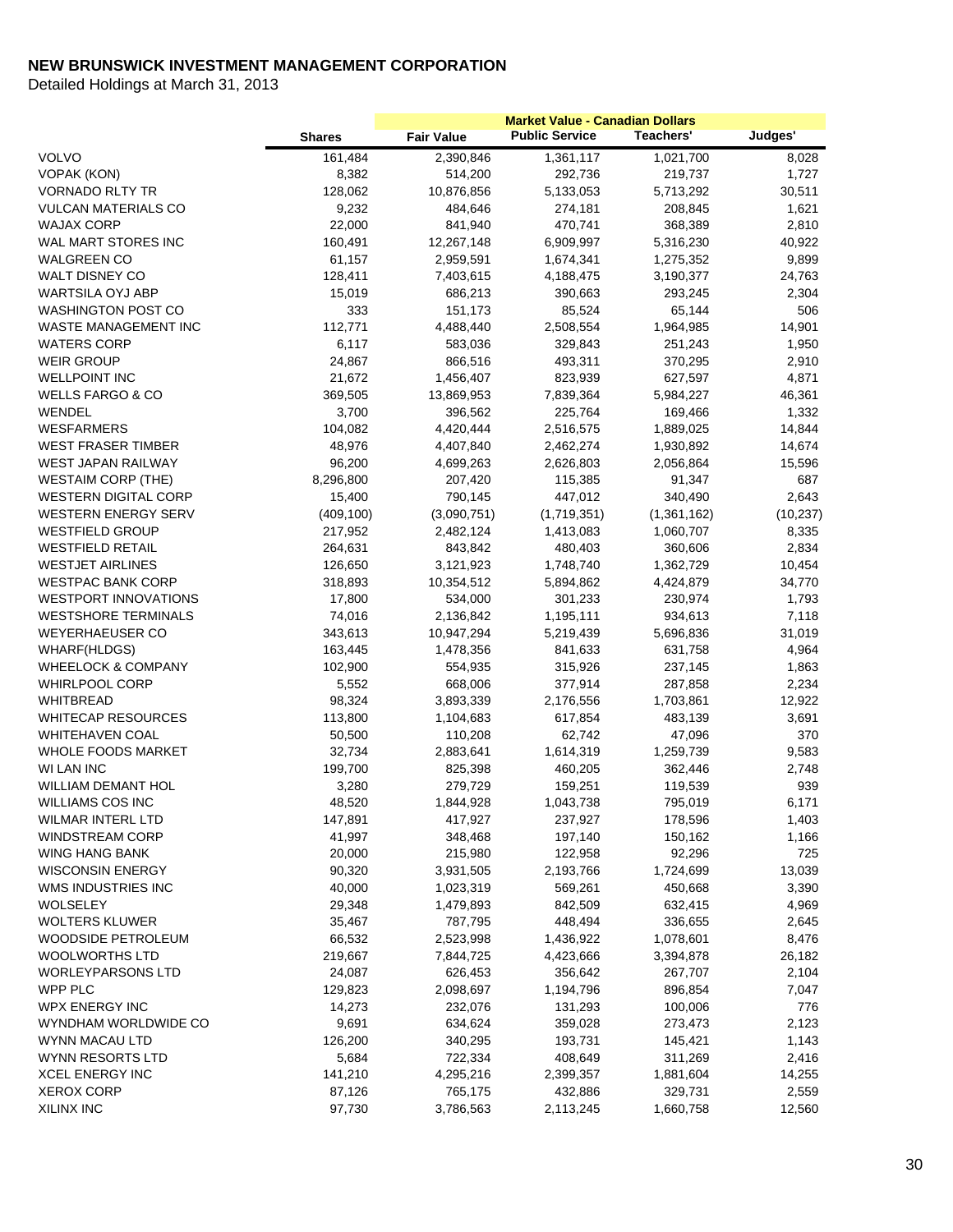|                         |               | <b>Market Value - Canadian Dollars</b> |                       |           |         |
|-------------------------|---------------|----------------------------------------|-----------------------|-----------|---------|
|                         | <b>Shares</b> | <b>Fair Value</b>                      | <b>Public Service</b> | Teachers' | Judges' |
| <b>XL GROUP PLC</b>     | 21,004        | 649,478                                | 367,432               | 279,874   | 2,172   |
| <b>XSTRATA PLC</b>      | 225,065       | 3,707,798                              | 2,110,863             | 1,584,484 | 12,451  |
| <b>XYLEM INC</b>        | 13,228        | 370,251                                | 209,463               | 159,549   | 1,238   |
| YAHOO INC               | 68,968        | 1,647,433                              | 932,008               | 709,914   | 5,510   |
| YAHOO JAPAN CORP        | 1,411         | 658,760                                | 375,034               | 281,513   | 2,212   |
| YAKULT HONSHA CO        | 8,400         | 343,153                                | 195,358               | 146,642   | 1,152   |
| YAMADA DENKI CO         | 10,170        | 472,613                                | 269,060               | 201,966   | 1,587   |
| YAMAGUCHI FINANCIAL     | 23,000        | 232,659                                | 132,454               | 99,424    | 781     |
| YAMAHA CORP             | 17,500        | 172,484                                | 98,196                | 73,709    | 579     |
| YAMAHA MOTOR CO         | 31,500        | 430,983                                | 245,360               | 184,176   | 1,447   |
| YAMANA GOLD INC         | 111,480       | 1,745,332                              | 972,454               | 767,033   | 5,846   |
| YAMATO HOLDINGS         | 43,815        | 805,459                                | 458,551               | 344,203   | 2,705   |
| YAMATO KOGYO CO         | 4,200         | 116,472                                | 66,308                | 49,773    | 391     |
| YAMAZAKI BAKING CO      | 14,000        | 187,463                                | 106,723               | 80,110    | 629     |
| YANGZIJIANG SHIPBU      | 216,000       | 170,734                                | 97,200                | 72,961    | 573     |
| YARA INTERNATIONAL      | 19,580        | 902,530                                | 513,814               | 385,686   | 3,031   |
| YASKAWA ELEC CORP       | 24,000        | 243,812                                | 138,803               | 104,190   | 819     |
| YOKOGAWA ELECTRIC       | 24,200        | 245,844                                | 139,960               | 105,059   | 826     |
| YUE YUEN INDL HLDG      | 83,600        | 274,669                                | 156,370               | 117,376   | 922     |
| YUM BRANDS INC          | 32,115        | 2,345,416                              | 1,326,881             | 1,010,690 | 7,845   |
| ZARDOYA-OTIS            | 212,622       | 2,807,309                              | 1,564,662             | 1,233,348 | 9,299   |
| ZIGGO NV                | 14,060        | 502,434                                | 286,037               | 214,709   | 1,687   |
| <b>ZIMMER HOLDINGS</b>  | 12,012        | 919,712                                | 520,312               | 396,324   | 3,076   |
| ZIONS BANCORPORATION    | 13,100        | 332,343                                | 188,018               | 143,214   | 1,112   |
| <b>ZODIAC AEROSPACE</b> | 4,263         | 505,291                                | 287,664               | 215,930   | 1,697   |
| <b>ZURICH INSURANCE</b> | 15,445        | 4,377,392                              | 2,492,066             | 1,870,627 | 14,699  |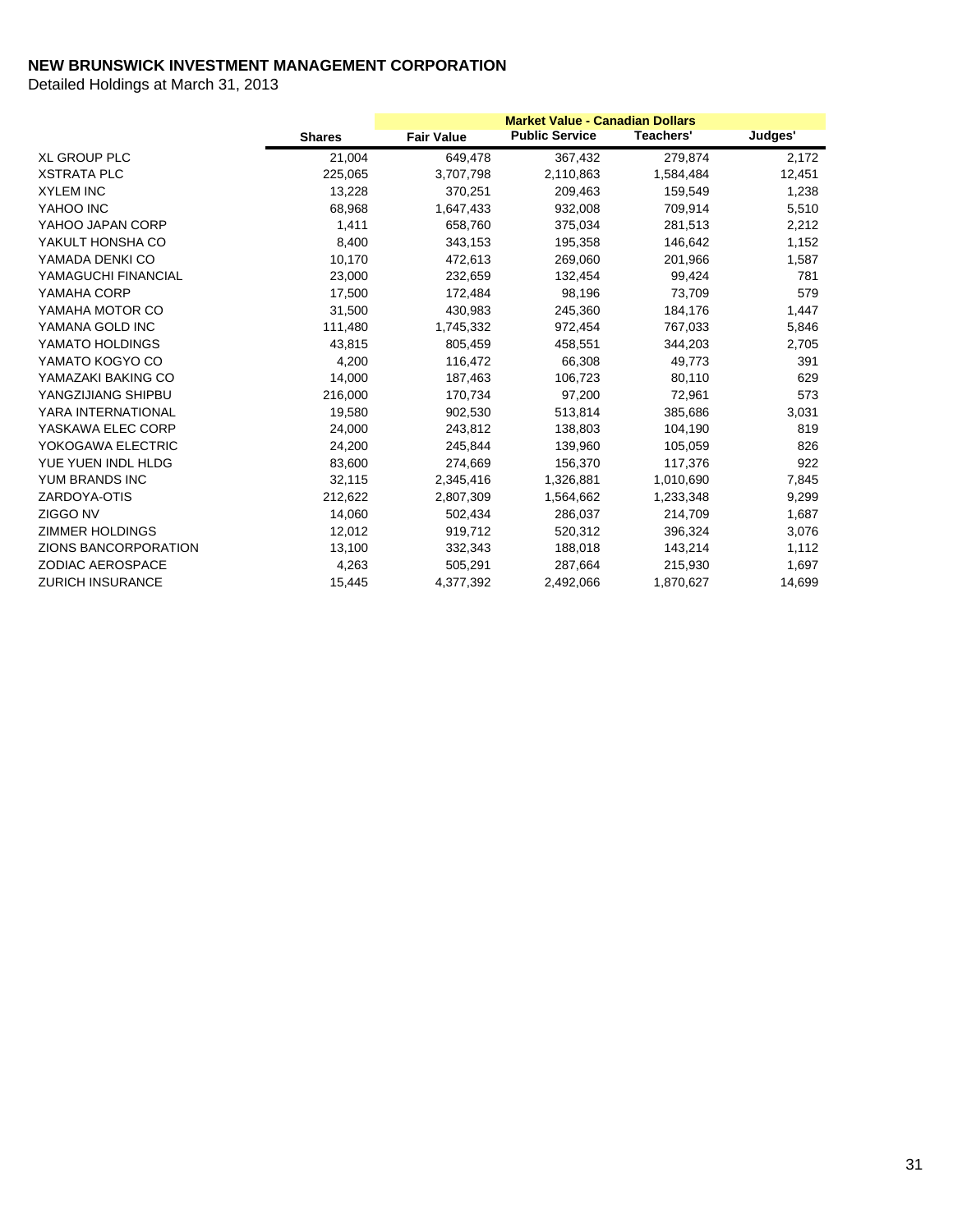|                             | <b>Market Value - Canadian Dollars</b> |                       |             |           |
|-----------------------------|----------------------------------------|-----------------------|-------------|-----------|
|                             | <b>Fair Value</b>                      | <b>Public Service</b> | Teachers'   | Judges'   |
| <b>FIXED INCOME</b>         |                                        |                       |             |           |
| <b>407 INTERNATIONAL</b>    | 21,830,476                             | 12,546,079            | 9,209,743   | 74,654    |
| <b>407 INTERNATIONAL IN</b> | 46,003,683                             | 24,988,215            | 20,866,724  | 148,744   |
| 55 SCHOOL BOARD TR          | 9,059,159                              | 4,909,228             | 4,120,717   | 29,214    |
| ALBERTA CAP FIN AUTH        | 35,257,669                             | 19,100,656            | 16,043,253  | 113,760   |
| <b>ALBERTA PROV</b>         | 2,970,238                              | 1,609,595             | 1,351,065   | 9,578     |
| ALLIANCE PIPELINE LP        | 1,465,837                              | 842,423               | 618,401     | 5,013     |
| <b>ALTAGAS LTD</b>          | 2,689,525                              | 1,545,683             | 1,134,645   | 9,197     |
| <b>ALTALINK INV LP</b>      | 3,090,859                              | 1,776,331             | 1,303,958   | 10,570    |
| <b>ALTALINK LP</b>          | 2,455,914                              | 1,411,426             | 1,036,090   | 8,399     |
| AMERICAN EXPRESS CDA        | 3,014,880                              | 1,732,666             | 1,271,904   | 10,310    |
| <b>BANK MONTREAL</b>        | 61,124,614                             | 35,128,608            | 25,786,977  | 209,029   |
| <b>BANK NOVA SCOTIA</b>     | 92,366,118                             | 52,442,876            | 39,611,183  | 312,059   |
| <b>BC MUNI FINANCE</b>      | 16,267,948                             | 8,815,727             | 7,399,761   | 52,460    |
| <b>BC PROV</b>              | 79,097,468                             | 42,856,300            | 35,986,019  | 255,149   |
| <b>BCIMC REALTY CORP</b>    | 19,558,435                             | 11,240,326            | 8,251,225   | 66,884    |
| BELL ALIANT REG COM         | 14,168,968                             | 8,142,973             | 5,977,540   | 48,454    |
| <b>BELL CANADA</b>          | 26,141,686                             | 15,023,752            | 11,028,537  | 89,397    |
| <b>BMW CANADA INC</b>       | 924,718                                | 531,440               | 390,116     | 3,162     |
| <b>BROOKFIELD ASSET MGT</b> | 12,760,463                             | 7,333,499             | 5,383,327   | 43,637    |
| <b>BROOKFIELD ASSET MMT</b> | 5,276,250                              | 3,032,286             | 2,225,921   | 18,043    |
| <b>BRP FINANCE ULC</b>      | 6,569,485                              | 3,775,514             | 2,771,505   | 22,466    |
| <b>CADILLAC FAIRVIEW</b>    | 43,063,716                             | 23,336,561            | 19,588,286  | 138,870   |
| <b>CANADA GOVT</b>          | 1,109,239,605                          | 602,364,094           | 503,289,743 | 3,585,769 |
| CANADA GOVT RESIDUAL        | 87,505,156                             | 47,530,926            | 39,691,298  | 282,932   |
| <b>CANADA HOUSING TRUST</b> | 88,240,306                             | 47,818,104            | 40,137,649  | 284,554   |
| <b>CANADIAN CR CARD TR</b>  | 7,007,840                              | 4,027,439             | 2,956,436   | 23,965    |
| CANADIAN UTILS LTD M        | 1,028,006                              | 590,800               | 433,690     | 3,515     |
| <b>CAPITAL POWER LP</b>     | 3,146,608                              | 1,808,371             | 1,327,477   | 10,761    |
| <b>CDN CREDIT CRD TRUS</b>  | 2,053,404                              | 1,180,101             | 866,281     | 7,022     |
| <b>CIBC</b>                 | 49,881,453                             | 28,407,758            | 21,304,656  | 169,039   |
| <b>CIBC CAPITAL TRUST</b>   | 6,937,142                              | 3,986,809             | 2,926,610   | 23,723    |
| <b>CITY OF WINNIPEG</b>     | 14,457,062                             | 7,832,492             | 6,577,929   | 46,641    |
| COGECO CABLE INC            | 527,861                                | 303,364               | 222,692     | 1,805     |
| CU INC                      | 4,923,296                              | 2,829,442             | 2,077,018   | 16,836    |
| <b>ENBRIDGE INC</b>         | 5,098,127                              | 2,929,918             | 2,150,775   | 17,434    |
| <b>ENBRIDGE INCOME FD</b>   | 2,133,392                              | 1,226,071             | 900,026     | 7,296     |
| <b>ENBRIDGE PIPELINES</b>   | 11,355,974                             | 6,526,332             | 4,790,807   | 38,834    |
| <b>ENERCARE SOLUTIONS</b>   | 837,821                                | 481,500               | 353,456     | 2,865     |
| <b>EPCOR UTILITIES</b>      | 4,783,340                              | 2,749,008             | 2,017,974   | 16,358    |
| <b>FAIRFAX FINL HLDGS</b>   | 2,176,660                              | 1,250,937             | 918,280     | 7,444     |
| <b>FINANCEMENT QUE</b>      | 20,413,352                             | 11,062,153            | 9,285,371   | 65,828    |
| FIRST CAP RLTY INC          | 3,003,685                              | 1,726,232             | 1,267,181   | 10,272    |
| FORD CR CDA LTD             | 4,080,191                              | 2,344,905             | 1,721,333   | 13,953    |
| <b>GE CAP CAN FUNDING</b>   | 15,859,322                             | 9,114,428             | 6,690,660   | 54,234    |
| <b>GLACIER CR CARD TR</b>   | 5,119,715                              | 2,942,325             | 2,159,882   | 17,508    |
| <b>GREATER TOR AIRPORT</b>  | 10,354,007                             | 5,950,497             | 4,368,102   | 35,408    |
| <b>HALTON ON</b>            | 6,352,666                              | 3,442,559             | 2,889,621   | 20,486    |
| <b>HSBC BANK CDA</b>        | 13,420,609                             | 7,712,888             | 5,661,826   | 45,895    |
| HYDRO ONE INC               | 18,057,605                             | 10,377,792            | 7,618,061   | 61,752    |
| HYDRO QUEBEC                | 37,922,821                             | 20,550,670            | 17,249,859  | 122,292   |
| JOHN DEERE CREDIT           | 3,023,206                              | 1,737,451             | 1,275,416   | 10,339    |
| LAURENTIAN BANK CDA         | 2,541,444                              | 1,460,580             | 1,072,173   | 8,691     |
| <b>MANITOBA PROV</b>        | 99,137,128                             | 53,720,520            | 45,096,885  | 319,722   |
| <b>MANUFACT LIFE INSUR</b>  | 6,500,599                              | 3,735,925             | 2,742,443   | 22,230    |
| <b>MASTER CREDIT CRD TR</b> | 8,274,914                              | 4,755,632             | 3,490,983   | 28,298    |
| MAUFACTURERS LIFE IN        | 5,086,130                              | 2,923,023             | 2,145,713   | 17,393    |
|                             |                                        |                       |             |           |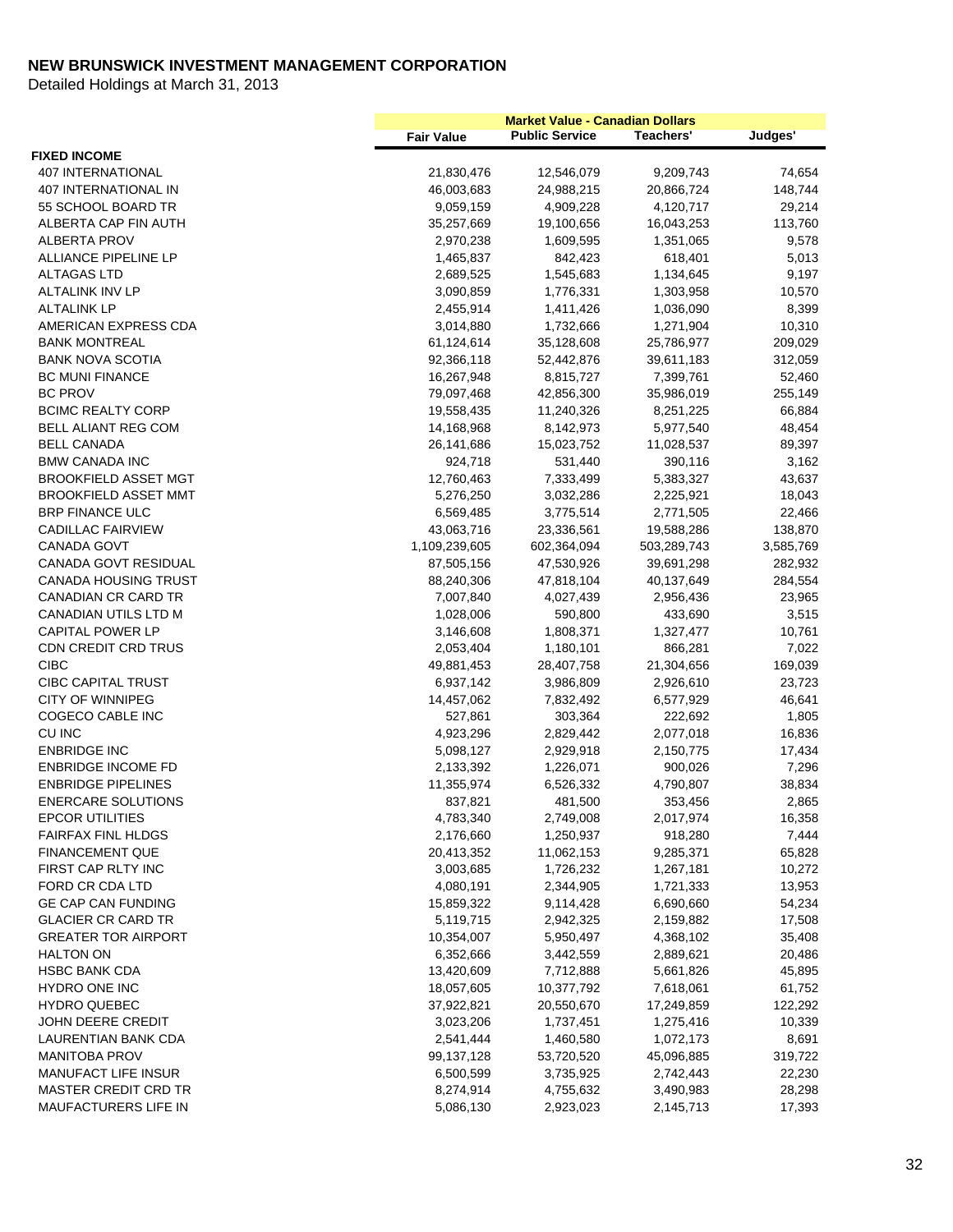|                             | <b>Market Value - Canadian Dollars</b> |                       |            |         |
|-----------------------------|----------------------------------------|-----------------------|------------|---------|
|                             | <b>Fair Value</b>                      | <b>Public Service</b> | Teachers'  | Judges' |
| MILITAIR INC.               | 13,619,462                             | 7,380,492             | 6,195,051  | 43,919  |
| MONTREAL PQ                 | 11,746,060                             | 6,365,281             | 5,342,901  | 37,878  |
| NATIONAL BANK CDA           | 32,809,107                             | 18,788,987            | 13,908,318 | 111,802 |
| <b>NB MUNI FINANCE</b>      | 28,010,618                             | 15,179,171            | 12,741,120 | 90,328  |
| <b>NEW BRUNSWICK PROV</b>   | 38,941,204                             | 21,102,539            | 17,713,089 | 125,576 |
| NEWFOUNDLAND PROV           | 25,135,224                             | 13,620,259            | 11,433,902 | 81,063  |
| NEWFOUNDLAND(PROV)          | 32,229,974                             | 17,465,672            | 14,660,368 | 103,934 |
| <b>NFLD &amp; LAB HYDRO</b> | 11,153,896                             | 6,044,382             | 5,073,545  | 35,969  |
| NFLD & LABRADOR HYDR        | 1,143,292                              | 615,998               | 523,569    | 3,726   |
| NHA MBS #96601257           | 10,094,461                             | 5,470,266             | 4,591,642  | 32,552  |
| NHA MBS # 99007742          | 10,421,830                             | 5,647,670             | 4,740,552  | 33,608  |
| <b>NIAGARA ON</b>           | 8,957,458                              | 4,854,116             | 4,074,457  | 28,886  |
| NOVA SCOTIA POWER           | 5,103,612                              | 2,933,070             | 2,153,089  | 17,453  |
| <b>NOVA SCOTIA PROV</b>     | 80,017,801                             | 43,348,449            | 36,411,163 | 258,189 |
| <b>OMERS REALTY CORP</b>    | 4,706,730                              | 2,550,613             | 2,140,939  | 15,178  |
| ONTARIO HYDRO               | 6,718,869                              | 3,641,007             | 3,056,195  | 21,667  |
| <b>ONTARIO PROV</b>         | 152,252,278                            | 82,580,788            | 69,180,014 | 491,476 |
| <b>ONTARIO PROV PKG</b>     | 28,593,284                             | 15,494,922            | 13,006,156 | 92,206  |
| PEEL ON                     | 22,727,716                             | 12,316,325            | 10,338,100 | 73,291  |
| PEI PROV                    | 7,239,985                              | 3,921,760             | 3,294,860  | 23,365  |
| PEMBINA PIPELINE            | 2,099,632                              | 1,206,669             | 885,783    | 7,180   |
| POWERSTREAM INC             | 2,786,382                              | 1,601,347             | 1,175,506  | 9,529   |
| PSP CAPITAL INC             | 5,234,223                              | 2,836,466             | 2,380,878  | 16,879  |
| QUEBEC PROV                 | 127,790,882                            | 69,264,135            | 58,114,563 | 412,184 |
| QUEBEC PROVINCE             | 74,564,299                             | 40,501,729            | 33,821,480 | 241,090 |
| RIOCAN REAL ESTATE          | 1,264,840                              | 726,910               | 533,605    | 4,325   |
| <b>RIOCAN REIT</b>          | 2,030,095                              | 1,166,706             | 856,448    | 6,942   |
| ROGERS COMMUNICATION        | 9,446,299                              | 5,428,833             | 3,985,162  | 32,304  |
| ROYAL BANK OF CANADA        | 98,135,355                             | 55,165,581            | 42,641,509 | 328,264 |
| ROYAL OFFICE FINANCE        | 14,152,947                             | 7,669,591             | 6,437,716  | 45,640  |
| SASKATCHEWAN PROV           | 11,134,683                             | 6,029,578             | 5,069,150  | 35,955  |
| <b>SCOTIABANK TIER 1 TR</b> | 3,871,925                              | 2,098,226             | 1,761,213  | 12,486  |
| SUN LIFE FINL INC           | 7,858,042                              | 4,516,054             | 3,315,115  | 26,872  |
| <b>TD BANK</b>              | 6,962,124                              | 4,001,166             | 2,937,150  | 23,808  |
| TD CAPITAL TRUST            | 2,535,579                              | 1,374,050             | 1,153,352  | 8,177   |
| <b>TELUS CORP</b>           | 26,084,940                             | 14,991,140            | 11,004,597 | 89,203  |
| <b>TERANET HOLDINGS LP</b>  | 5,701,642                              | 3,276,761             | 2,405,383  | 19,498  |
| <b>TORONTO HOSPITAL</b>     | 7,834,526                              | 4,245,590             | 3,563,671  | 25,264  |
| <b>TORONTO ON</b>           | 89,844,380                             | 48,687,364            | 40,867,290 | 289,726 |
| TOYOTA CREDIT CA INC        | 6,641,947                              | 3,817,158             | 2,802,075  | 22,714  |
| <b>TRANSCANADA PIPELINE</b> | 5,600,971                              | 3,218,905             | 2,362,912  | 19,154  |
| <b>UNION GAS LTD</b>        | 3,306,565                              | 1,900,299             | 1,394,959  | 11,308  |
| <b>VERESEN INC</b>          | 1,566,825                              | 900,462               | 661,005    | 5,358   |
| <b>WELLS FARGO FINL CDA</b> | 16,509,475                             | 9,488,074             | 6,964,943  | 56,458  |
| YORK ON                     | 18,734,114                             | 10,152,161            | 8,521,540  | 60,413  |
|                             |                                        |                       |            |         |

|                               | <b>Market Value - Canadian Dollars</b> |                       |            |         |
|-------------------------------|----------------------------------------|-----------------------|------------|---------|
|                               | <b>Fair Value</b>                      | <b>Public Service</b> | Teachers'  | Judges' |
| <b>SHORT TERM INVESTMENTS</b> |                                        |                       |            |         |
| <b>BANK OF MONTREAL B/A</b>   | 33,782,728                             | 18,901,429            | 14,769,691 | 111,608 |
| BANK OF MONTREAL BDN          | 75,929,339                             | 42,482,449            | 33,196,042 | 250,847 |
| BK OF NOVA SCOT B/A           | 16,075,264                             | 8.994.107             | 7.028.049  | 53,108  |
| BK OF NOVA SCOT BDN           | 17,273,714                             | 9.664.640             | 7.552.008  | 57,067  |
| CANADA T BILL T/B             | 7,479,801                              | 4,184,947             | 3,270,143  | 24.711  |
| <b>CIBC</b><br>B/A            | 21,968,643                             | 12.291.451            | 9.604.614  | 72,578  |
| <b>QUEBEC TBILL</b><br>PTB    | 6,786,629                              | 3,797,118             | 2,967,091  | 22.421  |